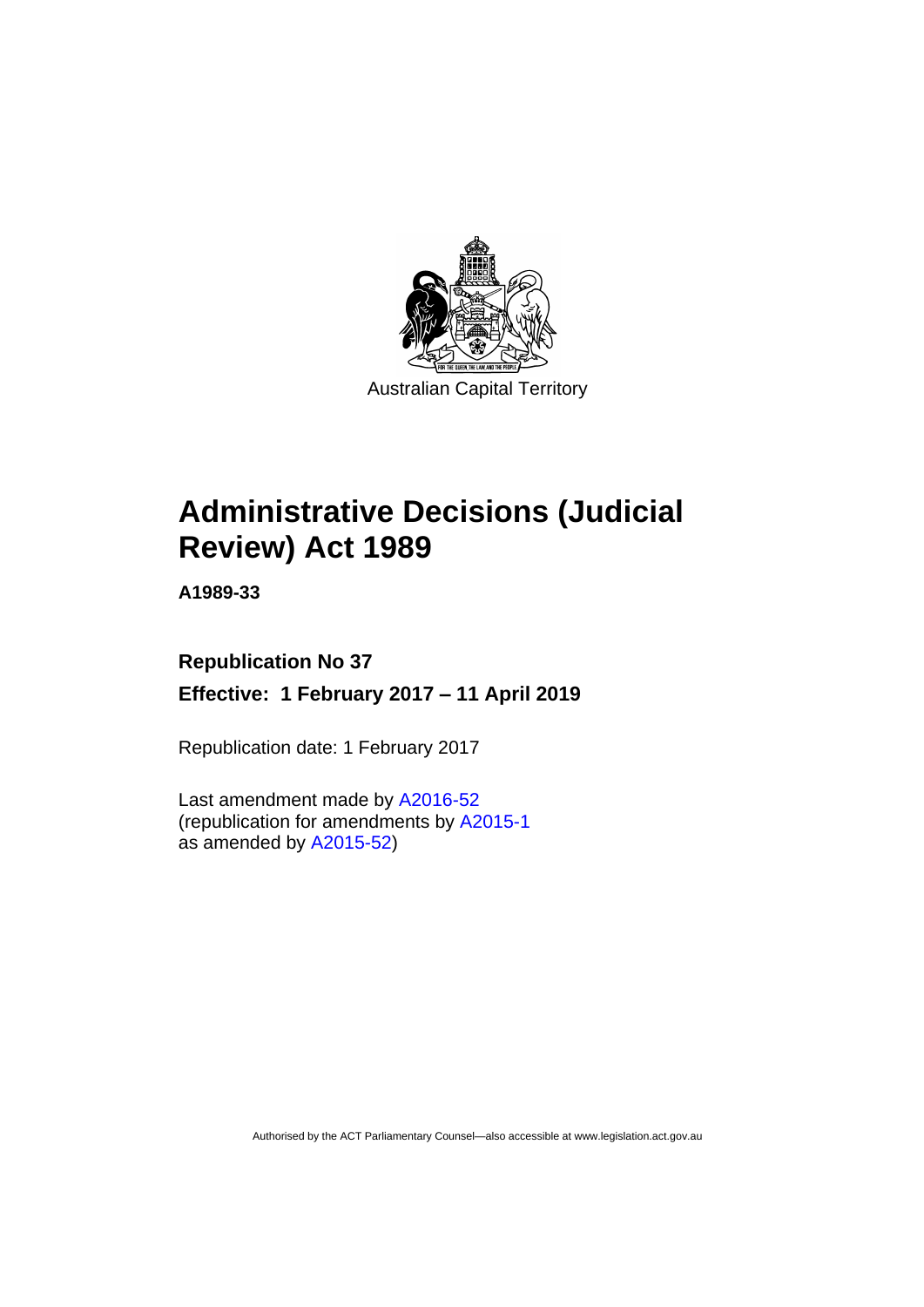## **About this republication**

#### **The republished law**

This is a republication of the *Administrative Decisions (Judicial Review) Act 1989* (including any amendment made under the *[Legislation Act 2001](http://www.legislation.act.gov.au/a/2001-14)*, part 11.3 (Editorial changes)) as in force on 1 February 2017*.* It also includes any commencement, amendment, repeal or expiry affecting this republished law to 1 February 2017.

The legislation history and amendment history of the republished law are set out in endnotes 3 and 4.

#### **Kinds of republications**

The Parliamentary Counsel's Office prepares 2 kinds of republications of ACT laws (see the ACT legislation register at [www.legislation.act.gov.au\)](http://www.legislation.act.gov.au/):

- authorised republications to which the *[Legislation Act 2001](http://www.legislation.act.gov.au/a/2001-14)* applies
- unauthorised republications.

The status of this republication appears on the bottom of each page.

#### **Editorial changes**

The *[Legislation Act 2001](http://www.legislation.act.gov.au/a/2001-14)*, part 11.3 authorises the Parliamentary Counsel to make editorial amendments and other changes of a formal nature when preparing a law for republication. Editorial changes do not change the effect of the law, but have effect as if they had been made by an Act commencing on the republication date (see *[Legislation Act 2001](http://www.legislation.act.gov.au/a/2001-14)*, s 115 and s 117). The changes are made if the Parliamentary Counsel considers they are desirable to bring the law into line, or more closely into line, with current legislative drafting practice.

This republication does not include amendments made under part 11.3 (see endnote 1).

#### **Uncommenced provisions and amendments**

If a provision of the republished law has not commenced, the symbol  $\mathbf{U}$  appears immediately before the provision heading. Any uncommenced amendments that affect this republished law are accessible on the ACT legislation register [\(www.legislation.act.gov.au\)](http://www.legislation.act.gov.au/). For more information, see the home page for this law on the register.

#### **Modifications**

If a provision of the republished law is affected by a current modification, the symbol  $\mathbf{M}$  appears immediately before the provision heading. The text of the modifying provision appears in the endnotes. For the legal status of modifications, see the *[Legislation Act](http://www.legislation.act.gov.au/a/2001-14)  [2001](http://www.legislation.act.gov.au/a/2001-14)*, section 95.

#### **Penalties**

At the republication date, the value of a penalty unit for an offence against this law is \$150 for an individual and \$750 for a corporation (see *[Legislation Act 2001](http://www.legislation.act.gov.au/a/2001-14)*, s 133).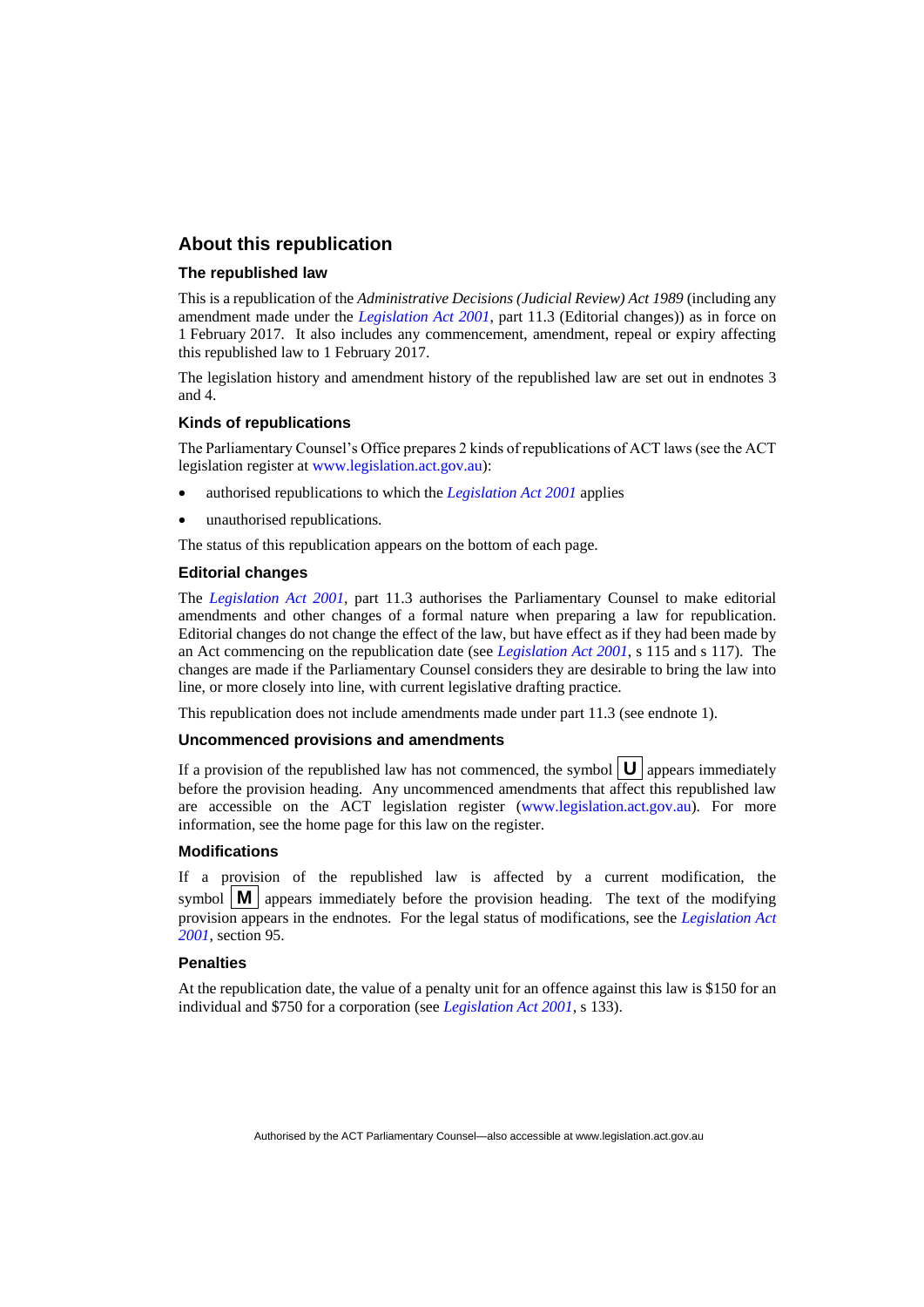

## **Administrative Decisions (Judicial Review) Act 1989**

## **Contents**

|                |                                                                       | Page       |
|----------------|-----------------------------------------------------------------------|------------|
| 1              | Name of Act                                                           | 2          |
| $\overline{2}$ | Dictionary                                                            | 2          |
| 3              | <b>Notes</b>                                                          | 2          |
| 3A             | Meaning of <i>making</i> and <i>failure to make</i> a decision        | 2          |
| ЗC             | Meaning of conduct engaged in for purpose of making decision          | 3          |
| 4              | Act to operate despite anything in existing laws                      | 3          |
| 4A             | Who may make an application under this Act                            | 3          |
| 5              | Applications for review of decisions                                  | 5          |
| 6              | Applications for review of conduct related to making of decisions     | 7          |
| 7              | Applications for failures to make decisions                           | 9          |
| 8              | Effect of Act on other rights                                         | 10         |
| 9              | Applications for order of review must set out grounds                 | 11         |
| 10             | Period in which application for order of review must be made          | 11         |
| 11             | Application for order of review not limited to grounds in application | 13         |
| R37            | Administrative Decisions (Judicial Review) Act 1989                   | contents 1 |
| 01/02/17       | Effective: 01/02/17-11/04/19                                          |            |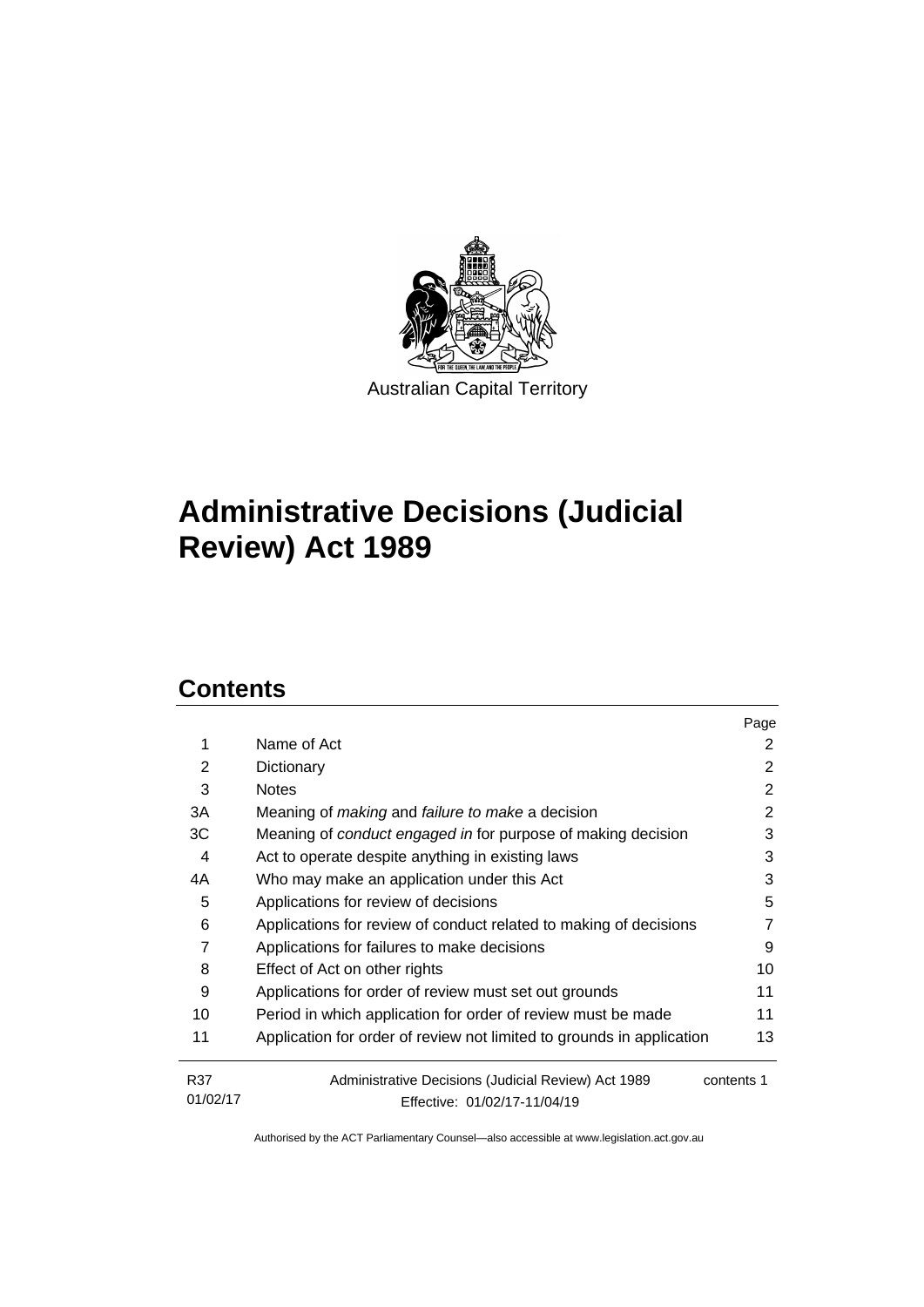|     |                                                                         | Page |
|-----|-------------------------------------------------------------------------|------|
| 12  | Application to be made a party to a proceeding                          | 13   |
| 13  | Reasons for decision may be obtained                                    | 14   |
| 14  | Certain information not required to be disclosed                        | 16   |
| 15  | Ministerial certificate about disclosure of information                 | 17   |
| 16  | Stay of proceedings                                                     | 18   |
| 17  | Powers of Supreme Court in relation to applications for order of review | 19   |
| 18  | Change in person holding, or performing the duties of, an office        | 20   |
| 19  | <b>Intervention by Minister</b>                                         | 21   |
| 19A | Intervention by other people                                            | 21   |
| 20  | Act not to apply to certain decisions                                   | 22   |
| 21  | Regulation-making power                                                 | 22   |
|     |                                                                         |      |
|     |                                                                         |      |

## **Schedule 1 [Decisions to which this Act does not apply](#page-26-0)** 23

| <b>Schedule 2</b> | Decisions to which s 13 does not apply                           | 28 |
|-------------------|------------------------------------------------------------------|----|
| 2.1               | Administration of criminal justice                               | 28 |
| 2.2               | Civil proceedings                                                | 28 |
| 2.3               | Decisions relating to territory finance                          | 29 |
| 2.4               | Decisions relating to administration of the public service       | 29 |
| 2.5               | Certain other appointment decisions                              | 30 |
| 2.6               | Certain decisions under the Crimes (Sentence Administration) Act | 30 |
| 27                | Decisions of the ACAT                                            | 31 |

## **[Dictionary](#page-35-0)** 32

## **[Endnotes](#page-37-0)** 1 [About the endnotes](#page-37-1) 34 2 [Abbreviation key](#page-37-2) 34 3 [Legislation history](#page-38-0) 35 4 [Amendment history](#page-45-0) 42 5 [Earlier republications](#page-48-0) 45

| contents 2 | Administrative Decisions (Judicial Review) Act 1989 |  |
|------------|-----------------------------------------------------|--|
|            | Effective: 01/02/17-11/04/19                        |  |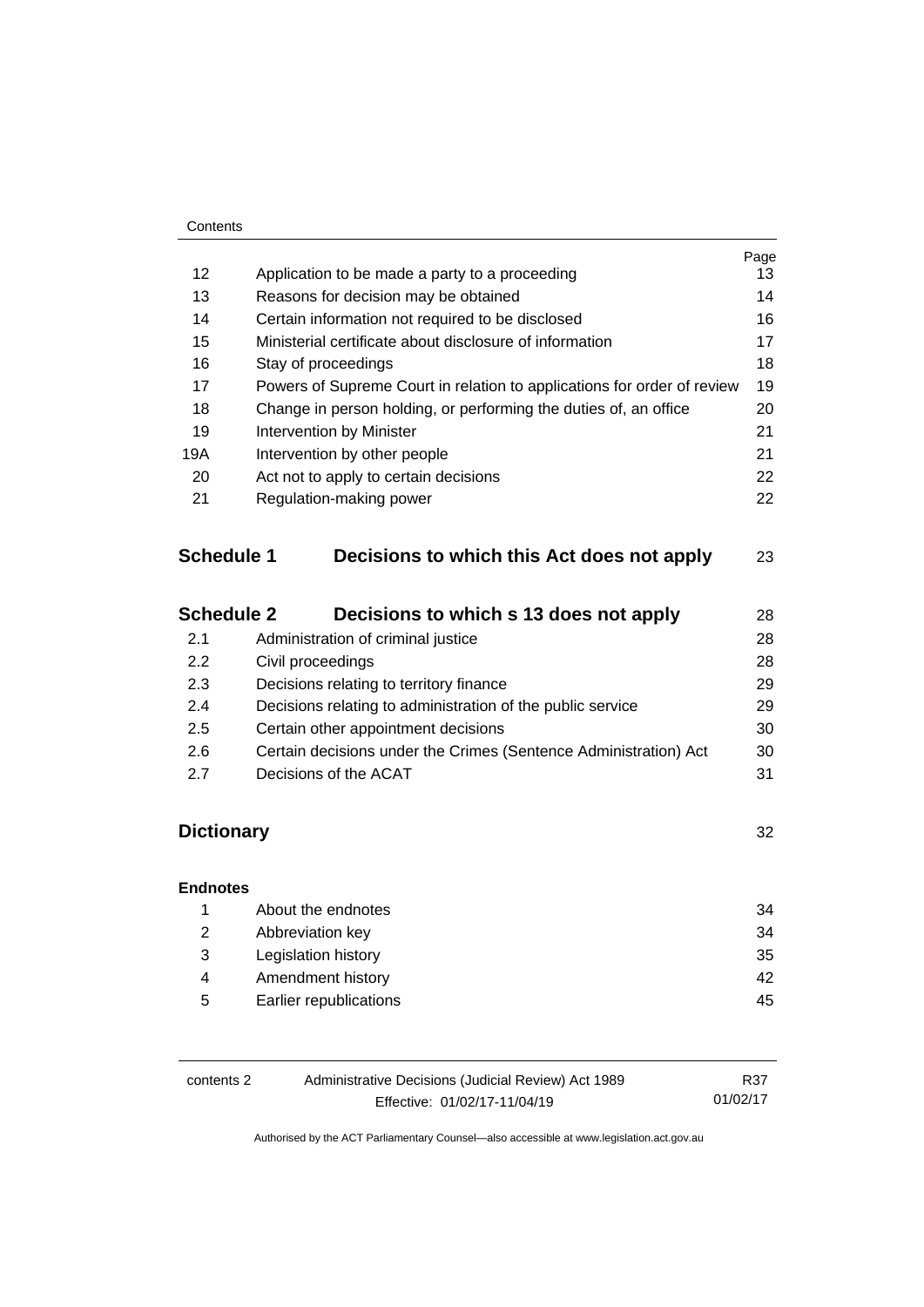

## **Administrative Decisions (Judicial Review) Act 1989**

An Act relating to the review on questions of law of certain administrative decisions

R37 01/02/17

I

Administrative Decisions (Judicial Review) Act 1989 Effective: 01/02/17-11/04/19

page 1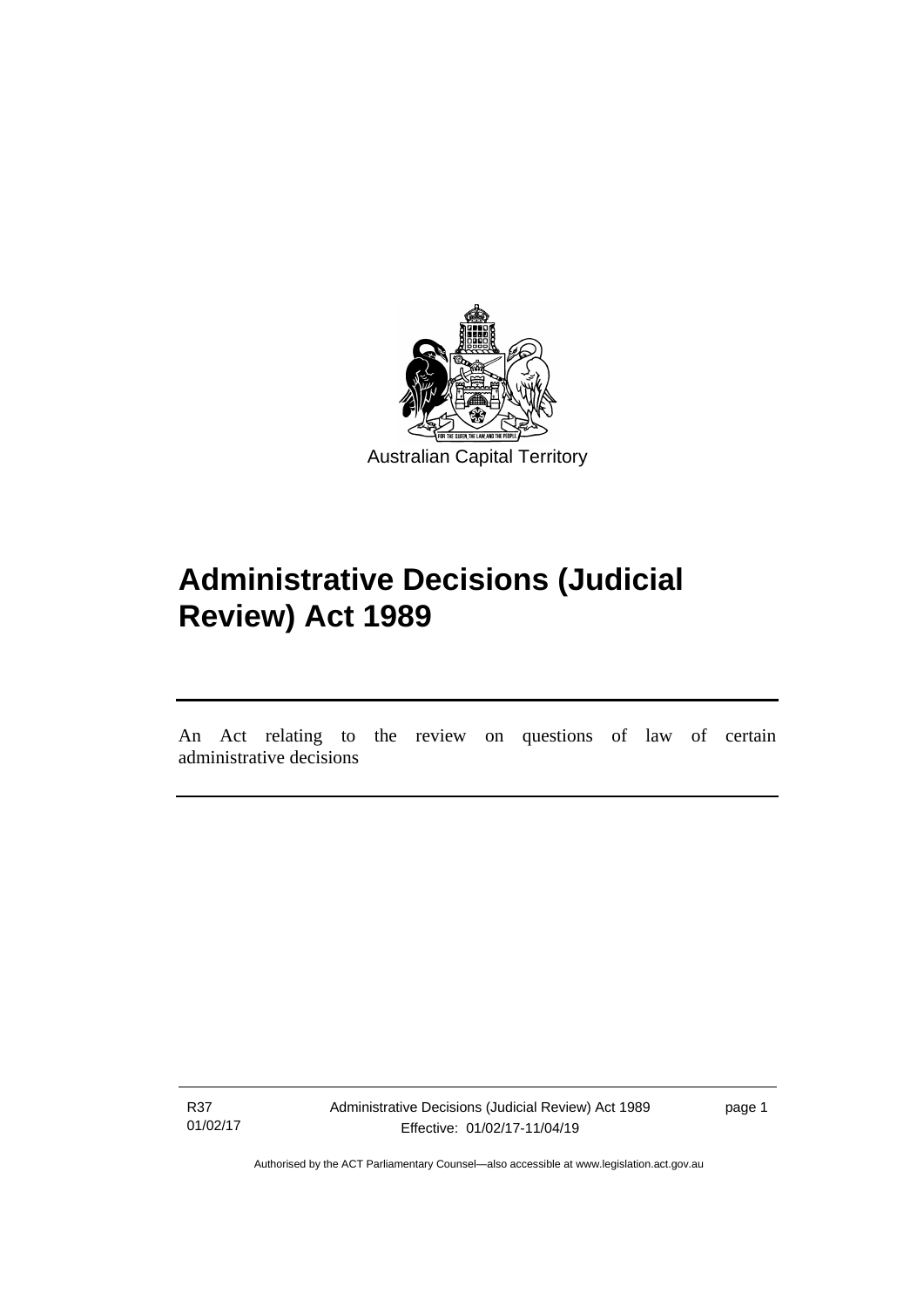## <span id="page-5-0"></span>**1 Name of Act**

This Act is the *Administrative Decisions (Judicial Review) Act 1989*.

## <span id="page-5-1"></span>**2 Dictionary**

The dictionary at the end of this Act is part of this Act.

*Note 1* The dictionary at the end of this Act defines certain terms used in this Act, and includes references (*signpost definitions*) to other terms defined elsewhere.

> For example, the signpost definition '*conduct engaged in* for the purpose of making a decision—see section 3C.' means that the term 'conduct engaged in' is defined in that section.

*Note 2* A definition in the dictionary (including a signpost definition) applies to the entire Act unless the definition, or another provision of the Act, provides otherwise or the contrary intention otherwise appears (see [Legislation Act,](http://www.legislation.act.gov.au/a/2001-14) s  $155$  and s  $156$  (1)).

## <span id="page-5-2"></span>**3 Notes**

A note included in this Act is explanatory and is not part of this Act.

*Note* See the [Legislation Act,](http://www.legislation.act.gov.au/a/2001-14) s 127 (1), (4) and (5) for the legal status of notes.

### <span id="page-5-3"></span>**3A Meaning of** *making* **and** *failure to make* **a decision**

- (1) For this Act, a reference to the *making* of a decision includes a reference to—
	- (a) making, suspending, revoking or refusing to make an order, award or determination; or
	- (b) giving, suspending, revoking or refusing to give a certificate, direction, approval, consent or permission; or
	- (c) issuing, suspending, revoking or refusing to issue a licence, authority or other instrument; or
	- (d) imposing a condition or restriction; or
	- (e) making a declaration, demand or requirement; or

| page 2 | Administrative Decisions (Judicial Review) Act 1989 | R37      |
|--------|-----------------------------------------------------|----------|
|        | Effective: 01/02/17-11/04/19                        | 01/02/17 |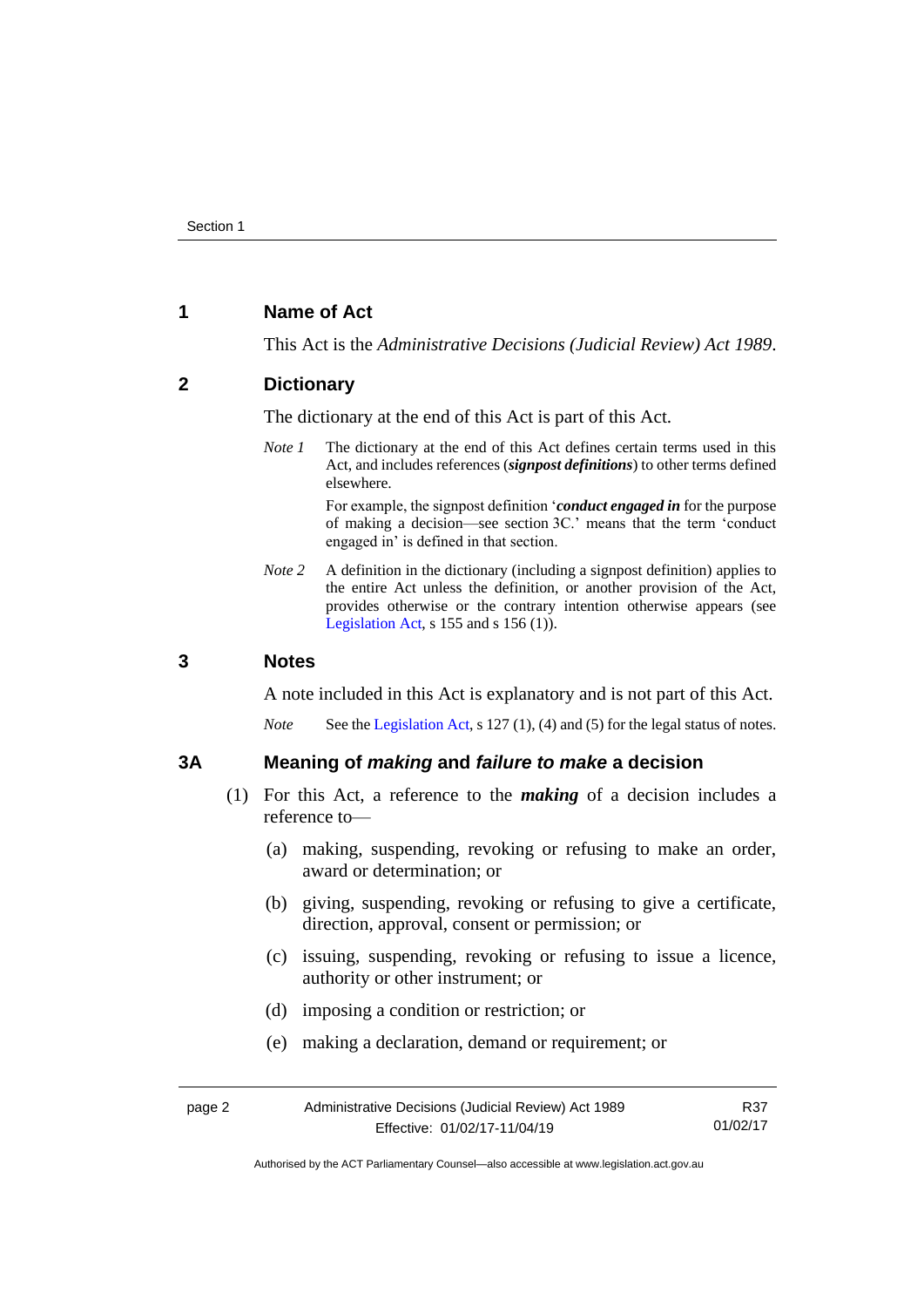- (f) keeping, or refusing to give up, an article; or
- (g) doing or refusing to do anything else;
- (2) If provision is made by an enactment for the making of a report or recommendation before a decision is made, the making of the report or recommendation is itself taken, for this Act, to be the *making* of a decision.
- (3) A reference to a *failure to make* a decision includes a reference to a failure to make—
	- (a) a decision mentioned in subsection  $(1)$  (a) to  $(g)$ ; or
	- (b) a report or recommendation mentioned in subsection (2).

*Note Fail* is defined in the [Legislation Act,](http://www.legislation.act.gov.au/a/2001-14) dict, pt 1, to include refuse.

## <span id="page-6-0"></span>**3C Meaning of** *conduct engaged in* **for purpose of making decision**

For this Act, a reference to *conduct engaged in* for the purpose of making a decision includes a reference to the doing of anything preparatory to the making of the decision, including—

- (a) the taking of evidence; or
- (b) the holding of an inquiry or investigation.

<span id="page-6-1"></span>**4 Act to operate despite anything in existing laws**

This Act has effect despite anything contained in any enactment in force at the commencement of this Act.

## <span id="page-6-2"></span>**4A Who may make an application under this Act**

(1) An eligible person may make an application under this Act, subject to subsections (2) and (3).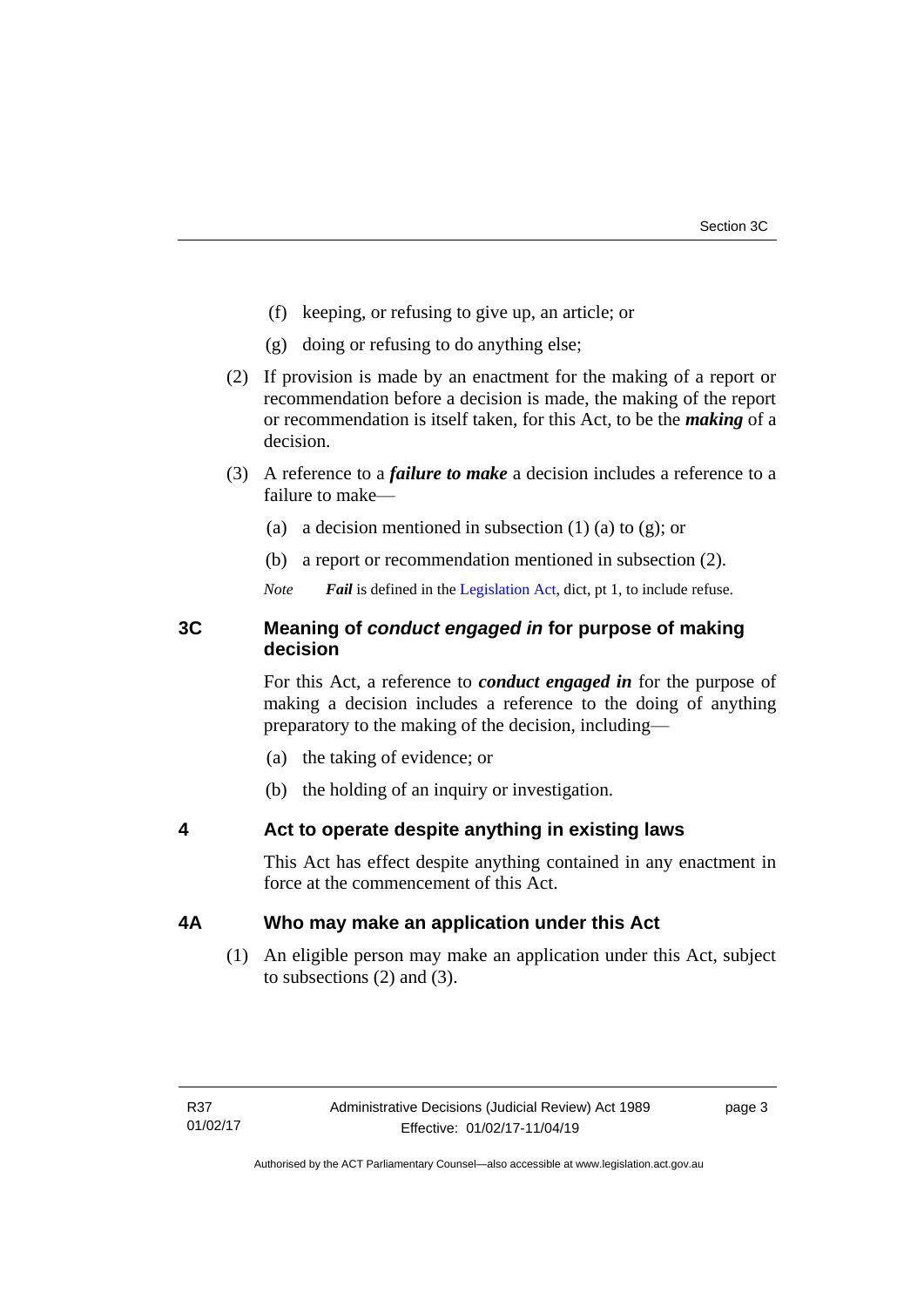- (2) If the application relates to a category A decision, or conduct engaged in for the purpose of making the decision, the person may make the application only if—
	- (a) the person's interests are, or would be, adversely affected by the decision, failure to make the decision, or conduct engaged in for the purpose of making the decision; or
	- (b) if the decision is of a kind that is proposed in a report or recommendation—the person's interests are, or would be, adversely affected if the decision were, or were not, made in accordance with the report or recommendation.
- (3) If the application relates to a category B decision, or conduct engaged in for the purpose of making the decision, the person may make the application unless—
	- (a) an enactment does not allow the person to make the application; or
	- (b) each of the following apply:
		- (i) the interests of the eligible person are not adversely affected by the decision or conduct;
		- (ii) the application fails to raise a significant issue of public importance.
- (4) The Supreme Court may at any time, on application by a party, refuse to hear the application or dismiss the application if satisfied that the applicant is not an eligible person.
- (5) In this section:

*category A decision* means a decision of an administrative character made, proposed to be made, or required to be made (whether in the exercise of a discretion or not) under—

(a) the *[Heritage Act 2004](http://www.legislation.act.gov.au/a/2004-57/default.asp)*; or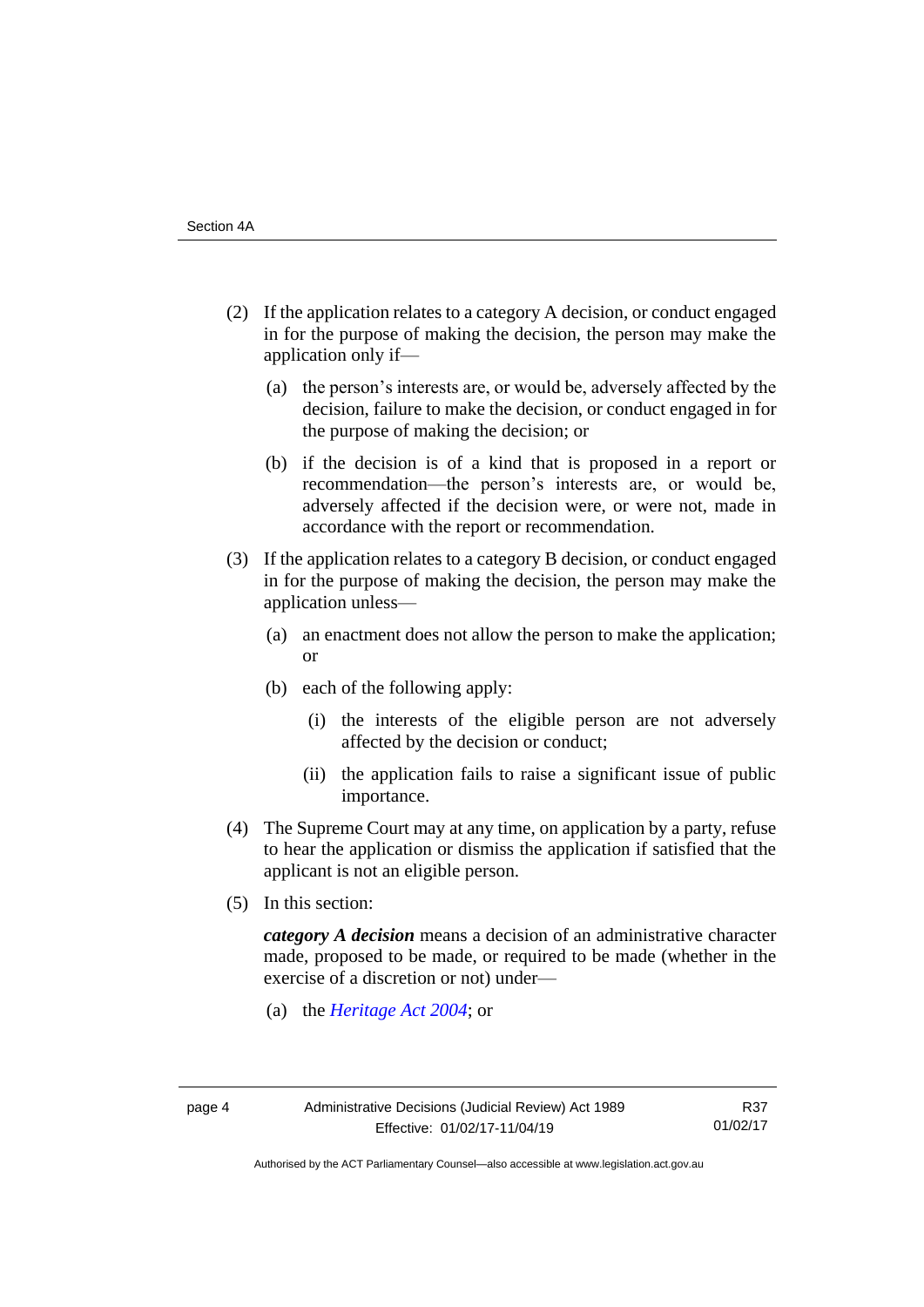(b) the *[Planning and Development Act 2007](http://www.legislation.act.gov.au/a/2007-24/default.asp)*, other than a decision under that Act mentioned in schedule 1.

*category B decision* means a decision to which this Act applies, other than a category A decision.

## <span id="page-8-0"></span>**5 Applications for review of decisions**

- (1) An eligible person may apply to the Supreme Court for an order of review in relation to a decision to which this Act applies on 1 or more of the following grounds:
	- (a) that a breach of the rules of natural justice happened in relation to the making of the decision;
	- (b) that procedures that were required by law to be observed in relation to the making of the decision were not observed;
	- (c) that the person who purported to make the decision did not have jurisdiction to make the decision;
	- (d) that the decision was not authorised by the enactment under which it was purported to be made;
	- (e) that the making of the decision was an improper exercise of the power given by the enactment under which it was purported to be made;
	- (f) that the decision involved an error of law, whether or not the error appears on the record of the decision;
	- (g) that the decision was induced or affected by fraud;
	- (h) that there was no evidence or other material to justify the making of the decision;
	- (i) that the decision was otherwise contrary to law.
	- *Note* The *[Human Rights Act 2004](http://www.legislation.act.gov.au/a/2004-5)*, s 40B (1) (b) makes it unlawful for a public authority to fail to give proper consideration to a relevant human right when making a decision.

page 5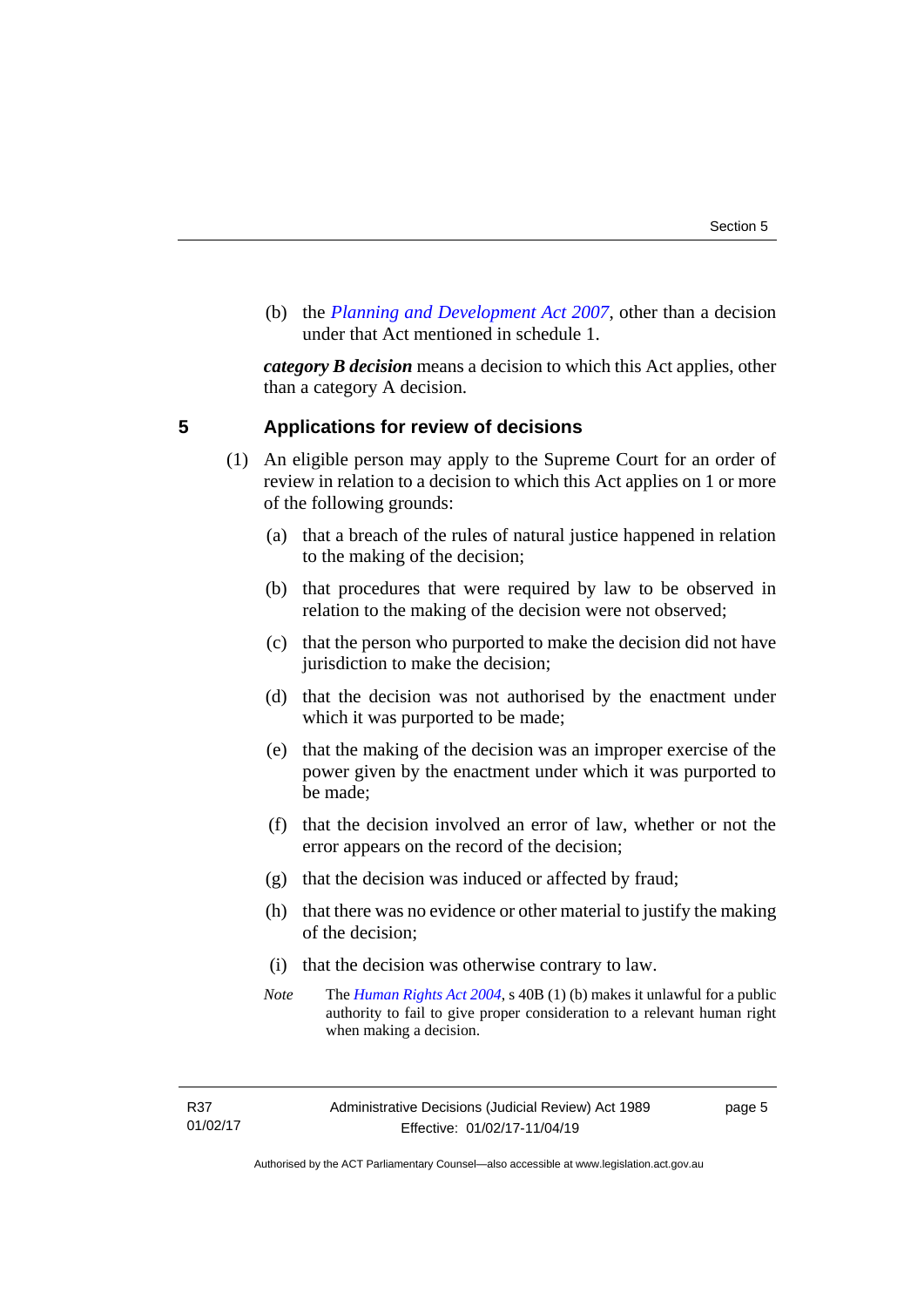- (2) The reference in subsection (1) (e) to an *improper exercise* of a power includes a reference to—
	- (a) taking an irrelevant consideration into account in the exercise of a power; and
	- (b) failing to take a relevant consideration into account in the exercise of a power; and
	- (c) an exercise of a power for a purpose other than a purpose for which the power is given; and
	- (d) an exercise of a discretionary power in bad faith; and
	- (e) an exercise of a personal discretionary power at the direction or behest of another person; and
	- (f) an exercise of a discretionary power in accordance with a rule or policy without regard to the merits of the particular case; and
	- (g) an exercise of a power that is so unreasonable that no reasonable person could have so exercised the power; and
	- (h) an exercise of a power in such a way that the result of the exercise of the power is uncertain; and
	- (i) any other exercise of a power in a way that is abuse of the power.
- (3) The ground mentioned in subsection (1) (h) is not taken to be made out unless—
	- (a) the person who made the decision was required by law to reach that decision only if a particular matter was established, and there was no evidence or other material (including facts of which the person was entitled to take notice) from which the person could reasonably be satisfied that the matter was established; or
	- (b) the person who made the decision based the decision on the existence of a particular fact, and that fact did not exist.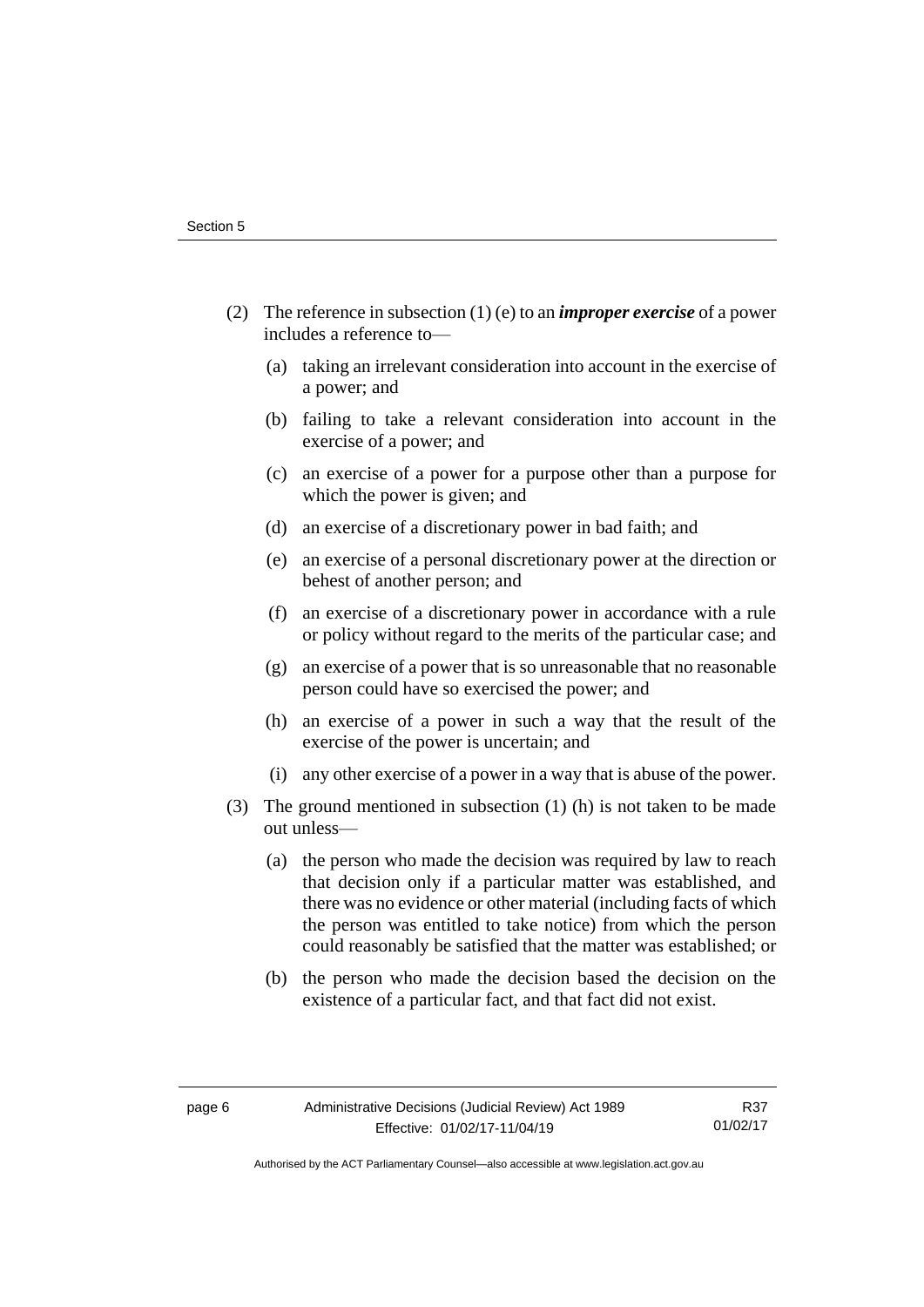## <span id="page-10-0"></span>**6 Applications for review of conduct related to making of decisions**

- (1) If a person has engaged, is engaging, or proposes to engage, in conduct for the purpose of making a decision to which this Act applies, an eligible person may apply to the Supreme Court for an order of review in relation to the conduct on any 1 or more of the following grounds:
	- (a) that a breach of the rules of natural justice has happened, is happening, or is likely to happen, in relation to the conduct;
	- (b) that procedures that are required by law to be observed in relation to the conduct have not been, are not being, or are likely not to be, observed;
	- (c) that the person who has engaged, is engaging, or proposes to engage, in the conduct does not have jurisdiction to make the proposed decision;
	- (d) that the enactment under which the decision is proposed to be made does not authorise the making of the proposed decision;
	- (e) that the making of the proposed decision would be an improper exercise of the power given by the enactment under which the decision is proposed to be made;
	- (f) that an error of law—
		- (i) has been, is being, or is likely to be, committed in the course of the conduct in the making of the proposed decision; or
		- (ii) is likely to be committed in the making of the proposed decision.
	- (g) that fraud has taken place, is taking place, or is likely to take place, in the course of the conduct;
	- (h) that there is no evidence or other material to justify the making of the proposed decision;

| R37      | Administrative Decisions (Judicial Review) Act 1989 | page 7 |
|----------|-----------------------------------------------------|--------|
| 01/02/17 | Effective: 01/02/17-11/04/19                        |        |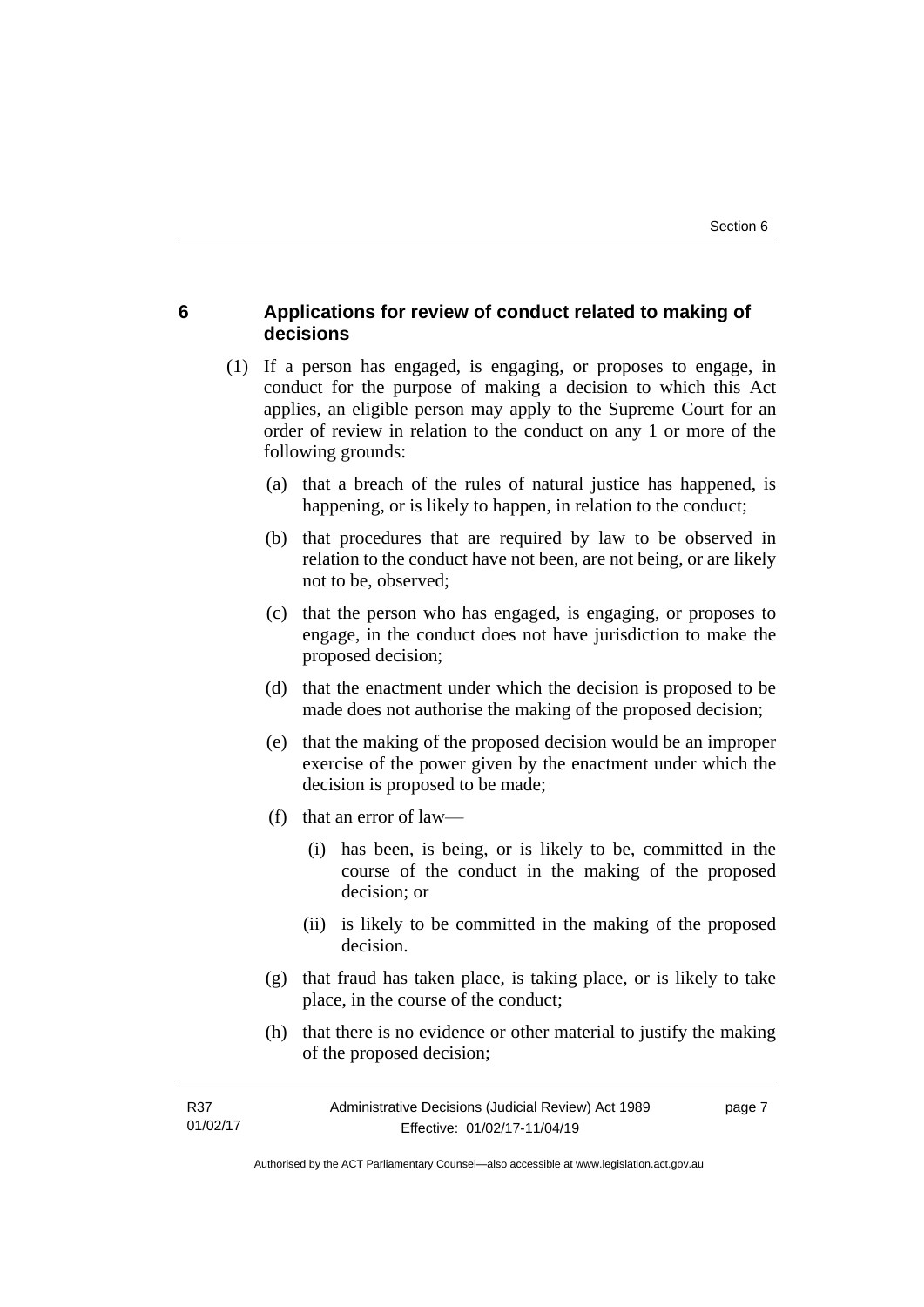- (i) that the making of the proposed decision would be otherwise contrary to law.
- (2) The reference in subsection (1) (e) to an *improper exercise* of a power includes a reference to—
	- (a) taking an irrelevant consideration into account in the exercise of a power; and
	- (b) failing to take a relevant consideration into account in the exercise of a power; and
	- (c) an exercise of a power for a purpose other than a purpose for which the power is given; and
	- (d) an exercise of a discretionary power in bad faith; and
	- (e) an exercise of a personal discretionary power at the direction or behest of another person; and
	- (f) an exercise of a discretionary power in accordance with a rule or policy without regard to the merits of the particular case; and
	- (g) an exercise of a power that is so unreasonable that no reasonable person could have so exercised the power; and
	- (h) an exercise of a power in such a way that the result of the exercise of the power is uncertain; and
	- (i) any other exercise of a power in a way that is abuse of the power.
- (3) The ground mentioned in subsection (1) (h) is not taken to be made out unless—
	- (a) the person who proposes to make the decision is required by law to reach that decision only if a particular matter is established, and there is no evidence or other material (including facts of which the person was entitled to take notice) from which the person can reasonably be satisfied that the matter is established; or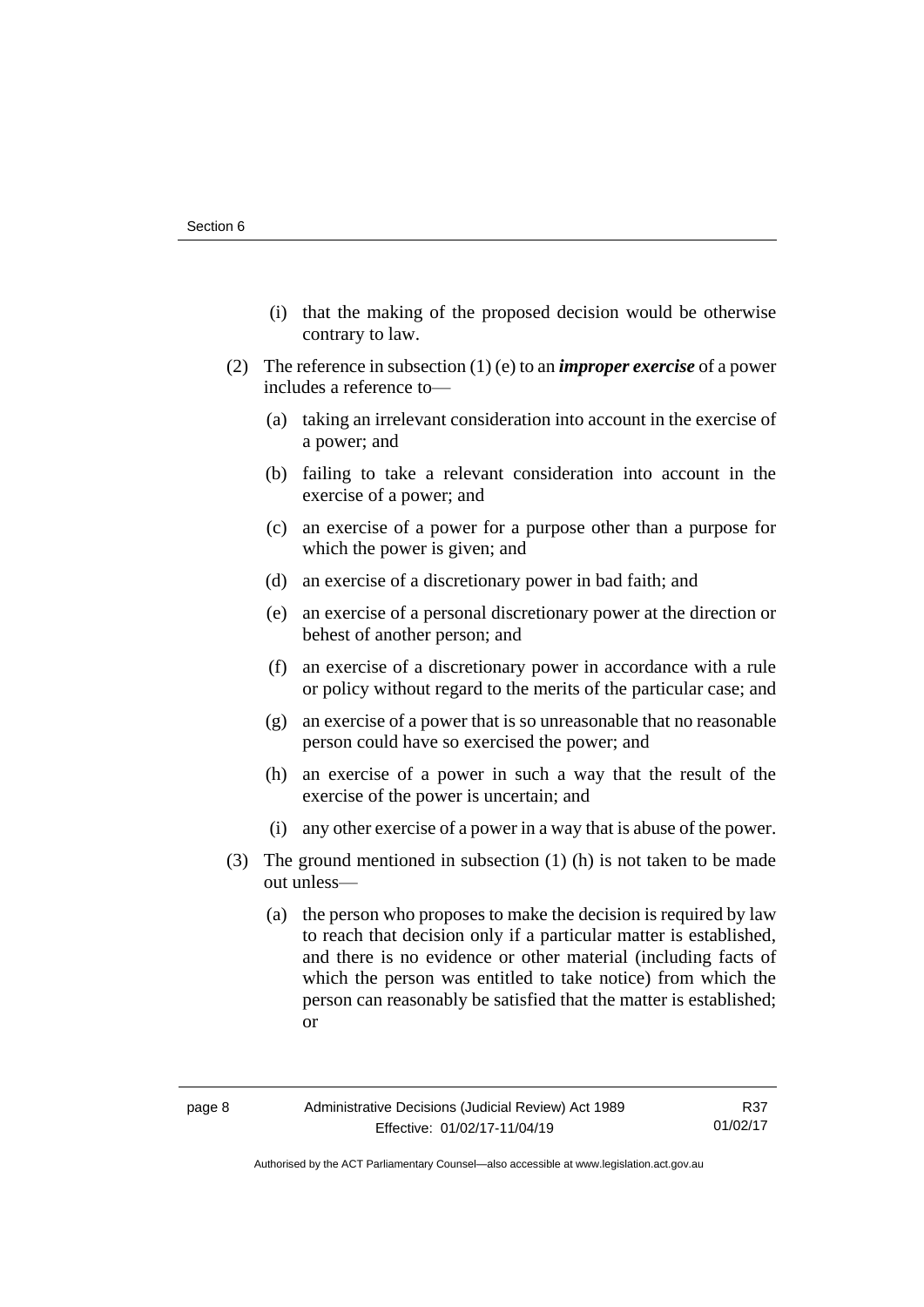(b) the person proposed to make the decision on the basis of the existence of a particular fact, and that fact does not exist.

## <span id="page-12-0"></span>**7 Applications for failures to make decisions**

- $(1)$  If—
	- (a) a person has a duty to make a decision to which this Act applies; and
	- (b) there is no law that prescribes a period within which the person is required to make that decision; and
	- (c) the person has failed to make that decision;

an eligible person may apply to the Supreme Court for an order of review in relation to the failure to make the decision on the ground that there has been unreasonable delay in making the decision.

- $(2)$  If—
	- (a) a person has a duty to make a decision to which this Act applies; and
	- (b) a law prescribes a period within which the person is required to make that decision; and
	- (c) the person has failed to make that decision before the end of that period;

an eligible person may apply to the Supreme Court for an order of review in relation to the failure to make the decision within that period on the ground that the person has a duty to make the decision even though the period has ended.

page 9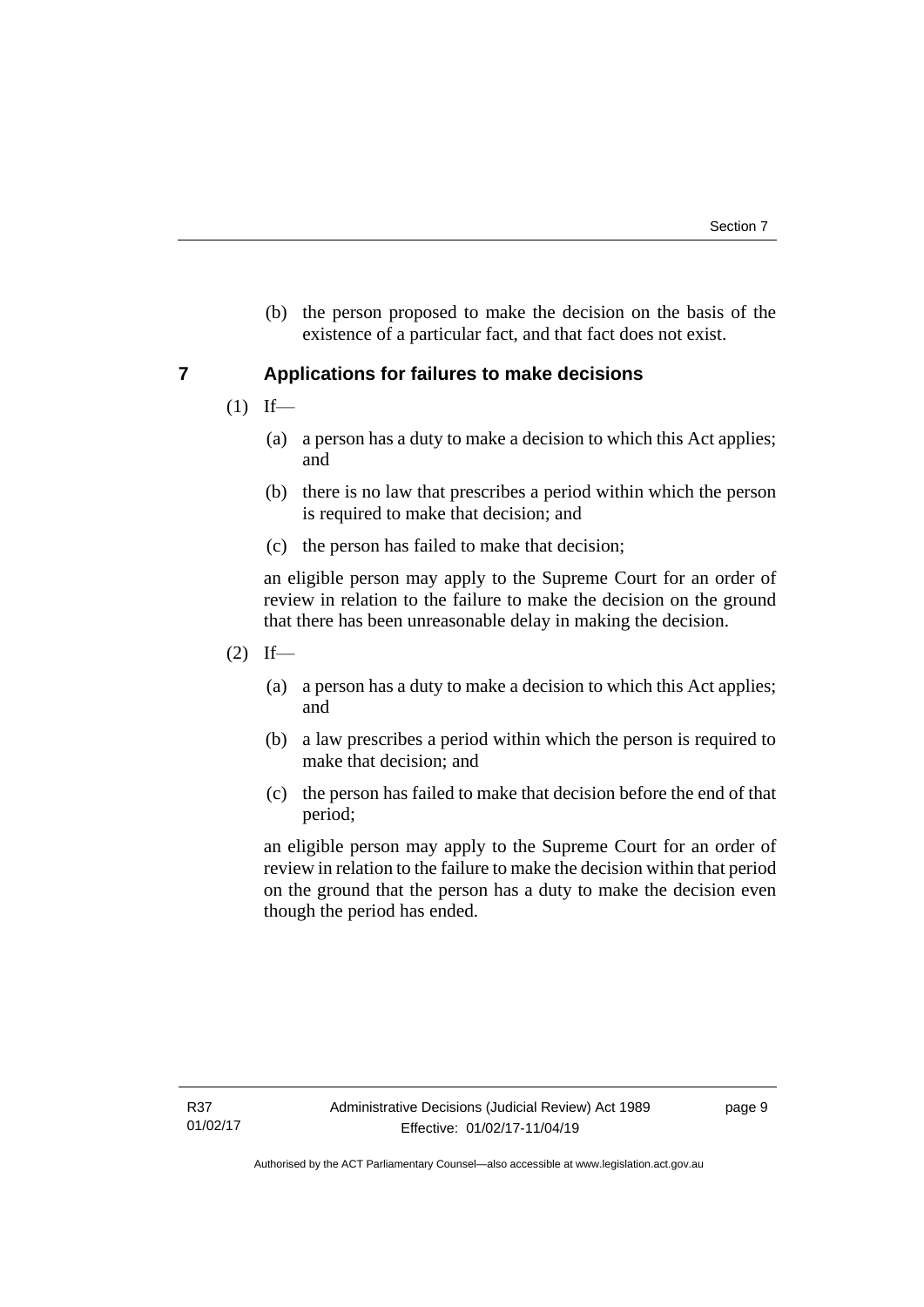## <span id="page-13-0"></span>**8 Effect of Act on other rights**

- (1) The rights given by section 5, section 6 and section 7 to a person to seek an order for review—
	- (a) are additional to the rights of the person to seek a review in another way; and
	- (b) must be disregarded for the *[Ombudsman Act 1989](http://www.legislation.act.gov.au/a/alt_a1989-45co)*, section 6 (6).
- (2) However—
	- (a) the Supreme Court or any other court may, in a proceeding brought otherwise than under this Act, refuse to grant an application for review in relation to a matter if an application for review of that matter has been made to the Supreme Court under section 5, section 6 or section 7; and
	- (b) the Supreme Court may, in its discretion, refuse to grant an application for review of a matter under section 5, section 6 or section 7 if—
		- (i) the applicant has sought a review by a court including the Supreme Court of the matter otherwise than under this Act; or
		- (ii) adequate provision is made by a law other than this Act under which the applicant is entitled to seek a review of that matter; or
		- (iii) the matter to which the application relates arises under the *[Planning and Development Act 2007](http://www.legislation.act.gov.au/a/2007-24)* or the *[Heritage](http://www.legislation.act.gov.au/a/2004-57)  Act [2004](http://www.legislation.act.gov.au/a/2004-57)* and is a matter being reviewed, or for which application has been made for review, under a law other than this Act, whether on the application of the person who has made application to the Supreme Court for review of the matter under this Act or anyone else.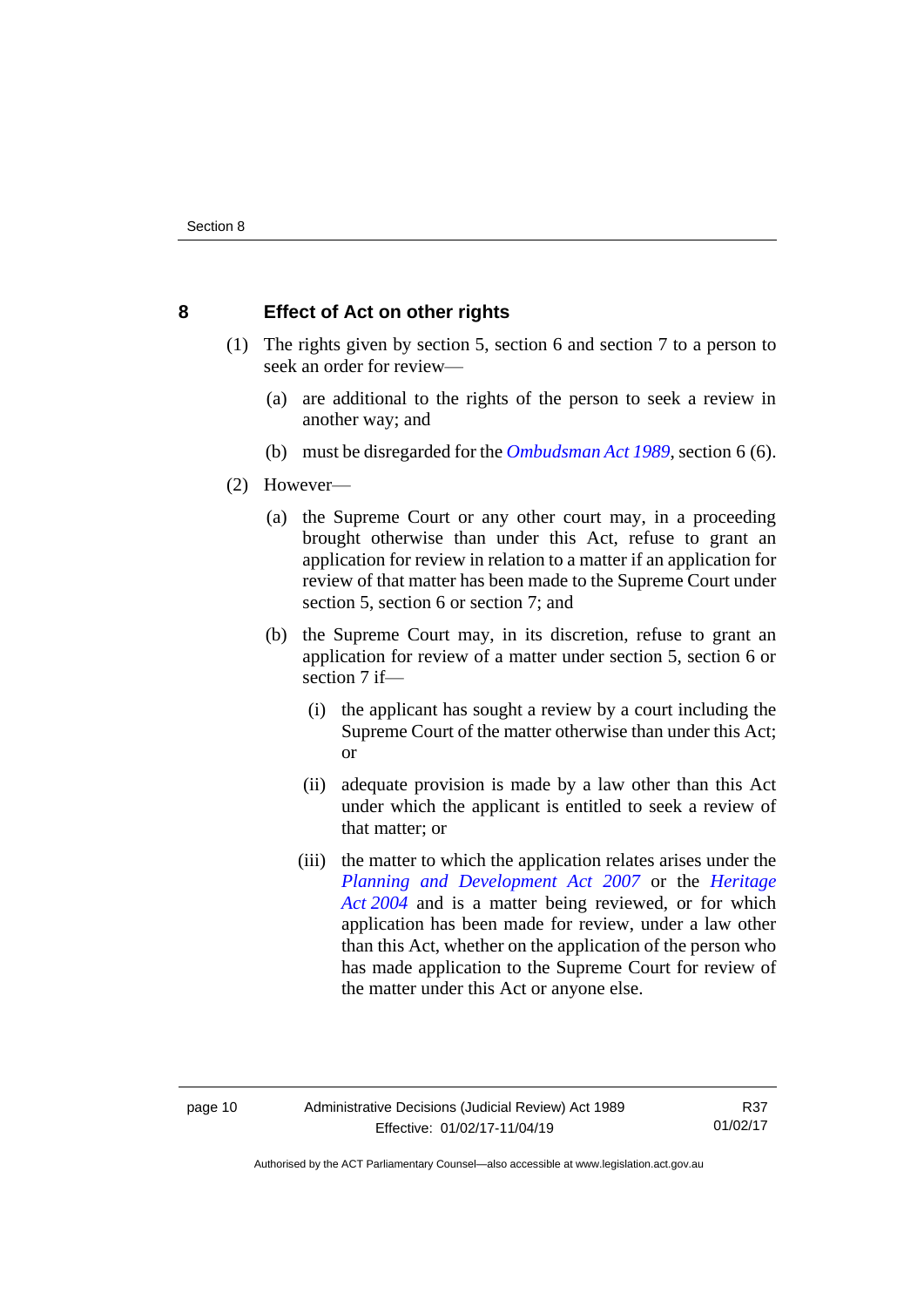(3) In this section:

*review* includes—

- (a) a review by way of reconsideration, rehearing or appeal; and
- (b) the grant of an injunction; and
- (c) the making of a prerogative order, declaration or other order.

## <span id="page-14-0"></span>**9 Applications for order of review must set out grounds**

An application to the Supreme Court for an order of review must set out the grounds of the application.

## <span id="page-14-1"></span>**10 Period in which application for order of review must be made**

- (1) An application to the Supreme Court for an order of review in relation to a decision that has been made (including a decision made after the end of the period within which it was required to be made) must be made within the period required by subsection (2) (or any further time allowed by the court) if the terms of the decision were—
	- (a) recorded in writing; and
	- (b) set out in a document that was given to the applicant.
	- *Note* The court may allow further time after the end of the period required by s (2) (see [Legislation Act,](http://www.legislation.act.gov.au/a/2001-14) s 151C).
- (2) For subsection (1), the period within which an application for an order of review is required to be made is the period beginning on the day the decision is made and ending 28 days after the relevant day.
- (3) If there is no period prescribed for making an application for an order for review in relation to a particular decision, the Supreme Court may refuse to consider an application for an order for review in relation to the decision if it is of the opinion that the application was not made within a reasonable time after the decision was made.

page 11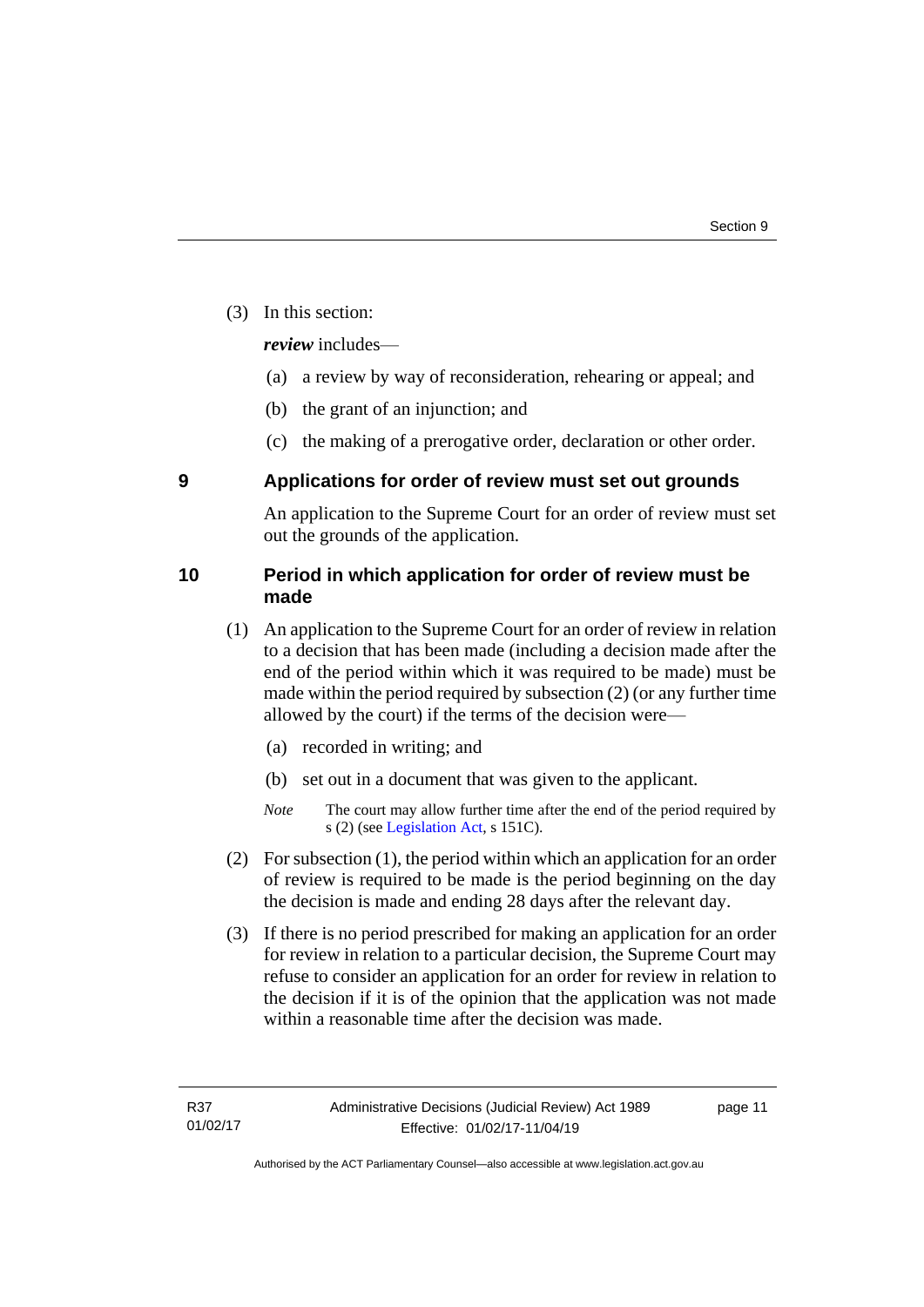- (4) If there is no period prescribed for making an application by a particular person for an order for review in relation to a particular decision, the Supreme Court may refuse to consider an application by the person for an order for review in relation to the decision if it is of the opinion that the application was not made within a reasonable time after the decision was made.
- (5) In forming an opinion for subsection (3) or (4), the Supreme Court—
	- (a) must have regard to—
		- (i) the time when the applicant became aware of the decision; and
		- (ii) if subsection (4) applies—the period prescribed for the making of an application by anyone else for an order of review in relation to the decision; and
	- (b) may have regard to anything else it considers relevant.
- (6) In subsection (2):

*relevant day* means—

- (a) if the decision includes, or is accompanied by, a written statement of reasons for the decision—the day a document setting out the terms of the decision is given to the applicant; or
	- *Note* For the meaning of *statement of reasons*, see the dict.
- (b) if paragraph (a) does not apply and a written statement of reasons for the decision is given to the applicant (otherwise than because of a request under section 13 (1)) not later than 28 days after the day a document setting out the terms of the decision is given to the applicant—the day the statement is given to the applicant; or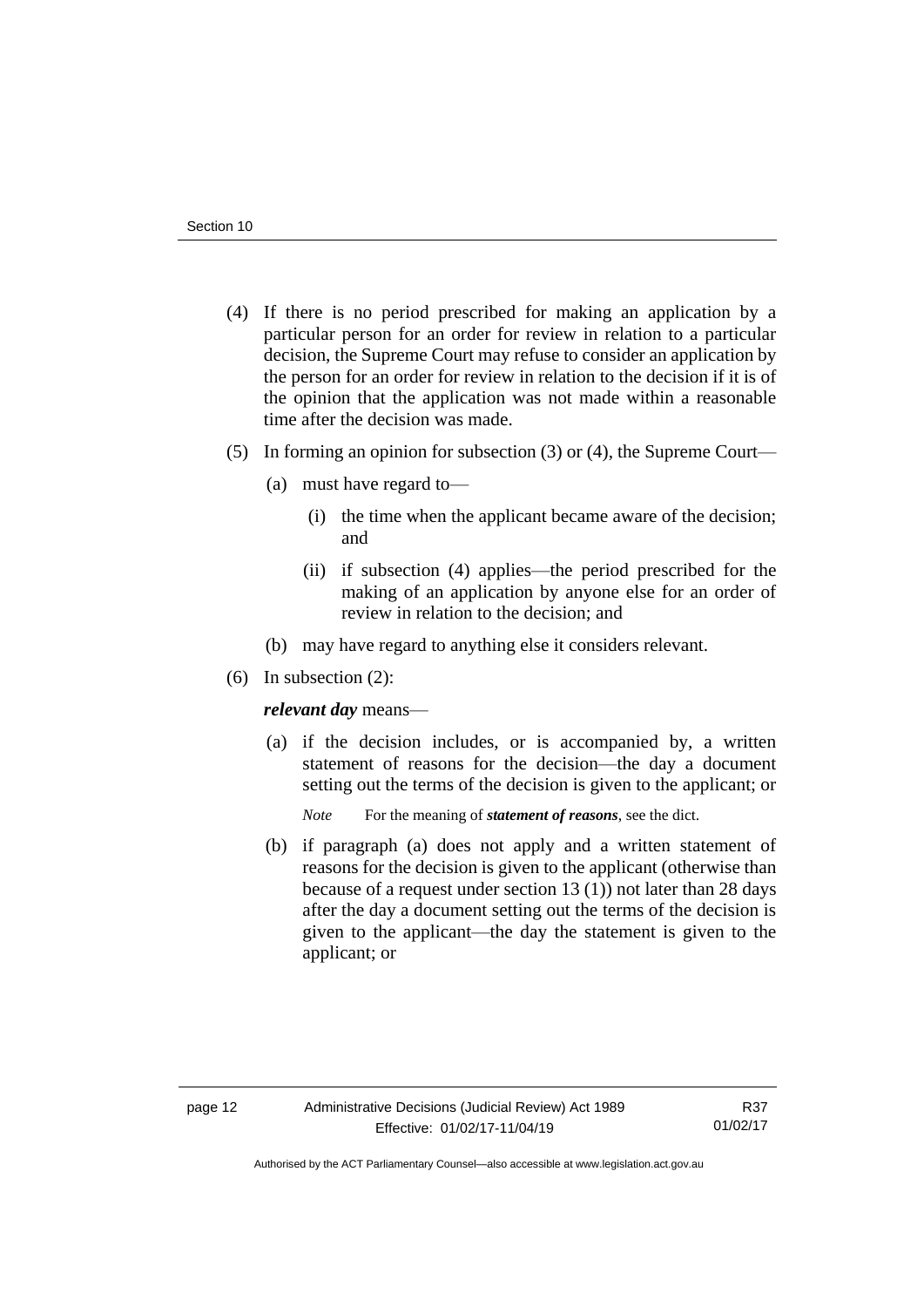- (c) if paragraph (a) does not apply and the applicant requests the person who made the decision to give a statement under section  $13(1)$ —
	- (i) the day the statement is given to the applicant; or
	- (ii) the day the applicant is told under section 13 (3) that the applicant was not entitled to make the request; or
	- (iii) the day the Supreme Court makes an order under section 13 (6) declaring that the applicant was not entitled to make the request; or
	- (iv) the day the applicant is told under section 14 (3) or section 15 (3) that the statement will not be given to the applicant.
- (d) in any other case—the day a document setting out the terms of the decision is given to the applicant.

## <span id="page-16-0"></span>**11 Application for order of review not limited to grounds in application**

The applicant for an order of review is not limited to the grounds set out in the application but, if the applicant wishes to rely on a ground not set out in the application, the Supreme Court may direct the application be amended to state the ground.

## <span id="page-16-1"></span>**12 Application to be made a party to a proceeding**

- (1) An eligible person may apply to the Supreme Court to be made a party to an application made under this Act.
- (2) The Supreme Court may, in its discretion—
	- (a) grant the application either unconditionally or subject to the conditions that it considers appropriate; or
	- (b) refuse the application.

page 13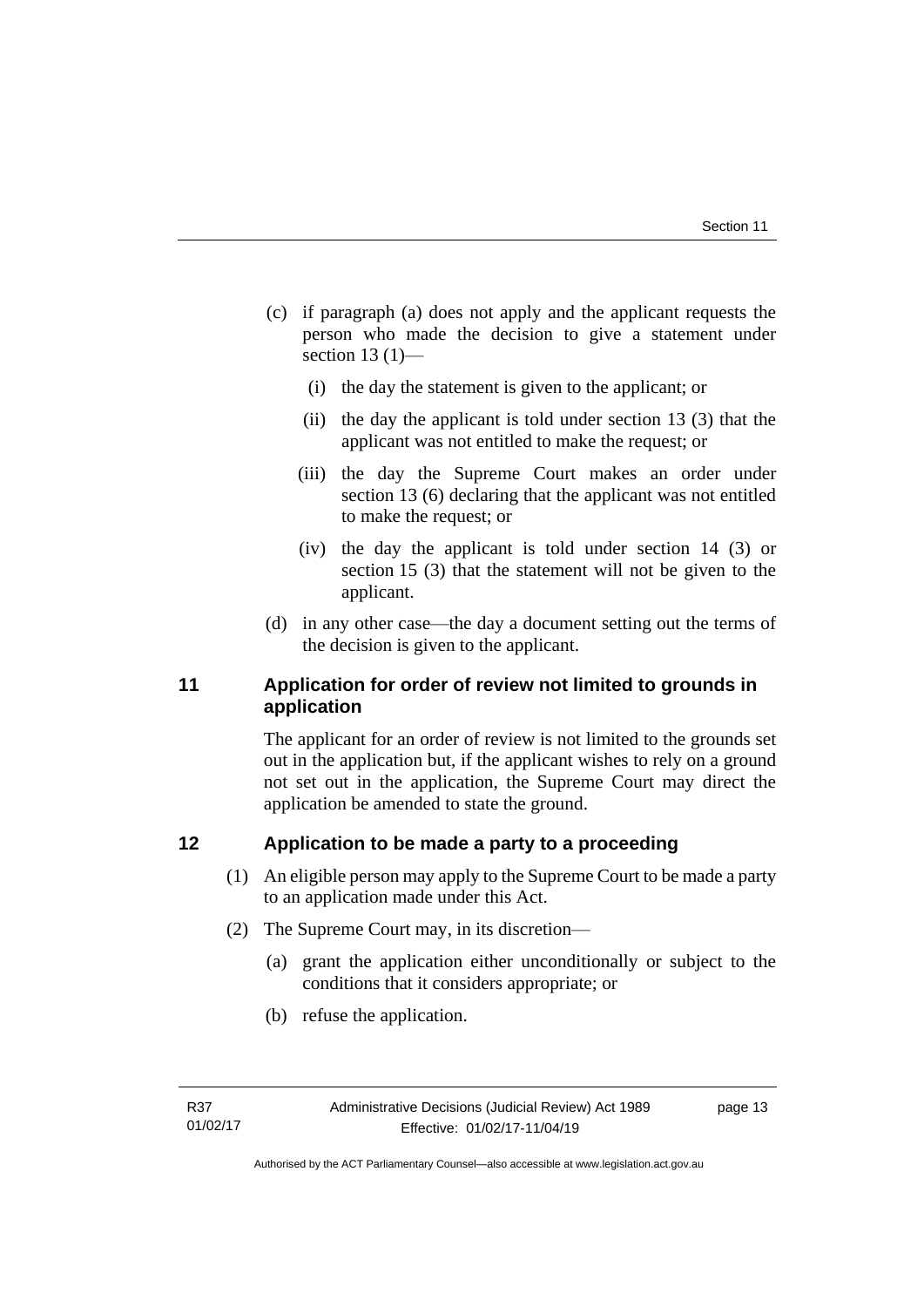## <span id="page-17-0"></span>**13 Reasons for decision may be obtained**

(1) If a person (the *decision-maker*) makes a decision to which this section applies, a person (the *requester*) who is entitled to make an application to the Supreme Court under section 5 in relation to the decision may, in writing, request the decision-maker to provide a written statement of reasons in relation to the decision.

*Note* For the meaning of *statement of reasons*, see the dict.

- (2) The decision-maker must, as soon as practicable and in any event not later than 28 days after the day the decision-maker receives the request (the *request day*), prepare the statement and give it to the requester.
- (3) If the decision-maker is of the opinion that the requester was not entitled to make the request, the decision-maker may, not later than 28 days after the request day—
	- (a) give to the requester written notice of the decision-maker's opinion; or
	- (b) apply to the Supreme Court under subsection (6) for an order declaring that the requester was not entitled to make the request.
- (4) Despite subsection (2), if the decision-maker gives notice under subsection (3) or applies to the Supreme Court under subsection (6), the decision-maker is not required to comply with the request unless—
	- (a) the court, on an application under subsection (6), orders the decision-maker to give the statement; or
	- (b) the decision-maker has applied to the court under subsection (6) for an order declaring that the requester was not entitled to make the request and the court refuses the application.
- (5) If subsection (4) (a) or (b) applies, the decision-maker must prepare the statement and give it to the requester not later than 28 days after the day of the Supreme Court's decision.

page 14 Administrative Decisions (Judicial Review) Act 1989 Effective: 01/02/17-11/04/19 R37 01/02/17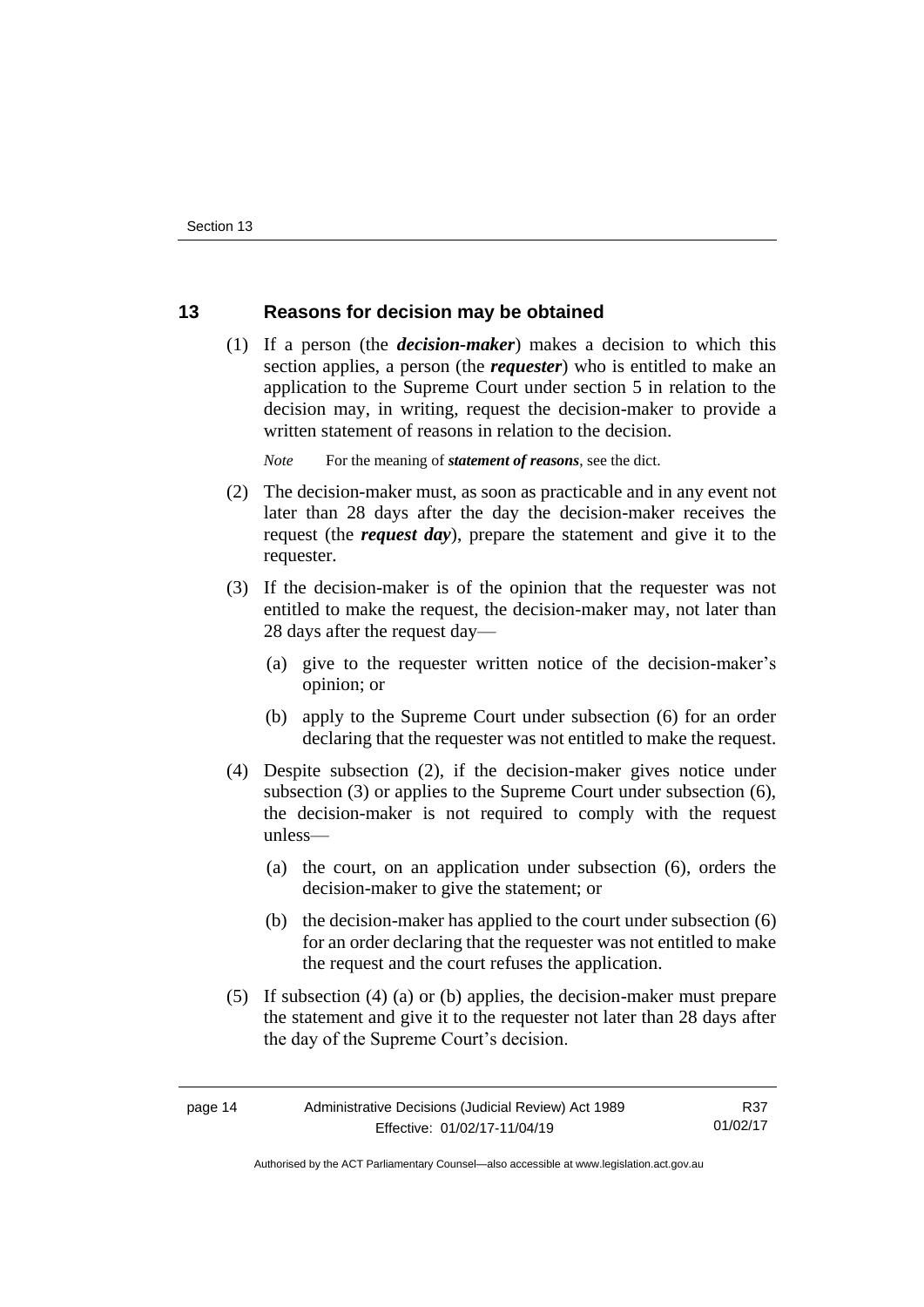- (6) On the application of either the decision-maker or requester under this subsection, the Supreme Court may make an order declaring that the requester was, or was not, entitled to make the request.
- (7) Despite subsection (2), the decision-maker may refuse to prepare and give the statement to the requester if—
	- (a) for a decision the terms of which were recorded in writing and set out in a document that was given to the requester—the request was made later than 28 days after the day the document was given to the requester; or
	- (b) in any other case—the relevant request was not made within a reasonable time after the decision was made.
- (8) If subsection (7) (a) or (b) applies, the decision maker must give to the requester, not later than 14 days after the request day, written notice stating—
	- (a) that the statement will not be given to the requestor; and
	- (b) the reasons why it will not be given.
- (9) For subsection (7) (b), a request for a statement in relation to a decision is taken to have been made within a reasonable time after the decision was made if the Supreme Court, on application by the requester, declares that the request was made within a reasonable time after the decision was made.
- (10) On application by the requester under this subsection, the Supreme Court may order the decision-maker to give the requester, within a stated period, an additional statement containing better particulars in relation to stated matters if the court considers that the statement given to the requester does not contain adequate particulars, in relation to the decision.
- (11) A regulation may declare decisions not to be decisions to which this section applies.

page 15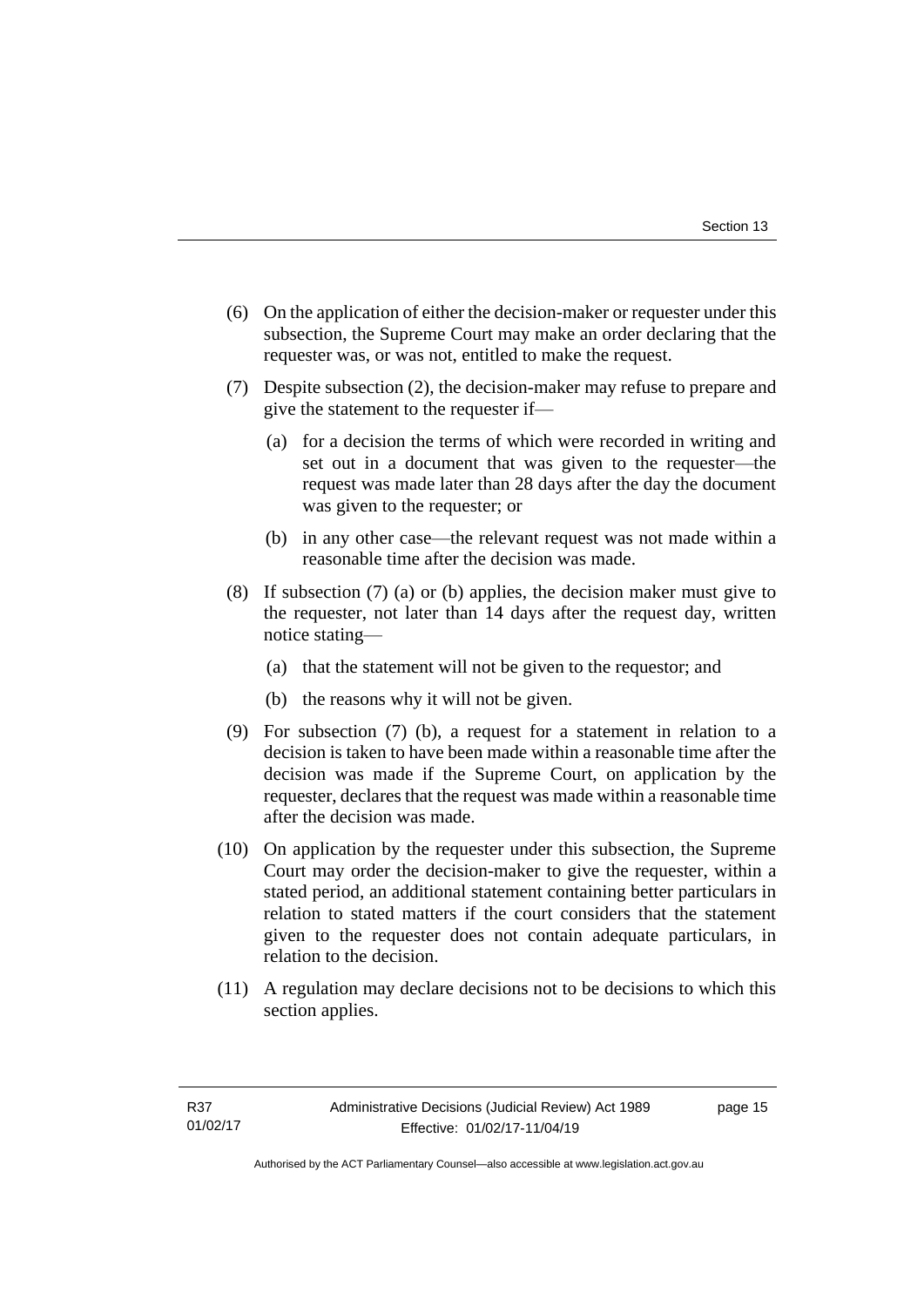- (12) A regulation made under subsection (11) applies only in relation to decisions made after the regulation takes effect.
- (13) In this section:

*decision to which this section applies* means a decision to which this Act applies, other than—

- (a) a decision to which the *[ACT Civil and Administrative Tribunal](http://www.legislation.act.gov.au/a/2008-35)  [Act 2008](http://www.legislation.act.gov.au/a/2008-35)*, section 22B (Requirement to give reasons statement) applies; or
- (b) a decision that includes, or is accompanied by, a statement of reasons; or
- (c) a decision mentioned in schedule 2.

## <span id="page-19-0"></span>**14 Certain information not required to be disclosed**

- (1) This section applies in relation to any information to which a request made to a person under section 13 (1) relates if the information—
	- (a) relates to the personal affairs or business affairs of a person other than the person making the request; and
	- (b) is information—
		- (i) that was supplied in confidence; or
		- (ii) the publication of which would reveal a trade secret; or
		- (iii) that was provided in compliance with a duty imposed by an enactment; or
		- (iv) the giving of which in accordance with the request would be in contravention of an enactment that expressly imposes on the person to whom the request is made a duty not to divulge or communicate information of that kind—
			- (A) to anyone; or

Authorised by the ACT Parliamentary Counsel—also accessible at www.legislation.act.gov.au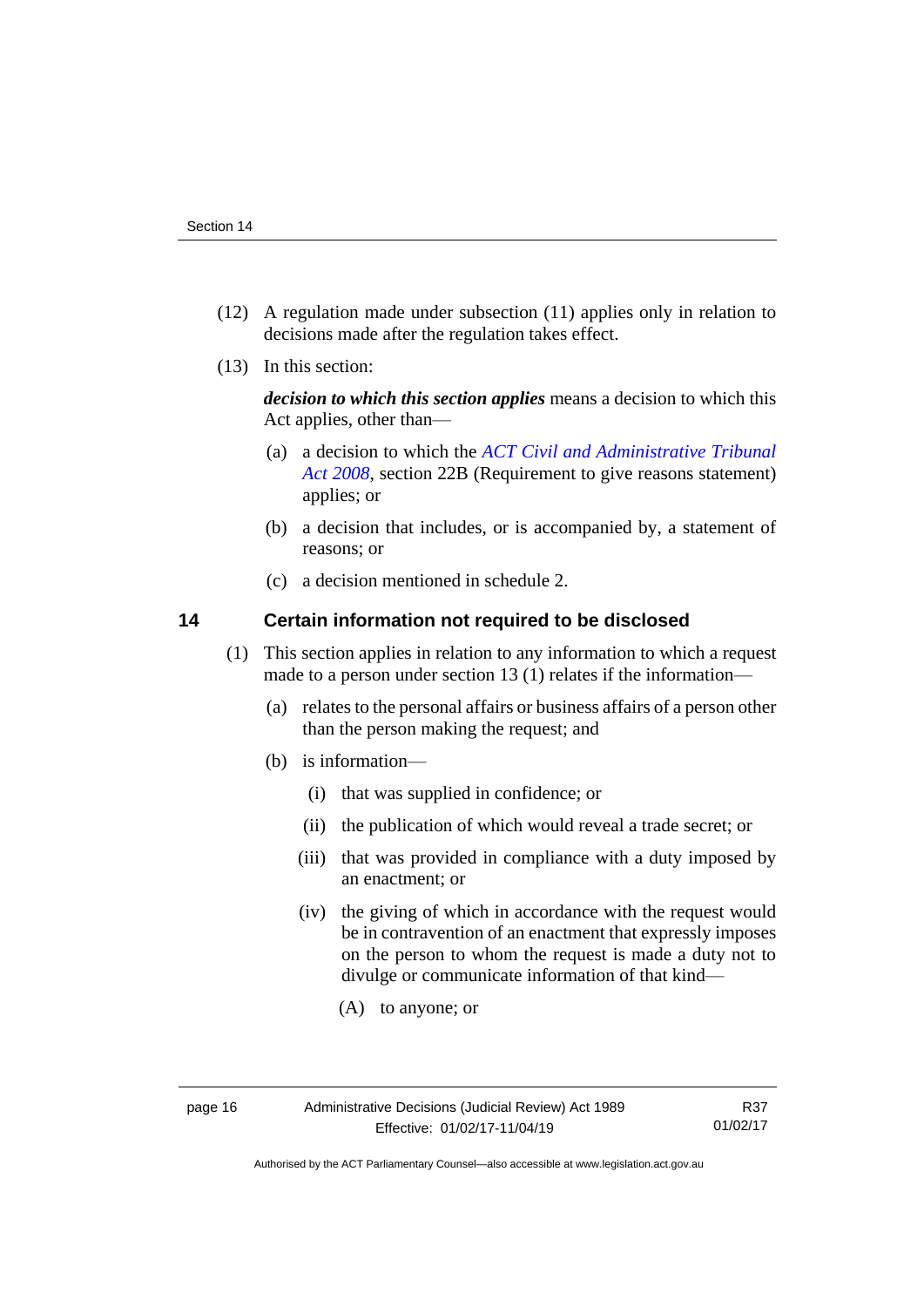- (B) to anyone, other than a particular person; or
- (C) except in particular circumstances.
- (2) If a person has been requested under section 13 (1) to give a statement to a person—
	- (a) the person to whom the request is made is not required to include in the statement any information in relation to which this section applies; and
	- (b) if the statement would be false or misleading if it did not include the information—the person is not required to give the statement.
- (3) If, under subsection (2), information is not included in a statement provided by a person or a statement is not provided by a person, the person must provide written notice to the person who requested the statement—
	- (a) if information is not included in a statement—stating that the information is not so included and giving the reason for not including the information; or
	- (b) if a statement is not provided—stating that the statement will not be provided and giving the reason for not providing the statement.
- (4) This section does not affect the power of the Supreme Court to make an order for the discovery of documents or to require the giving of evidence or the production of documents to the court.

## <span id="page-20-0"></span>**15 Ministerial certificate about disclosure of information**

- (1) This section applies to information relating to a matter if the Minister certifies, in writing, that the disclosure of information relating to the matter would be contrary to the public interest—
	- (a) because it would involve the disclosure of deliberations or a decision of the Executive or of a committee of the Executive; or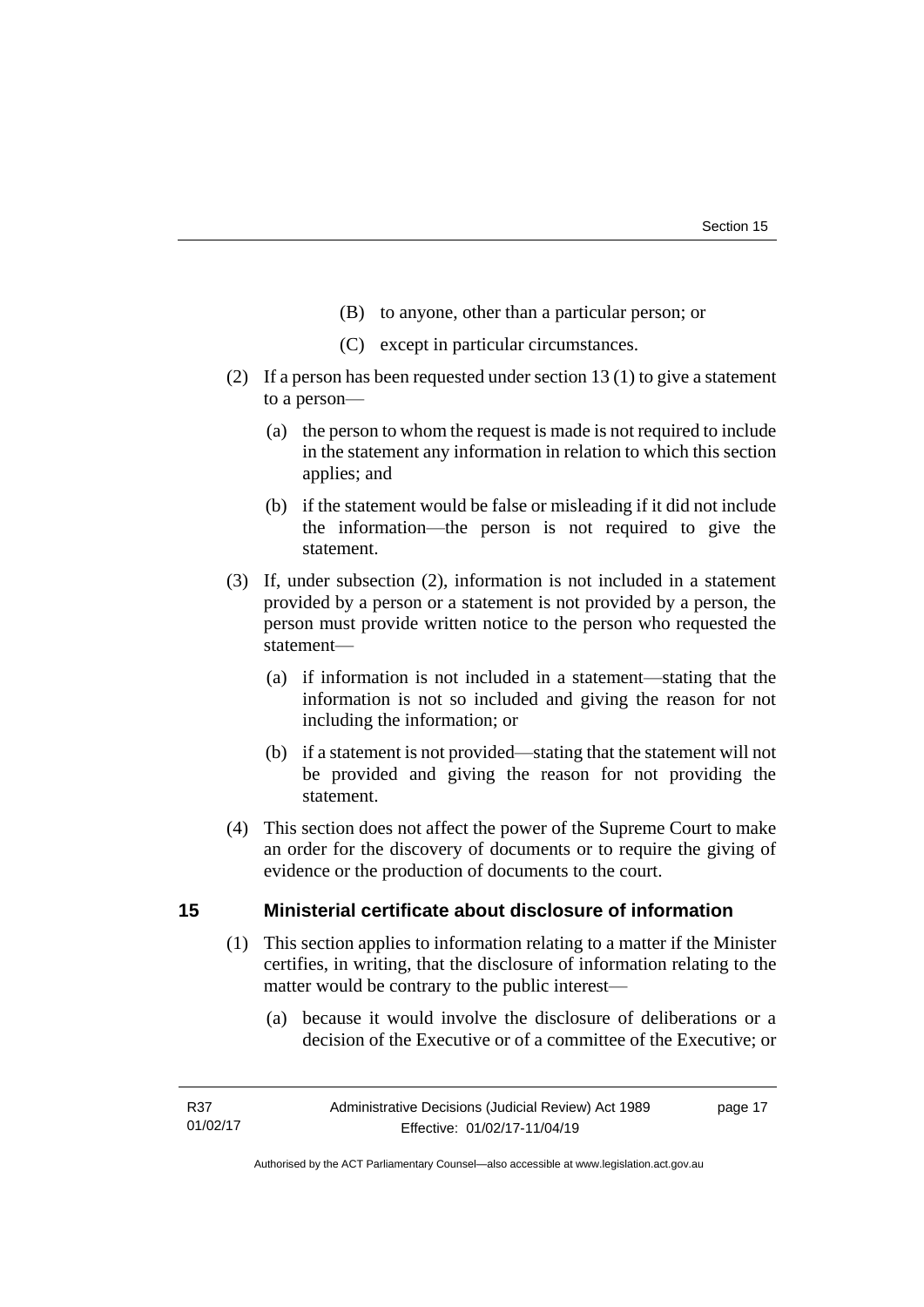- (b) for any other stated reason that could form the basis for a claim in a judicial proceeding that the information should not be disclosed.
- (2) If a person has been requested under section 13 to give a statement to a person—
	- (a) the person to whom the request is made is not required to include in the statement any information in relation to which this section applies; and
	- (b) if the statement would be false or misleading if it did not include the information—the person is not required to give the statement.
- (3) If, under subsection (2), information is not included in a statement provided by a person or a statement is not provided by a person, the person must give a written notice to the person who requested the statement—
	- (a) if information is not included in a statement—stating that the information is not so included and giving the reason for not including the information; or
	- (b) if a statement is not provided—stating that the statement will not be provided and giving the reason for not providing the statement.
- (4) This section does not affect the power of the Supreme Court to make an order for the discovery of documents or to require the giving of evidence or the production of documents to the court.

## <span id="page-21-0"></span>**16 Stay of proceedings**

- (1) The making of an application to the Supreme Court under section 5 in relation to a decision does not affect the operation of the decision or prevent the implementation of the decision, but—
	- (a) the Supreme Court may, by order, on the conditions (if any) that the court decides, suspend the operation of the decision; and

| page 18 | Administrative Decisions (Judicial Review) Act 1989 | R37      |
|---------|-----------------------------------------------------|----------|
|         | Effective: 01/02/17-11/04/19                        | 01/02/17 |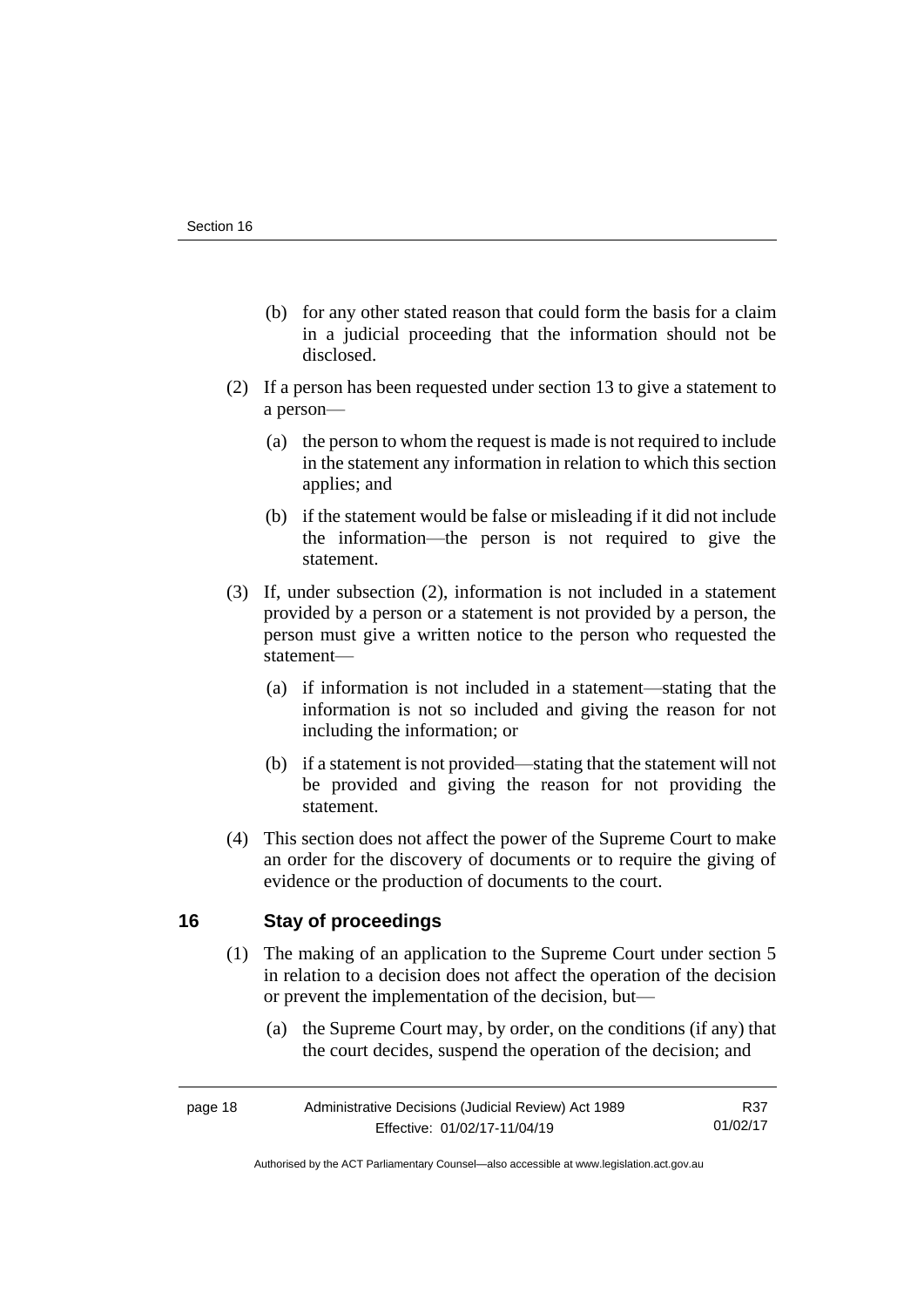- (b) the Supreme Court may order, on the conditions (if any) that the court decides, a stay of all or any proceedings under the decision.
- (2) The Supreme Court may make an order under subsection (1) on its own initiative or on the application of the person who made the application under section 5.

## <span id="page-22-0"></span>**17 Powers of Supreme Court in relation to applications for order of review**

- (1) On an application for an order of review in relation to a decision, the Supreme Court may, in its discretion, make all or any of the following orders:
	- (a) an order quashing or setting aside the decision, or a part of the decision, with effect from the date of the order or from the earlier or later date that the court specifies;
	- (b) an order referring the matter to which the decision relates to the person who made the decision for further consideration, subject to the directions that the court considers appropriate;
	- (c) an order declaring the rights of the parties in relation to any matter to which the decision relates;
	- (d) an order directing any of the parties to do, or to refrain from doing, anything to do justice between the parties.
- (2) On an application for an order of review in relation to conduct that has been, is being, or is proposed to be, engaged in for the purpose of the making of a decision, the Supreme Court may, in its discretion, make either or both of the following orders:
	- (a) an order declaring the rights of the parties in relation to any matter to which the conduct relates;
	- (b) an order directing any of the parties to do, or to refrain from doing, anything to do justice between the parties.

page 19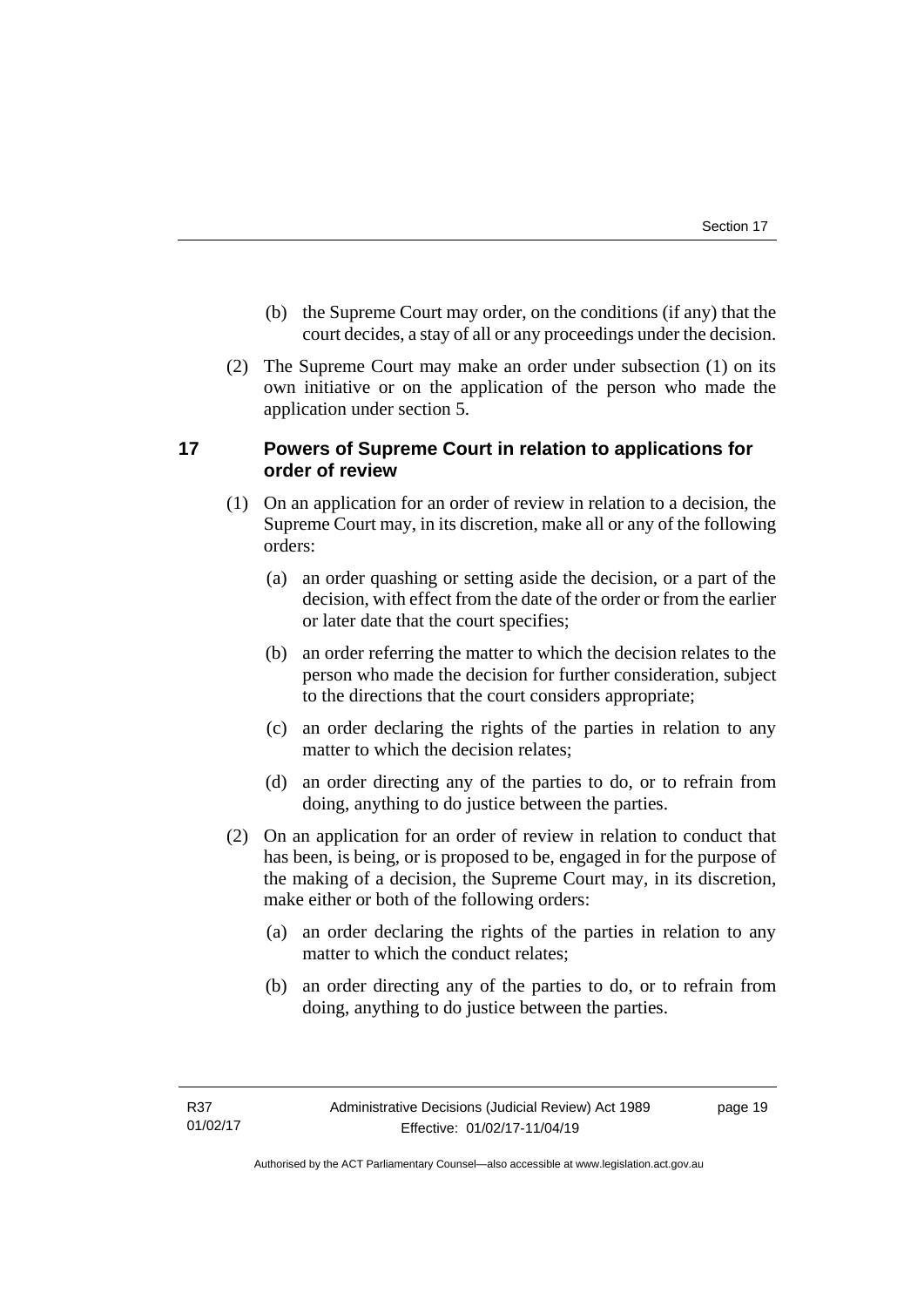- (3) On an application for an order of review in relation to a failure to make a decision, or in relation to a failure to make a decision within the period within which the decision was required to be made, the Supreme Court may, in its discretion, make all or any of the following orders:
	- (a) an order directing the making of the decision;
	- (b) an order declaring the rights of the parties in relation to the making of the decision;
	- (c) an order directing any of the parties to do, or to refrain from doing, anything to do justice between the parties.
- (4) The Supreme Court may at any time, on its own initiative or on the application of any party, revoke, vary, or suspend the operation of any order made by it under this section.

## <span id="page-23-0"></span>**18 Change in person holding, or performing the duties of, an office**

- (1) This section applies if—
	- (a) a person has, in the performance of the duties of an office, made a decision in relation to which an application may be made to the Supreme Court under this Act; and
	- (b) the person no longer holds, or, for whatever reason, is not performing the duties of, that office.
- (2) This Act has effect as if the decision had been made by—
	- (a) the person for the time being holding or performing the duties of that office; or
	- (b) if there is no person for the time being holding or performing the duties of that office or that office no longer exists—the person that the Minister administering the enactment under which the decision was made, or a person authorised by that Minister, specifies.

| page 20 | Administrative Decisions (Judicial Review) Act 1989 |  |
|---------|-----------------------------------------------------|--|
|         | Effective: 01/02/17-11/04/19                        |  |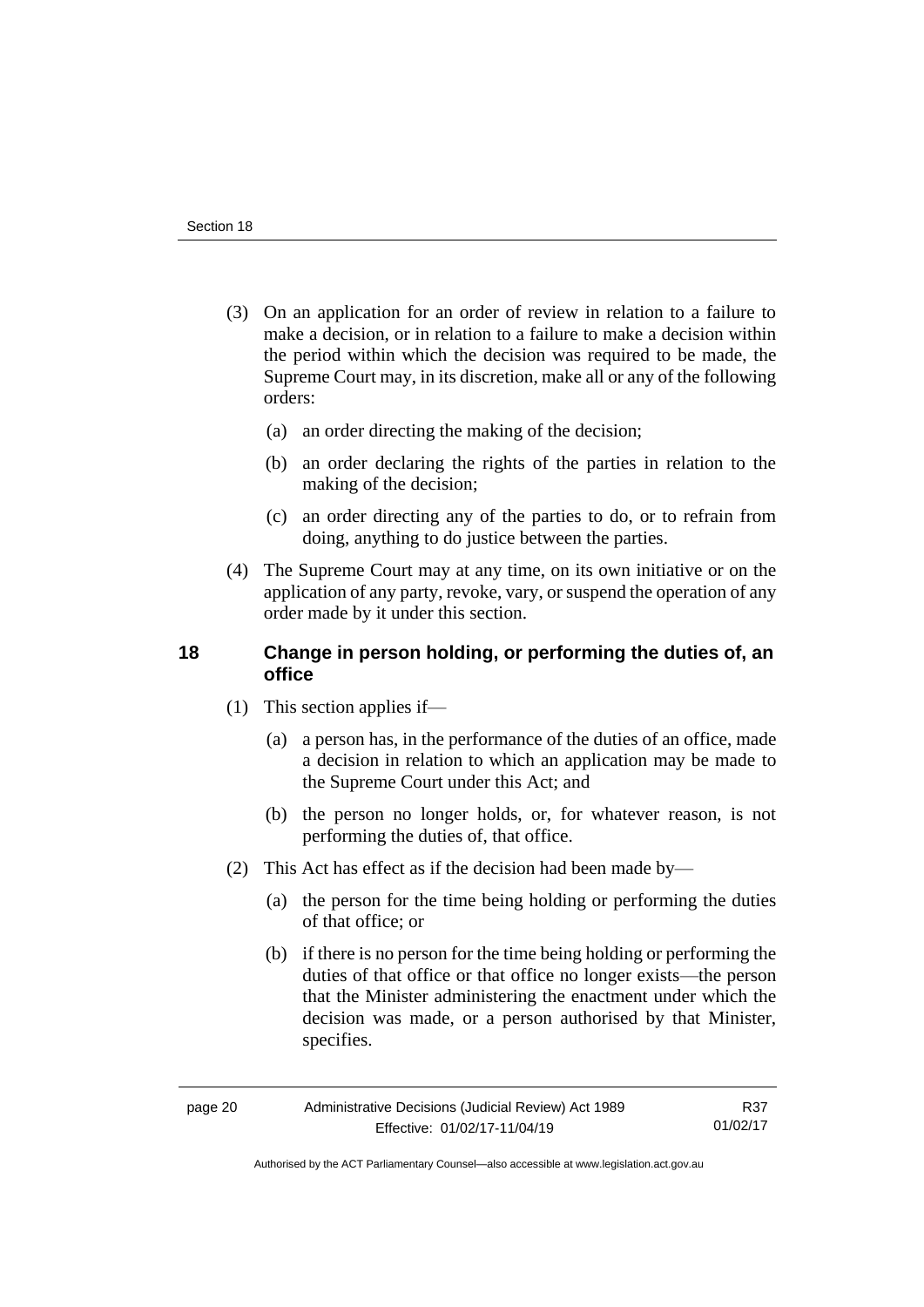## <span id="page-24-0"></span>**19 Intervention by Minister**

- (1) The Minister may, on behalf of the Territory, intervene in a proceeding before the Supreme Court under this Act.
- (2) If the Minister intervenes in a proceeding—
	- (a) the Minister is taken to be a party to the proceeding; and
	- (b) the Supreme Court may, in the proceeding, make orders about costs against the Territory that the court considers appropriate.

## <span id="page-24-1"></span>**19A Intervention by other people**

- (1) The Supreme Court may, on application by a party or its own initiative, give leave to a person (an *intervener*) to intervene in a proceeding under this Act.
- (2) In considering whether to give leave, the Supreme Court—
	- (a) must have regard to the following:
		- (i) whether the intervener's contribution is different from the contribution of the parties to the proceeding;
		- (ii) whether the intervener's contribution is likely to be useful to the court;
		- (iii) whether the intervention will unreasonably interfere with the ability of someone who has a private interest in the subject matter of the application to deal with it differently or at all; and
	- (b) may have regard to any other matter the court considers relevant.
- (3) The Supreme Court may give leave subject to conditions.
- (4) There is no right of appeal in relation to a decision of the Supreme Court under this section.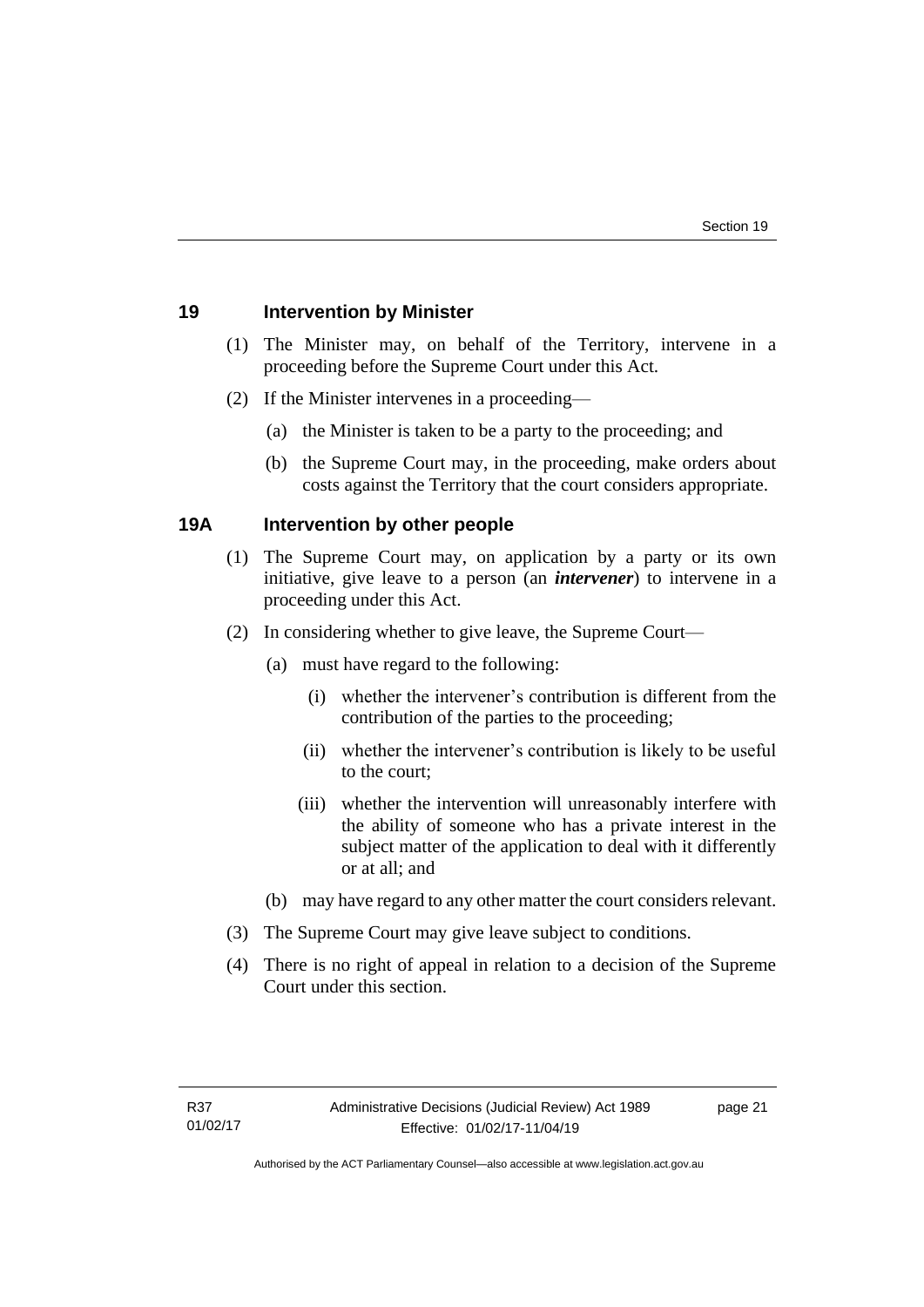## <span id="page-25-0"></span>**20 Act not to apply to certain decisions**

- (1) A regulation may declare decisions to be decisions that are not subject to judicial review by the Supreme Court under this Act.
- (2) If a regulation is so made in relation to a decision—
	- (a) section 5 does not apply in relation to that decision; and
	- (b) section 6 does not apply in relation to conduct that has been, is being, or is proposed to be, engaged in for the purpose of making that decision; and
	- (c) section 7 does not apply in relation to a failure to make that decision.
- (3) A regulation made for subsection (1) applies only in relation to decisions made after the regulation take effect.

### <span id="page-25-1"></span>**21 Regulation-making power**

The Executive may make regulations for this Act.

*Note* A regulation must be notified, and presented to the Legislative Assembly, under the [Legislation Act.](http://www.legislation.act.gov.au/a/2001-14)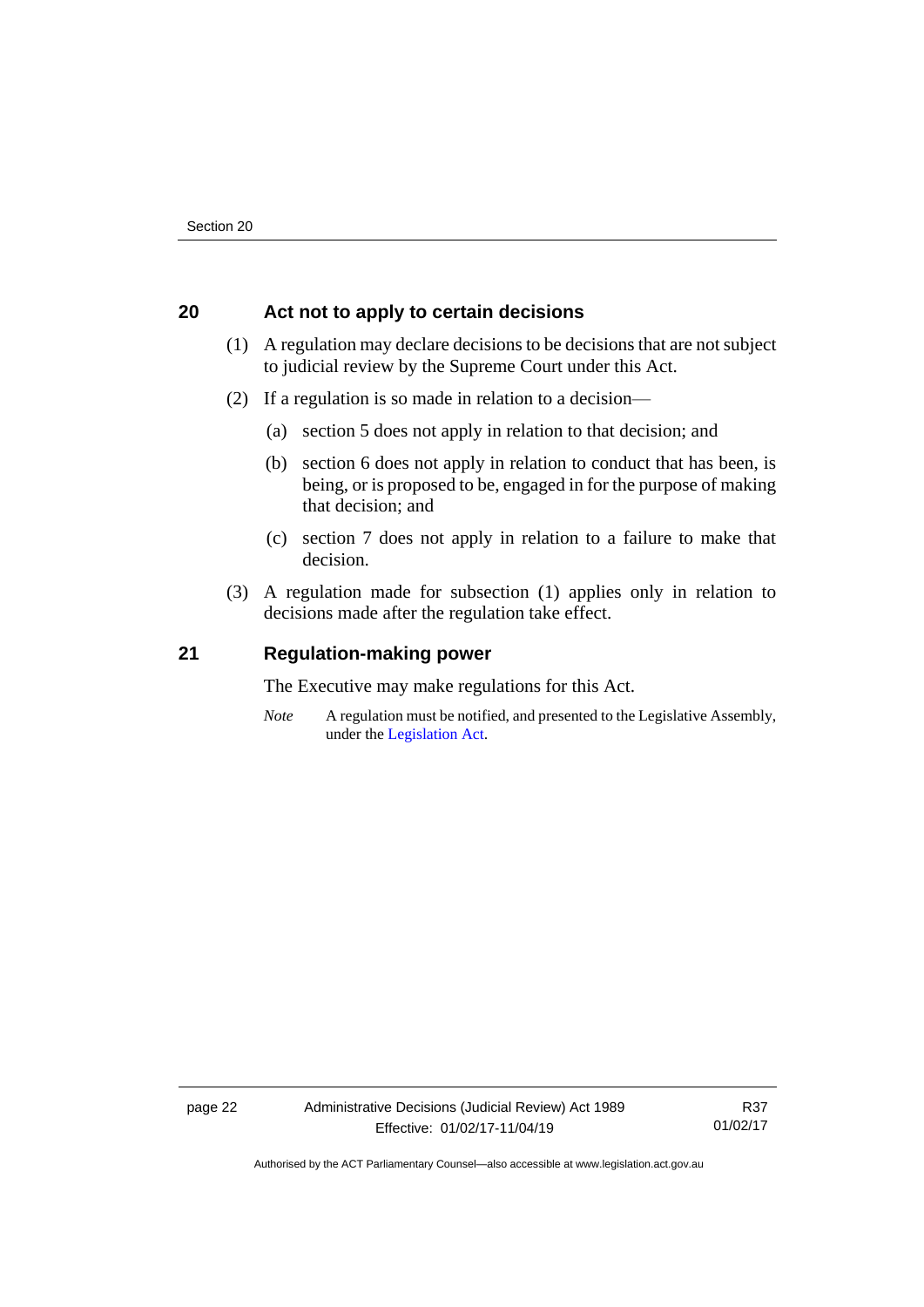## <span id="page-26-0"></span>**Schedule 1 Decisions to which this Act does not apply**

(see dict, def *decision to which this Act applies*)

| column 1 | column <sub>2</sub>                                            | column 3                                                                                                                                                                                                                                                                                                                                                                                                                                                                                                                        |
|----------|----------------------------------------------------------------|---------------------------------------------------------------------------------------------------------------------------------------------------------------------------------------------------------------------------------------------------------------------------------------------------------------------------------------------------------------------------------------------------------------------------------------------------------------------------------------------------------------------------------|
| item     | enactment                                                      | decision under enactment                                                                                                                                                                                                                                                                                                                                                                                                                                                                                                        |
| 1        | <b>Building Act 2004</b>                                       | a decision under section 96 (Approval of fidelity<br>$\bullet$<br>fund schemes)<br>a decision under section 107 (Suspension or<br>cancellation of approval of approved scheme)                                                                                                                                                                                                                                                                                                                                                  |
| 2        | <b>Confiscation of</b><br><b>Criminal Assets Act</b><br>2003   | any decision                                                                                                                                                                                                                                                                                                                                                                                                                                                                                                                    |
| 3        | <b>Crimes</b> (Restorative<br>Justice) Act 2004                | any decision                                                                                                                                                                                                                                                                                                                                                                                                                                                                                                                    |
| 4        | <b>Crimes</b> (Sentence<br><b>Administration</b> ) Act<br>2005 | A decision of the director-general under any of the<br>following provisions:<br>section 20 (Directions to escort officers)<br>section 31 (Early release of offender)<br>section 37 (Full-time detention-return<br>from NSW)<br>section 43 (Intensive correction order—<br>alcohol and drug tests)<br>section 50 (Intensive correction orders—<br>community service work—alcohol and<br>drug tests)<br>section 95 (Community service work—<br>alcohol and drug tests)<br>section 96 (Community service work—<br>frisk searches). |

R37 01/02/17

page 23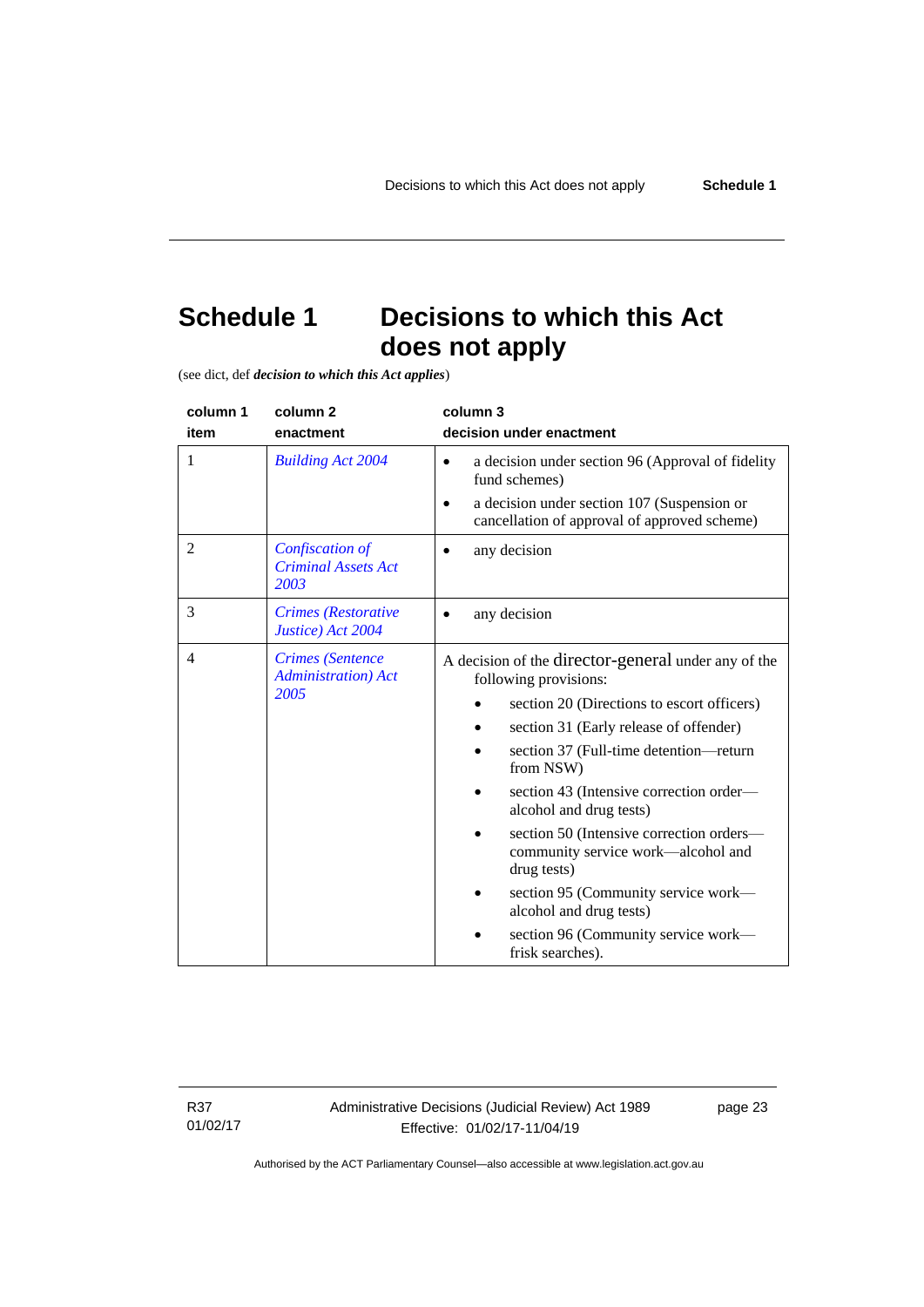| column 1<br>item | column <sub>2</sub><br>enactment                                                                  | column 3<br>decision under enactment                                                                                         |
|------------------|---------------------------------------------------------------------------------------------------|------------------------------------------------------------------------------------------------------------------------------|
| 5                | Duties Act 1999                                                                                   | a decision making or forming part of the process<br>$\bullet$<br>of making, or leading up to the making of, an<br>assessment |
|                  |                                                                                                   | a decision disallowing, completely or partly, an<br>objection to an assessment                                               |
|                  |                                                                                                   | a decision refusing to amend, completely or<br>partly, an assessment                                                         |
| 6                | Electoral Act 1992                                                                                | a decision under part 4 (Electorates)<br>$\bullet$                                                                           |
| 7                | <b>Financial Institutions</b><br>Duty Act 1987 (which<br>has been repealed)                       | a decision making or forming part of the process<br>$\bullet$<br>of making, or leading up to the making, of an<br>assessment |
|                  |                                                                                                   | a decision disallowing, completely or partly, an<br>objection to an assessment                                               |
|                  |                                                                                                   | a decision refusing to amend, completely or<br>partly, an assessment                                                         |
| 8                | <b>Gene Technology (GM</b><br>Crop Moratorium)                                                    | a decision of the Minister under section 7<br>(Moratorium orders)                                                            |
|                  | <b>Act 2004</b>                                                                                   | a decision of the Minister under section 8<br>(Exemptions)                                                                   |
| 9                | <b>Gungahlin Drive</b><br><b>Extension Authorisation</b><br>Act 2004 (which has<br>been repealed) | any decision                                                                                                                 |
| 10               | <b>Health Practitioner</b><br><b>Regulation National</b><br>Law (ACT)                             | any decision                                                                                                                 |
| 11               | <b>Inquiries Act 1991</b>                                                                         | any decision                                                                                                                 |

## page 24 Administrative Decisions (Judicial Review) Act 1989 Effective: 01/02/17-11/04/19

R37 01/02/17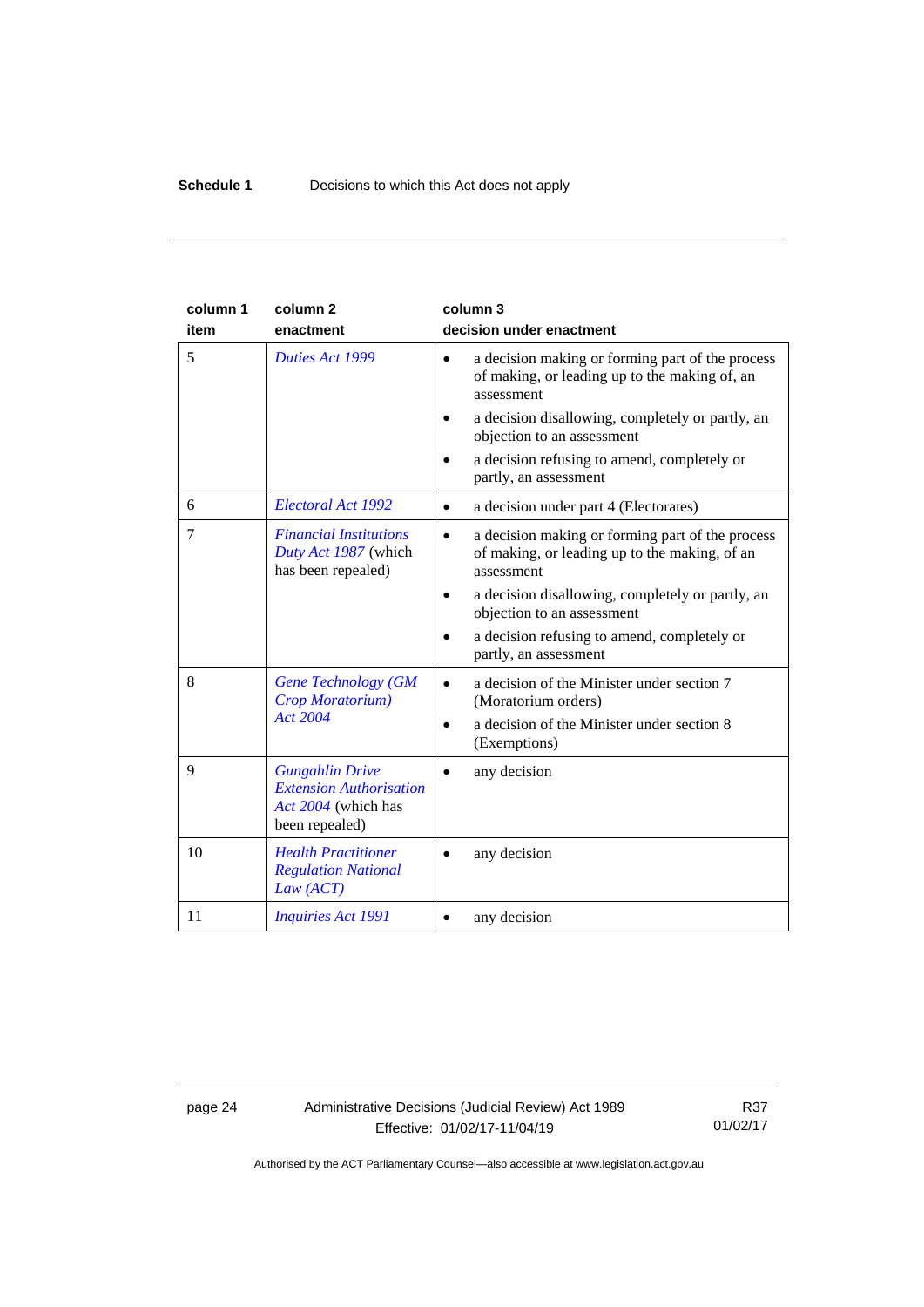| column 1 | column <sub>2</sub>                            | column 3                                                                                                                                                                                                               |
|----------|------------------------------------------------|------------------------------------------------------------------------------------------------------------------------------------------------------------------------------------------------------------------------|
| item     | enactment                                      | decision under enactment                                                                                                                                                                                               |
| 12       | <b>Judicial Commissions</b><br><b>Act 1994</b> | a decision of the Executive under section $5(1)$ ,<br>section 17 $(3)$ or section 18                                                                                                                                   |
|          |                                                | a decision of a member of the Legislative<br>Assembly to propose a motion in accordance<br>with section $14(3)(a)$ or to give notice of the<br>motion to the Attorney-General in accordance<br>with section $14(3)(b)$ |
|          |                                                | a decision of the Attorney-General under<br>section 15 (1) or section 23 (3)                                                                                                                                           |
|          |                                                | a decision of the judicial council                                                                                                                                                                                     |
|          |                                                | a decision of a judicial commission                                                                                                                                                                                    |
| 13       | <b>Legislation Act 2001</b>                    | a decision under chapter 5 (Regulatory impact<br>statements for subordinate laws and disallowable<br>instruments)                                                                                                      |
| 14       | Payroll Tax Act 2011                           | a decision making or forming part of the process<br>of making, or leading up to the making, of an<br>assessment                                                                                                        |
|          |                                                | a decision disallowing, completely or partly, an<br>objection to an assessment                                                                                                                                         |
|          |                                                | a decision refusing to amend, completely or<br>partly, an assessment                                                                                                                                                   |

R37 01/02/17 Administrative Decisions (Judicial Review) Act 1989 Effective: 01/02/17-11/04/19

page 25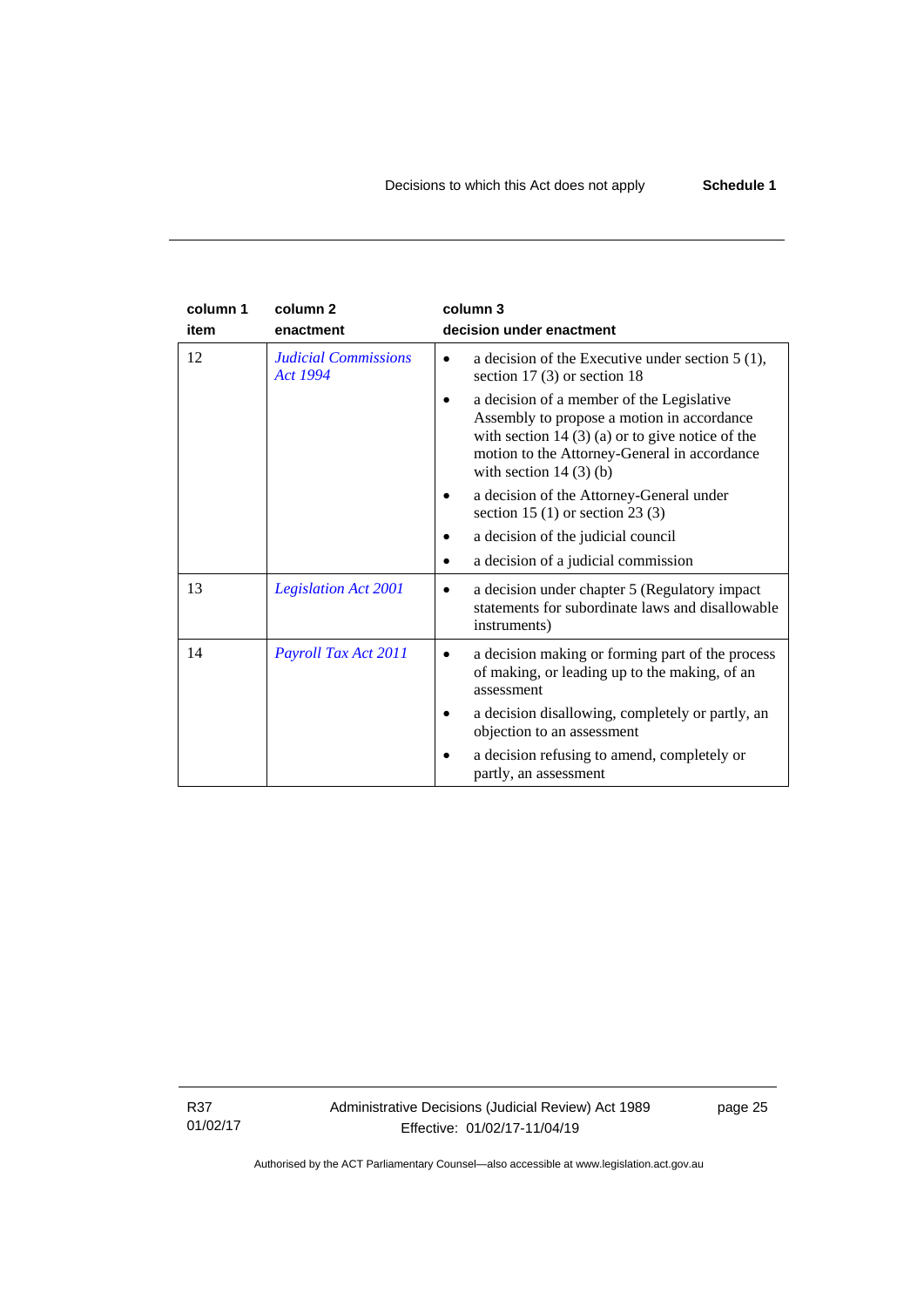| column 1 | column <sub>2</sub>                                                    | column 3                                                                                                                                                                                                                                                           |
|----------|------------------------------------------------------------------------|--------------------------------------------------------------------------------------------------------------------------------------------------------------------------------------------------------------------------------------------------------------------|
| item     | enactment                                                              | decision under enactment                                                                                                                                                                                                                                           |
| 15       | <b>Planning and</b><br><b>Development Act 2007</b>                     | a decision in relation to a new development<br>$\bullet$<br>application within the meaning of the<br><b>Development Application (Block 20 Section 23</b><br>Hume) Assessment Facilitation Act 2008<br>(repealed)<br>a decision in relation to an approval of a new |
|          |                                                                        | development application within the meaning of<br>the Development Application (Block 20<br><b>Section 23 Hume) Assessment Facilitation</b><br>Act 2008 (repealed)                                                                                                   |
|          |                                                                        | a decision making, or forming part of the process<br>of making, or leading up to the making of, a<br>special variation                                                                                                                                             |
|          |                                                                        | a decision to make a light rail declaration                                                                                                                                                                                                                        |
|          |                                                                        | a decision under chapter 7, chapter 8 or chapter 9<br>in relation to a development proposal that is<br>related to light rail, other than a development<br>proposal involving a protected matter                                                                    |
|          |                                                                        | a decision under chapter 7, chapter 8 or chapter 9<br>in relation to a development proposal to which<br>section 85L applies                                                                                                                                        |
| 16       | <b>Plant Diseases Act</b><br>2002                                      | a decision of the Minister under part 3 (Measures<br>$\bullet$<br>for the control of diseases and pests)                                                                                                                                                           |
| 17       | <b>Royal Commissions Act</b><br>1991                                   | any decision<br>$\bullet$                                                                                                                                                                                                                                          |
| 18       | <b>Stamp Duties and Taxes</b><br>Act 1987 (which has<br>been repealed) | a decision making or forming part of the process<br>$\bullet$<br>of making, or leading up to the making, of an<br>assessment                                                                                                                                       |
|          |                                                                        | a decision disallowing, completely or partly, an<br>objection to an assessment                                                                                                                                                                                     |
|          |                                                                        | a decision refusing to amend, completely or<br>partly, an assessment                                                                                                                                                                                               |

## page 26 Administrative Decisions (Judicial Review) Act 1989 Effective: 01/02/17-11/04/19

R37 01/02/17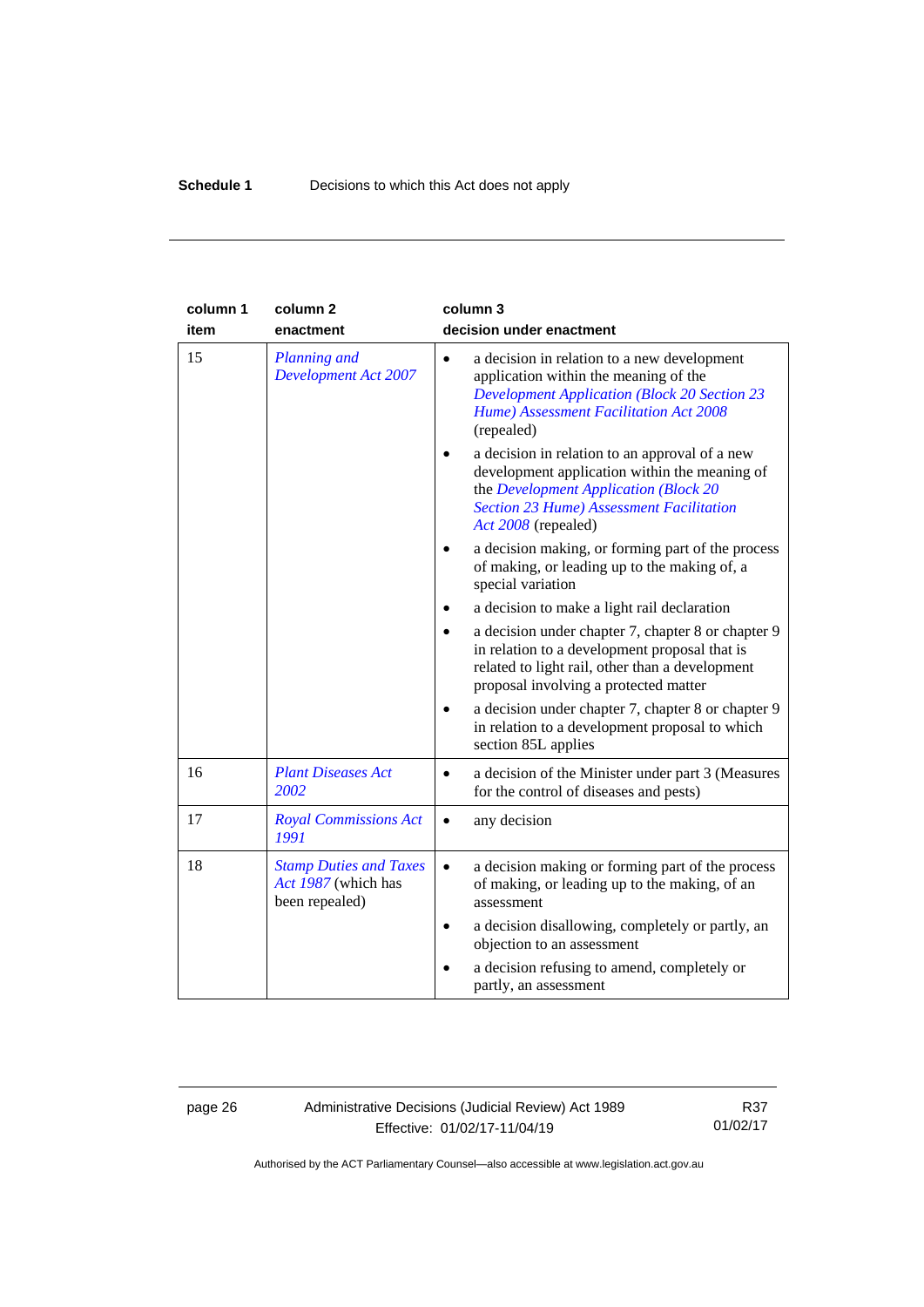| column 1 | column 2                                             | column 3                                                                                                                                                                                                                                                                                                 |
|----------|------------------------------------------------------|----------------------------------------------------------------------------------------------------------------------------------------------------------------------------------------------------------------------------------------------------------------------------------------------------------|
| item     | enactment                                            | decision under enactment                                                                                                                                                                                                                                                                                 |
| 19       | <b>Taxation</b><br><b>Administration Act</b><br>1999 | a decision making or forming part of the process<br>٠<br>of making, or leading up to the making, of an<br>assessment<br>a decision disallowing, completely or partly, an<br>$\bullet$<br>objection to an assessment<br>a decision refusing to amend, completely or<br>$\bullet$<br>partly, an assessment |

R37 01/02/17 Administrative Decisions (Judicial Review) Act 1989 Effective: 01/02/17-11/04/19

page 27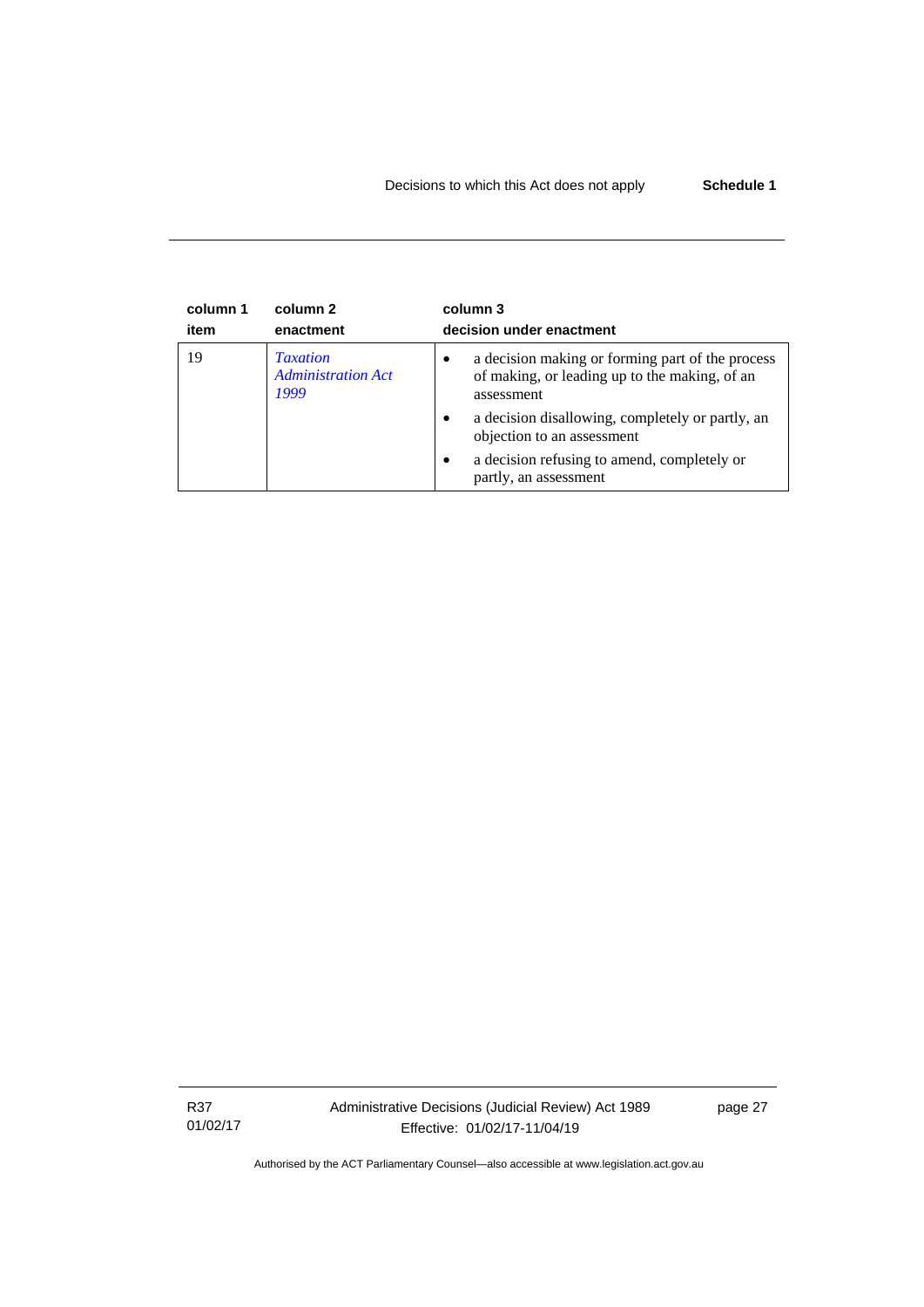Section 2.1

## <span id="page-31-0"></span>**Schedule 2 Decisions to which s 13 does not apply**

<span id="page-31-1"></span>(see s 13 (13))

## **2.1 Administration of criminal justice**

A decision relating to the administration of criminal justice and, in particular—

- (a) a decision in relation to the investigation or prosecution of a person for an offence against a law in force in the ACT; and
- (b) a decision in relation to the appointment of an investigator or inspector for the purposes of such an investigation; and
- (c) a decision in relation to the issue of a search warrant under a law in force in the ACT; and
- (d) a decision under a law in force in the ACT requiring the production of a document, the giving of information or the issue of a subpoena or summons to a person as a witness.

## <span id="page-31-2"></span>**2.2 Civil proceedings**

A decision relating to the bringing or conduct of a civil proceeding, including a decision relating to, or that may result, in the bringing of a civil proceeding for the recovery of a financial penalty arising from a contravention of an enactment and, in particular—

- (a) a decision in relation to the investigation of a person for such a contravention; and
- (b) a decision in relation to the appointment of an investigator or inspector for the purposes of such an investigation; and
- (c) a decision in relation to the issue of a search warrant under an enactment; and

R37 01/02/17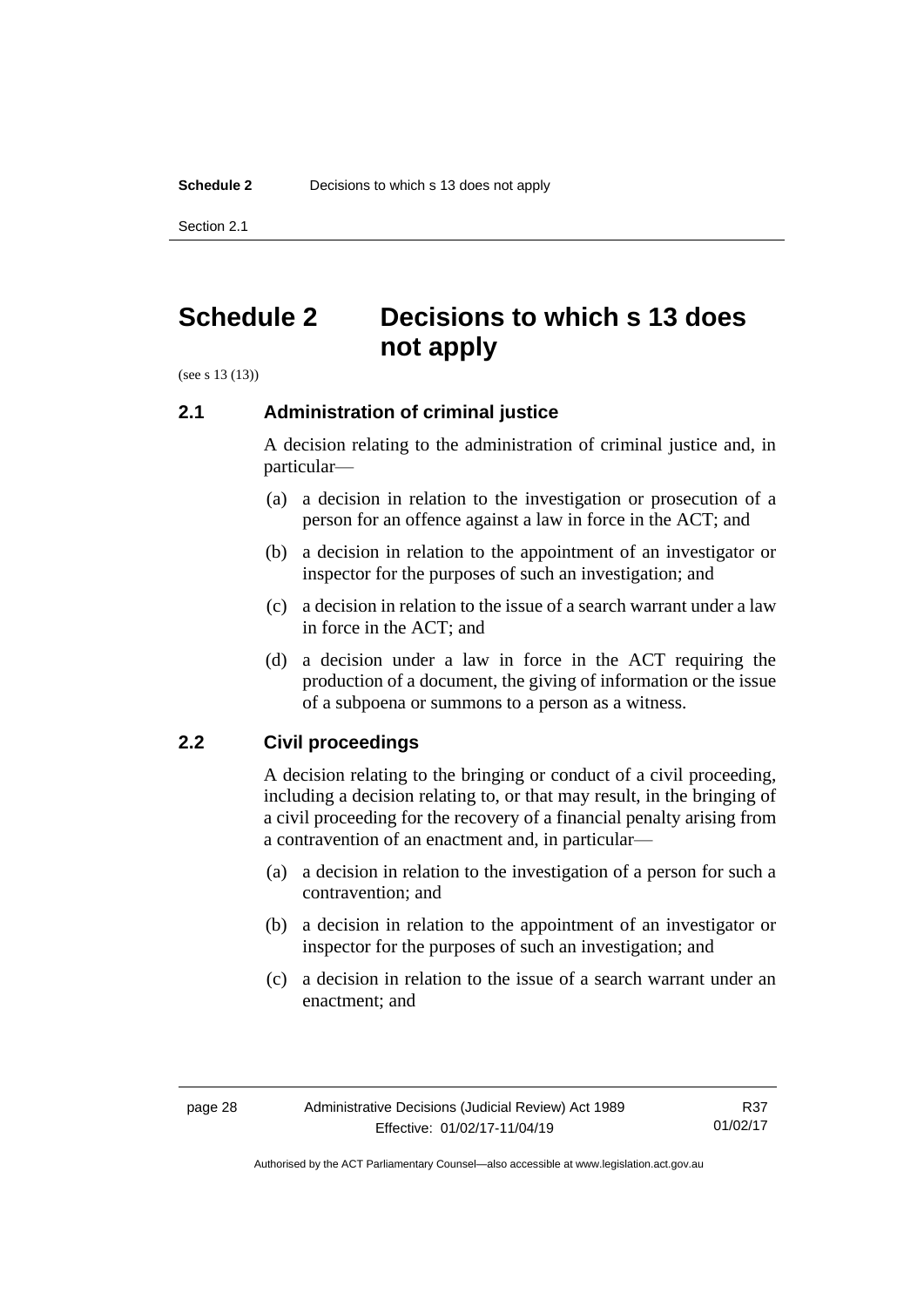(d) a decision under an enactment requiring the production of a document, the giving of information or the issue of a subpoena or summons to a person as a witness.

## <span id="page-32-0"></span>**2.3 Decisions relating to territory finance**

The following decisions:

- (a) a decision authorised by an Act to issue an amount out of the public money of the Territory;
- (b) a decision of the Treasurer under the *[Financial Management Act](http://www.legislation.act.gov.au/a/1996-22)  [1996](http://www.legislation.act.gov.au/a/1996-22)*—
	- (i) section 7A (Temporary advance for new purpose or new entity); or
	- (ii) section 18 (Treasurer's advance); or
	- (iii) section 18B (Treasurer's advance—reduction of amounts);
- (c) a decision in relation to the enforcement of a judgment or order for the recovery of an amount by—
	- (i) the Territory; or
	- (ii) a public servant in an official capacity;

## <span id="page-32-1"></span>**2.4 Decisions relating to administration of the public service**

A decision relating to—

- (a) personnel management (including recruitment, training, promotion and organisation) in relation to the public service, other than a decision relating to, and having regard to the particular characteristics of, or other circumstances relating to, a particular person; or
- (b) the promotion, transfer, temporary performance of duties, of or by an individual officer of the public service; or
- (c) the making of an appointment to the public service; or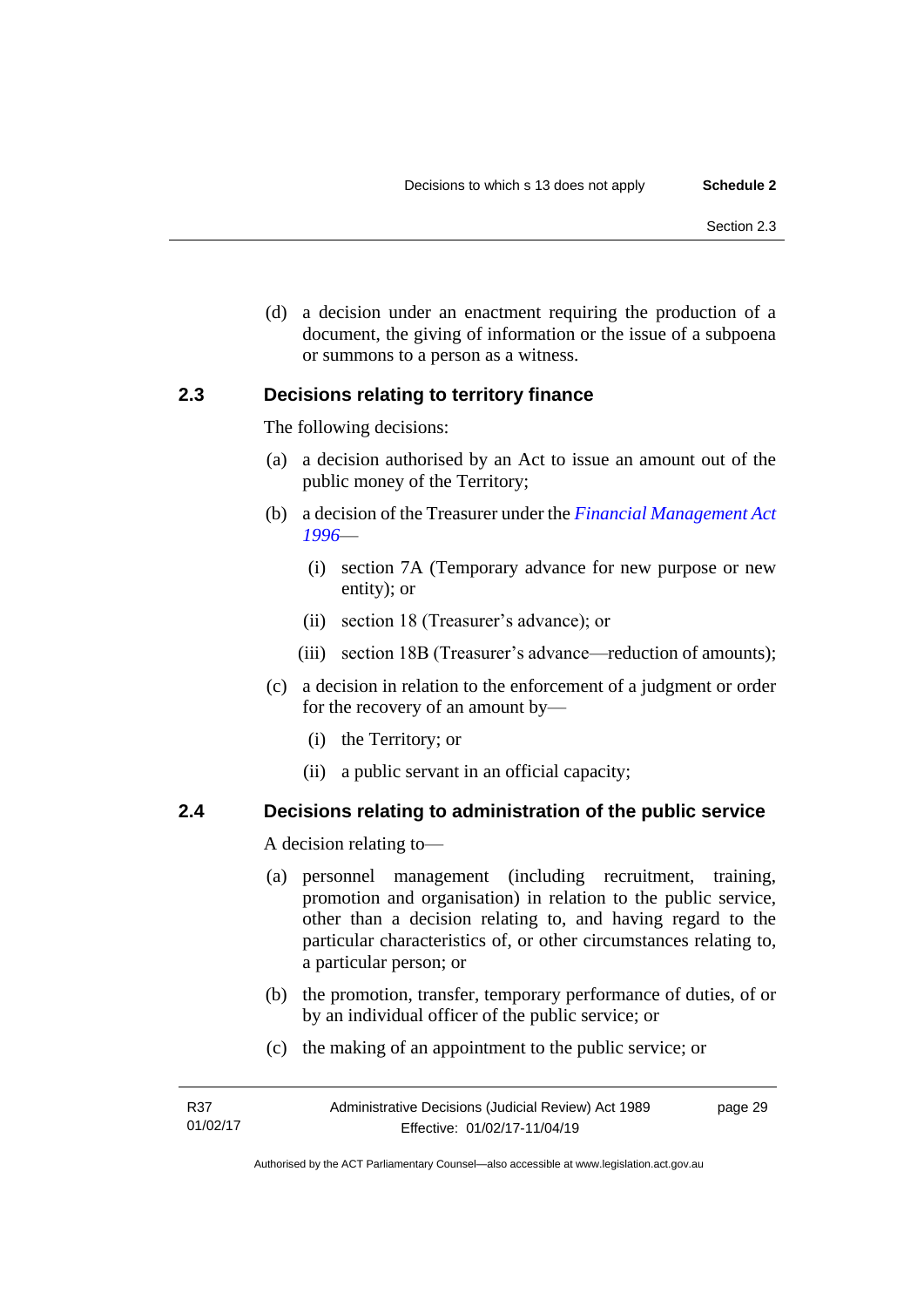Section 2.5

- (d) the engagement of a person as an employee under the *[Public](http://www.legislation.act.gov.au/a/1994-37)  [Sector Management Act 1994](http://www.legislation.act.gov.au/a/1994-37)*; or
- (e) the prevention or settlement of an industrial dispute, or otherwise relating to industrial matters, in relation to the public service; or
- (f) the appointment, or ending of the appointment, of a director-general under the *[Public Sector Management Act](http://www.legislation.act.gov.au/a/1994-37) 1994*.

## <span id="page-33-0"></span>**2.5 Certain other appointment decisions**

A decision relating to—

- (a) the making of an appointment under an enactment or to an office established under an enactment; or
- (b) the appointment, or the ending of the appointment, of the public sector standards commissioner or the head of service; or
- (c) the employment, or the ending of employment, of staff under the *[Legislative Assembly \(Members' Staff\) Act 1989](http://www.legislation.act.gov.au/a/1989-19)*.

## <span id="page-33-1"></span>**2.6 Certain decisions under the Crimes (Sentence Administration) Act**

- (1) A decision by the director-general under any of the following provisions of the *[Crimes \(Sentence Administration\) Act 2005](http://www.legislation.act.gov.au/a/2005-59)*:
	- section 25 (Full-time detention—director-general directions)
	- section 28 (Work and activities by full-time detainee)
	- section 46 (Intensive correction orders—community service work—director-general directions)
	- section 87 (Good behaviour—director-general directions)
	- section 91 (Community service work—director-general directions)
	- section 92 (Community service work—failure to report etc)

R37 01/02/17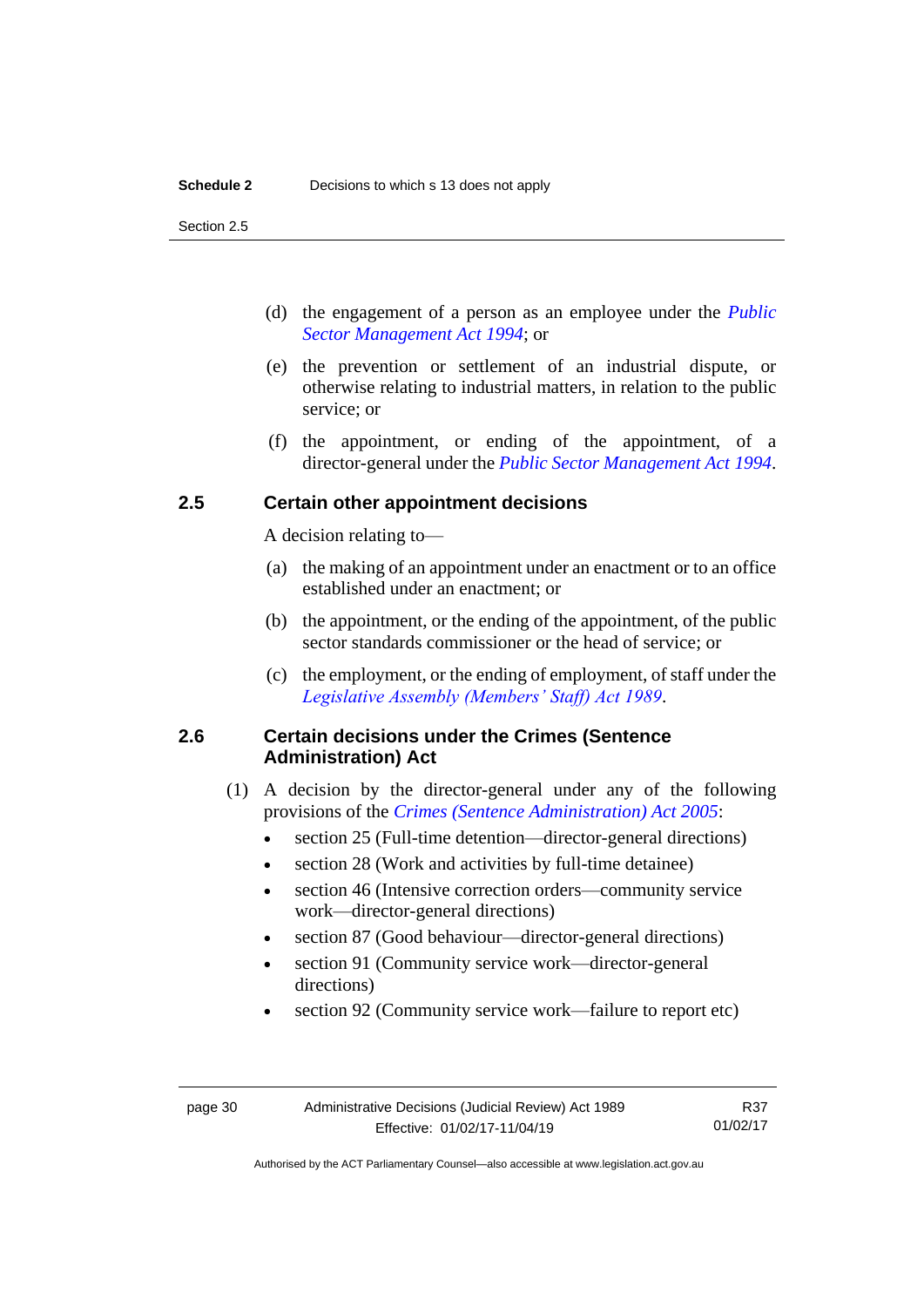- section 100 (Rehabilitation programs—director-general directions)
- section 138 (Parole—director-general directions)
- section 302 (Release on licence—director-general directions)
- section 321 (Director-general directions—general).

## <span id="page-34-0"></span>**2.7 Decisions of the ACAT**

A decision of the ACAT.

R37 01/02/17 page 31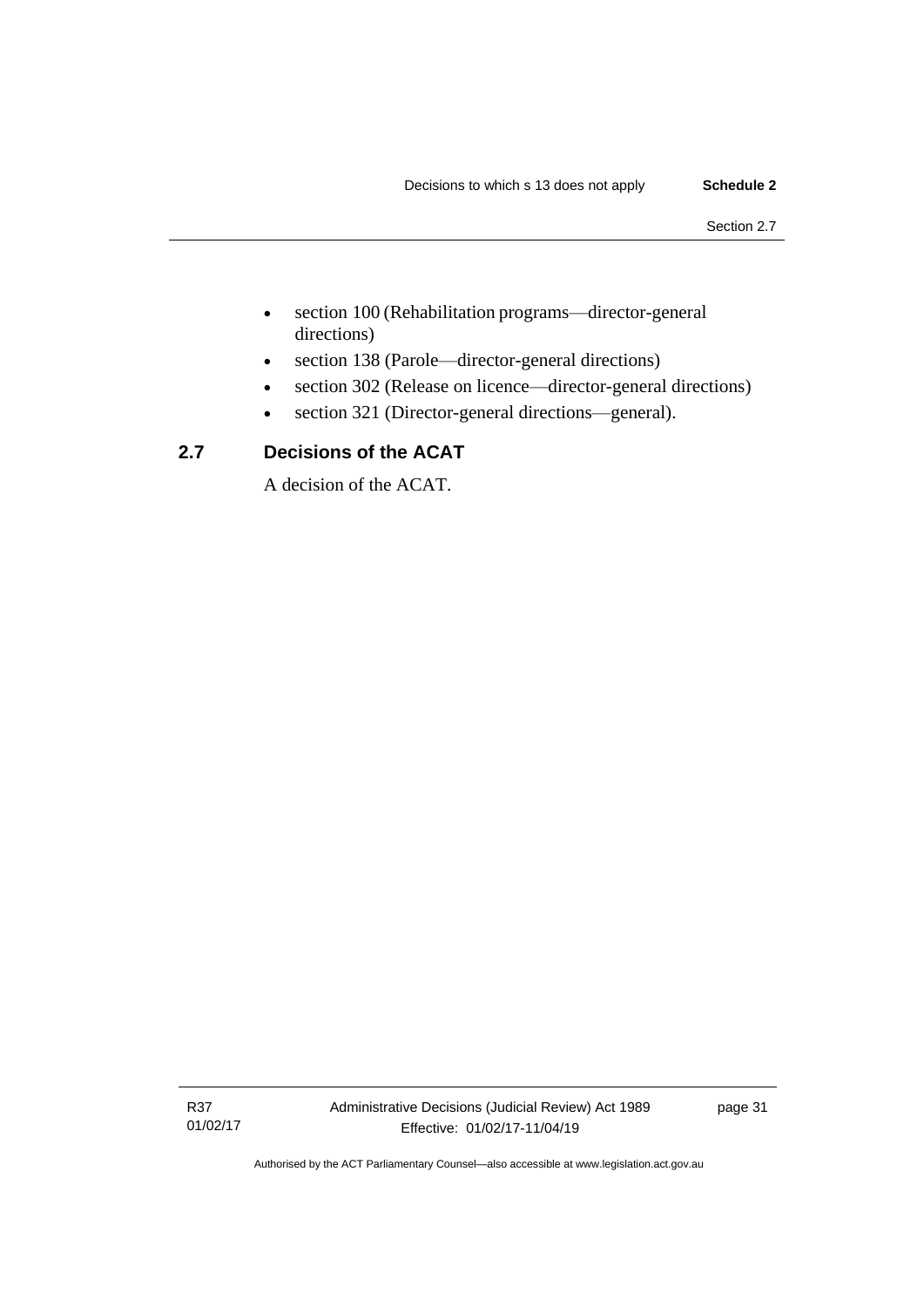**Dictionary** 

## <span id="page-35-0"></span>**Dictionary**

(see s 2)

*Note 1* The [Legislation Act](http://www.legislation.act.gov.au/a/2001-14) contains definitions and other provisions relevant to this Act.

*Note 2* For example, the [Legislation Act,](http://www.legislation.act.gov.au/a/2001-14) dict, pt 1 defines the following terms:

- ACAT
- corporation
- fail
- head of service
- *individual*
- judge
- Minister (see s 162)
- public sector standards commissioner
- public servant
- regulation
- Supreme Court
- the Territory.

*conduct engaged in* for the purpose of making a decision—see section 3C.

*decision*, of the ACAT—see the *[ACT Civil and Administrative](http://www.legislation.act.gov.au/a/2008-35)  [Tribunal Act 2008](http://www.legislation.act.gov.au/a/2008-35)*, dictionary.

*decision to which this Act applies* means a decision of an administrative character made, proposed to be made or required to be made (whether in the exercise of a discretion or not) under an enactment, other than a decision mentioned in schedule 1.

*duty* includes a duty imposed on a person in his or her capacity as a public employee.

R37 01/02/17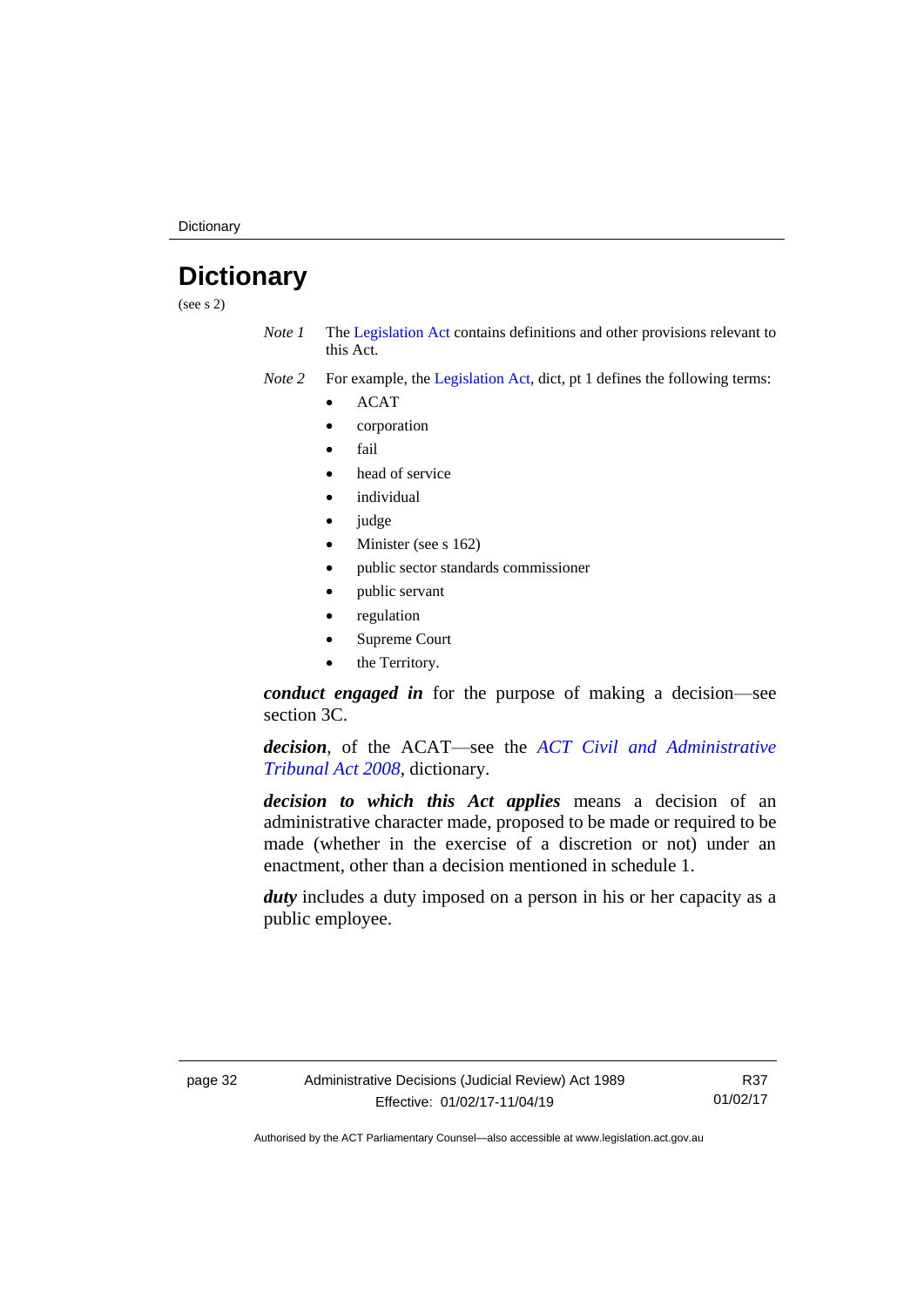*eligible person*, for an application under this Act, means—

- (a) an individual; or
- (b) a corporation, if the subject matter of the application relates to a matter that happens after the corporation was incorporated or came into existence; or
- (c) an unincorporated organisation or association if the subject matter of the application relates to a matter that—
	- (i) forms part of the objects or purposes of the organisation or association; and
	- (ii) happens after the organisation or association came into existence.

*enactment* means—

- (a) an Act or subordinate law; or
- (b) the *[Canberra Water Supply \(Googong Dam\) Act 1974](http://www.comlaw.gov.au/Details/C2008C00317)* (Cwlth).
- *Note* A reference to an Act or subordinate law includes a reference to a provision of an Act or subordinate law (se[e Legislation Act,](http://www.legislation.act.gov.au/a/2001-14) s 7 and s 8).

*failure to make* a decision—see section 3A.

*making* a decision—see section 3A.

*order of review*, in relation to a decision, in relation to conduct engaged in for the purpose of making a decision or in relation to a failure to make a decision, means an order on an application made under section 5, section 6 or section 7 in relation to the decision, conduct or failure.

*statement of reasons*, for a decision, means a statement—

- (a) of the findings on material questions of fact; and
- (b) referring to the evidence or other material on which the findings were based; and
- (c) giving the reasons for the decision.

page 33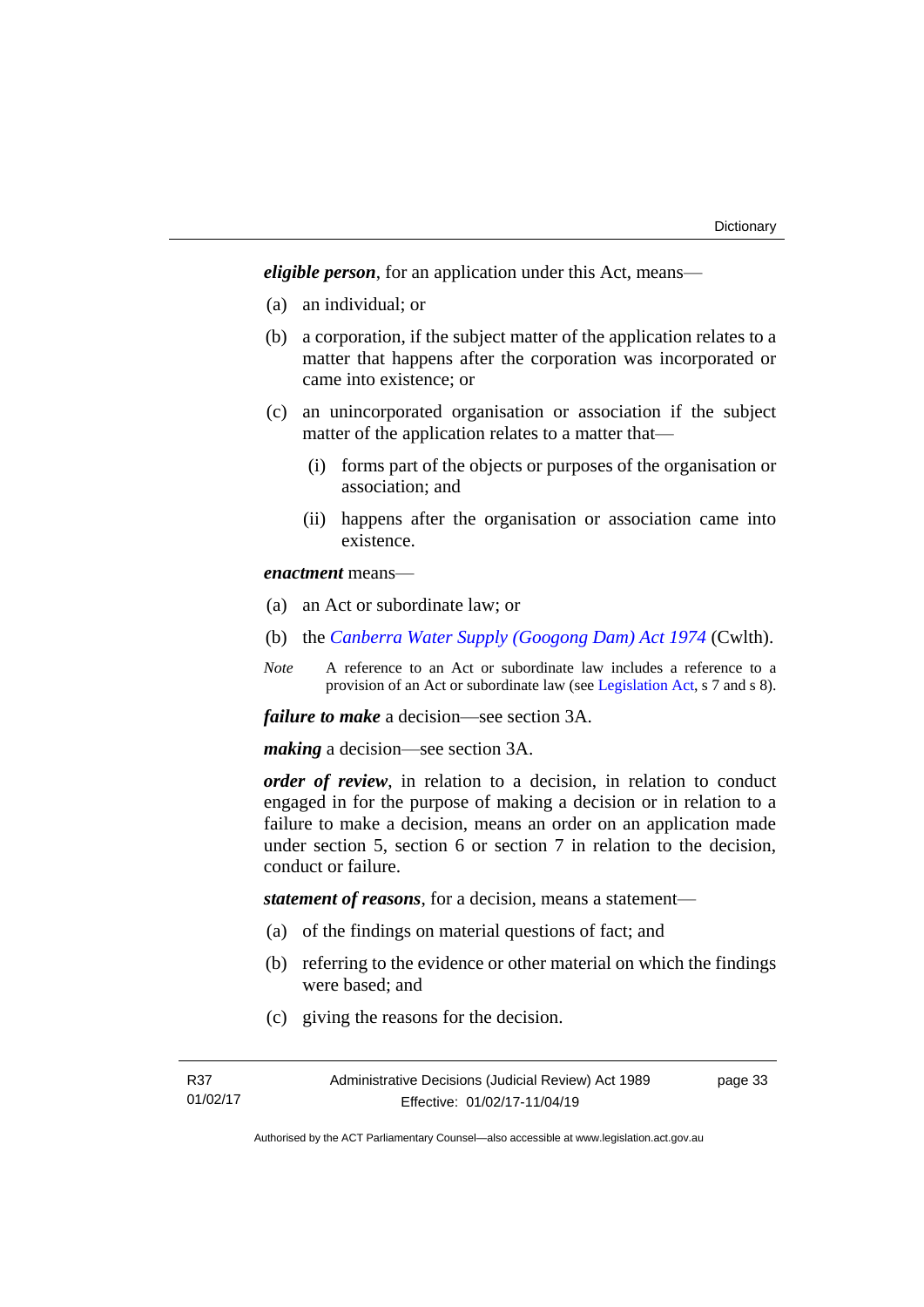1 About the endnotes

## <span id="page-37-1"></span><span id="page-37-0"></span>**Endnotes**

## **1 About the endnotes**

Amending and modifying laws are annotated in the legislation history and the amendment history. Current modifications are not included in the republished law but are set out in the endnotes.

Not all editorial amendments made under the *[Legislation Act 2001](http://www.legislation.act.gov.au/a/2001-14)*, part 11.3 are annotated in the amendment history. Full details of any amendments can be obtained from the Parliamentary Counsel's Office.

Uncommenced amending laws are not included in the republished law. The details of these laws are underlined in the legislation history. Uncommenced expiries are underlined in the legislation history and amendment history.

If all the provisions of the law have been renumbered, a table of renumbered provisions gives details of previous and current numbering.

The endnotes also include a table of earlier republications.

| $A = Act$                                    | NI = Notifiable instrument                  |
|----------------------------------------------|---------------------------------------------|
| $AF =$ Approved form                         | $o = order$                                 |
| $am = amended$                               | $om = omitted/report$                       |
| $amdt = amendment$                           | $ord = ordinance$                           |
| $AR = Assembly resolution$                   | orig = original                             |
| $ch = chapter$                               | $par = paragraph/subparagraph$              |
| $CN =$ Commencement notice                   | $pres = present$                            |
| $def = definition$                           | $prev = previous$                           |
| $DI = Disallowable instrument$               | $(\text{prev}) = \text{previously}$         |
| $dict = dictionary$                          | $pt = part$                                 |
| $disallowed = disallowed by the Legislative$ | $r = rule/subrule$                          |
| Assembly                                     | $reloc = relocated$                         |
| $div = division$                             | $remum = renumbered$                        |
| $exp = expires/expired$                      | $R[X]$ = Republication No                   |
| $Gaz = gazette$                              | $RI = reissue$                              |
| $hdg =$ heading                              | $s = section/subsection$                    |
| $IA = Interpretation Act 1967$               | $sch = schedule$                            |
| $ins = inserted/added$                       | $sdiv = subdivision$                        |
| $LA =$ Legislation Act 2001                  | $SL = Subordinate$ law                      |
| $LR =$ legislation register                  | $sub =$ substituted                         |
| LRA = Legislation (Republication) Act 1996   | $underlining = whole or part not commenced$ |
| $mod = modified/modification$                | or to be expired                            |
|                                              |                                             |

## <span id="page-37-2"></span>**2 Abbreviation key**

page 34 Administrative Decisions (Judicial Review) Act 1989 Effective: 01/02/17-11/04/19

R37 01/02/17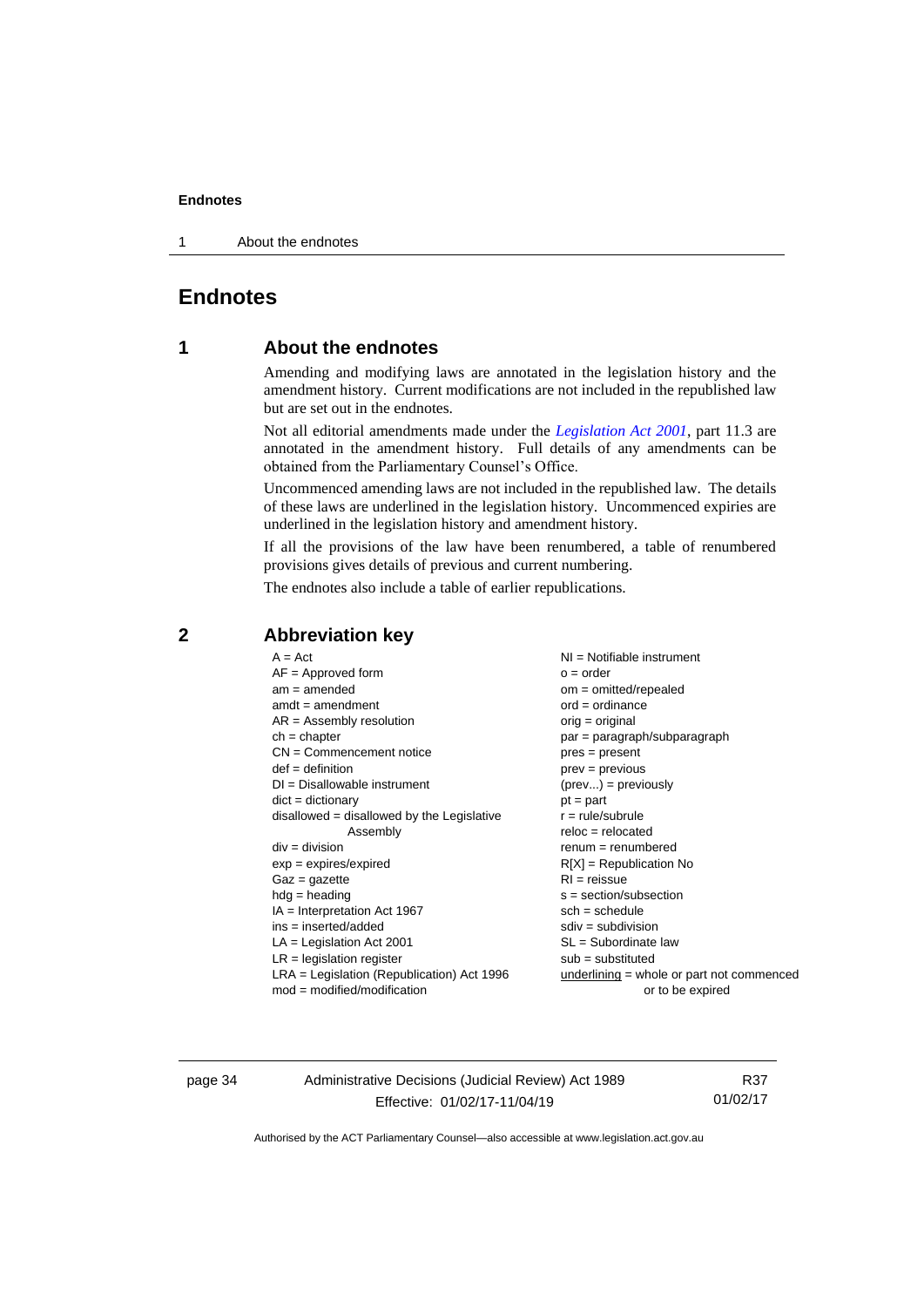### <span id="page-38-0"></span>**3 Legislation history**

This Act was originally a Commonwealth ordinance—the *[Administrative Decisions](http://www.legislation.act.gov.au/a/alt_a1989-33co)  [\(Judicial Review\) Ordinance 1989](http://www.legislation.act.gov.au/a/alt_a1989-33co)* No 33 (Cwlth).

The *[Australian Capital Territory \(Self-Government\) Act 1988](http://www.comlaw.gov.au/Current/C2004A03699)* (Cwlth), s 34 (4) converted most former Commonwealth ordinances in force in the ACT into ACT enactments. This allowed the ACT Legislative Assembly to amend and repeal the laws. This Act was converted into an ACT enactment on 11 May 1989 (selfgovernment day).

As with most ordinances in force in the ACT, the name was changed from *Ordinance* to *Act* by the *[Self-Government \(Citation of Laws\) Act 1989](http://www.legislation.act.gov.au/a/alt_ord1989-21/default.asp)* A1989-21, s 5 on 11 May 1989 (self-government day).

#### **Legislation before becoming Territory enactment**

#### **Administrative Decisions (Judicial Review) Act 1989 A1989-33**

notified 10 May 1989 commenced 11 May 1989 (s 2)

as amended by

## **Legislation after becoming Territory enactment**

**[Royal Commissions and Inquiries \(Consequential Provisions\) Act](http://www.legislation.act.gov.au/a/1991-3)  [1991](http://www.legislation.act.gov.au/a/1991-3) A1991-3 sch** notified 1 March 1991 [\(Gaz 1991 No S7\)](http://www.legislation.act.gov.au/gaz/1991-S7/default.asp)

s 1, s 2 commenced 1 March 1991 (s 2 (1)) sch commenced 1 May 1991 (s 2 (2) and [Gaz 1991 No 16\)](http://www.legislation.act.gov.au/gaz/1991-16/default.asp)

#### **[Administrative Decisions \(Judicial Review\) \(Amendment\) Act 1991](http://www.legislation.act.gov.au/a/1991-102) A1991-102**

notified 15 January 1992 [\(Gaz 1991 No S3\)](http://www.legislation.act.gov.au/gaz/1991-S3/default.asp) s 1, s 2 commenced 15 January 1992 (s 2 (1)) remainder (ss 3-5) commenced 15 July 1992 (s 2 (3))

## **[Electoral Act 1992](http://www.legislation.act.gov.au/a/1992-71) A1992-71 s 53**

notified 8 December 1992 [\(Gaz 1992 No S218\)](http://www.legislation.act.gov.au/gaz/1992-S218/default.asp) s 1, s 2 commenced 8 December 1992 (s 2 (1)) s 53 commenced 21 December 1992 (s 2 (2) and [Gaz 1992 No S243\)](http://www.legislation.act.gov.au/gaz/1992-S243/default.asp)

R37 01/02/17 Administrative Decisions (Judicial Review) Act 1989 Effective: 01/02/17-11/04/19

page 35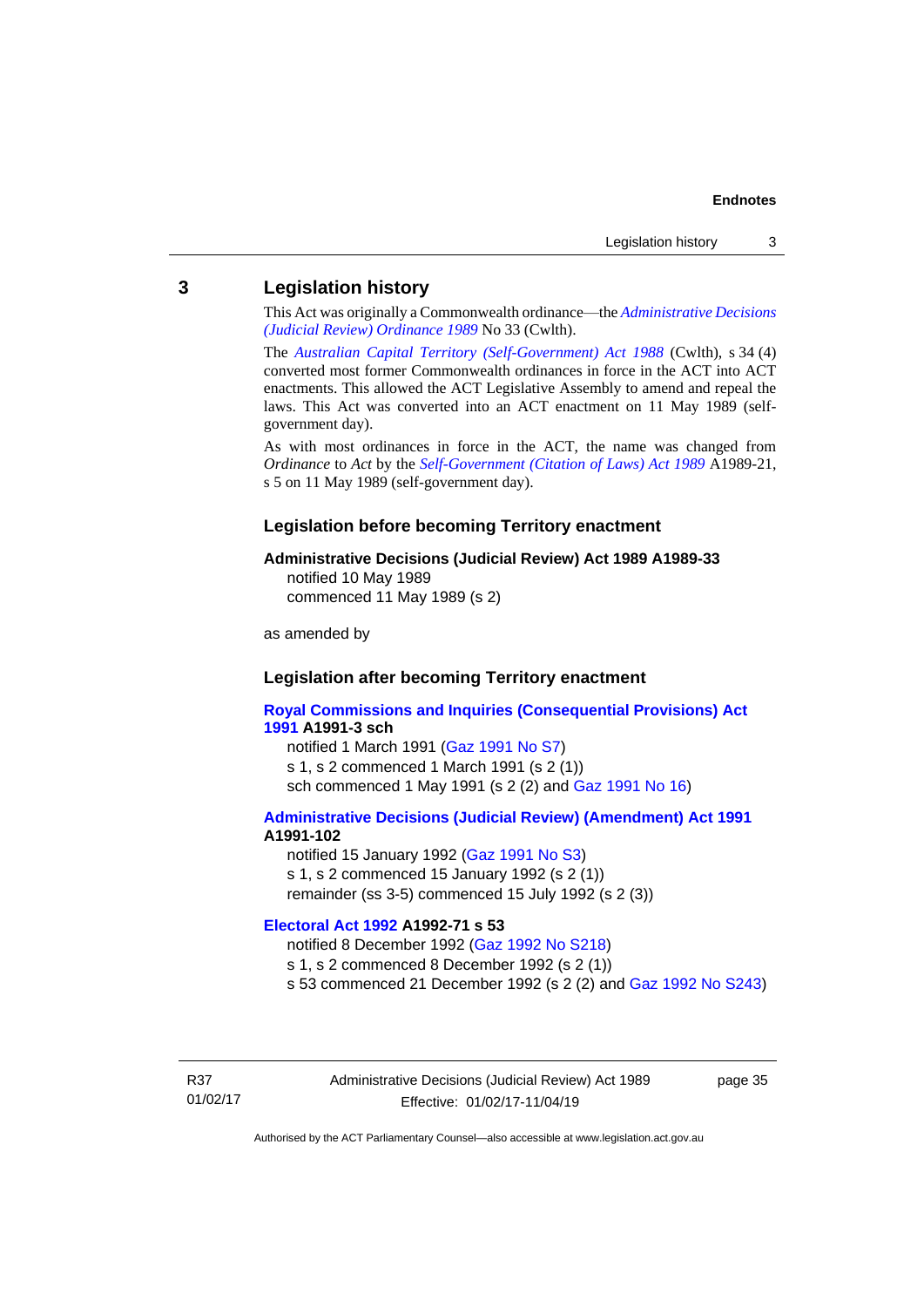| Legislation history<br>-3 |
|---------------------------|
|---------------------------|

#### **[Administrative Decisions \(Judicial Review\) \(Amendment\) Act 1993](http://www.legislation.act.gov.au/a/1993-65) A1993-65**

notified 6 September 1993 [\(Gaz 1993 No S172\)](http://www.legislation.act.gov.au/gaz/1993-S172/default.asp) commenced 6 September 1993 (s 2)

#### **[Supreme Court \(Amendment\) Act \(No 2\) 1993](http://www.legislation.act.gov.au/a/1993-91) A1993-91 sch 3**

notified 17 December 1993 [\(Gaz 1993 No S258\)](http://www.legislation.act.gov.au/gaz/1993-S258/default.asp) sch 3 commenced 17 December 1993 (s 2)

#### **[Judicial Commissions \(Consequential Amendments\) Act 1994](http://www.legislation.act.gov.au/a/1994-10) A1994-10 s 4**

notified 14 March 1994 [\(Gaz 1994 No S44\)](http://www.legislation.act.gov.au/gaz/1994-S44/default.asp) s 4 commenced 14 March 1994 (s 2)

#### **[Public Sector Management \(Consequential and Transitional](http://www.legislation.act.gov.au/a/1994-38)  [Provisions\) Act 1994](http://www.legislation.act.gov.au/a/1994-38) A1994-38 sch 1 pt 3**

notified 30 June 1994 [\(Gaz 1994 No S121\)](http://www.legislation.act.gov.au/gaz/1994-S121/default.asp)

s 1, s 2 commenced 30 June 1994 (s 2 (1))

sch 1 pt 3 commenced 1 July 1994 (s 2 (2) and [Gaz 1994 No S142\)](http://www.legislation.act.gov.au/gaz/1994-S142/default.asp)

#### **[Financial Management and Audit \(Consequential and Transitional](http://www.legislation.act.gov.au/a/1996-26)  [Provisions\) Act 1996](http://www.legislation.act.gov.au/a/1996-26) A1996-26 sch pt 1**

notified 1 July 1996 [\(Gaz 1996 No S130\)](http://www.legislation.act.gov.au/gaz/1996-S130/default.asp) sch pt 1 commenced 1 July 1996 (s 2)

#### **[Land \(Planning and Environment\) \(Amendment\) Act \(No 3\) 1996](http://www.legislation.act.gov.au/a/1996-85) A1996-85 s 88**

notified 24 December 1996 [\(Gaz 1996 No S345\)](http://www.legislation.act.gov.au/gaz/1996-S345/default.asp) s 1, s 2 commenced 24 December 1996 (s 2 (1)) s 88 commenced 24 June 1997 (s 2 (3))

## **[Tobacco Licensing \(Amendment\) Act 1998](http://www.legislation.act.gov.au/a/1998-18) A1998-18 sch 1**

notified 10 July 1998 [\(Gaz 1998 No S190\)](http://www.legislation.act.gov.au/gaz/1998-S190/default.asp) commenced 10 July 1998 (s 2)

#### **[Taxation Administration \(Consequential and Transitional Provisions\)](http://www.legislation.act.gov.au/a/1999-5)  [Act 1999](http://www.legislation.act.gov.au/a/1999-5) A1999-5 sch 2**

notified 1 March 1999 [\(Gaz 1999 No S8\)](http://www.legislation.act.gov.au/gaz/1999-S8/default.asp) s 1, s 2 commenced 1 March 1999 (s 2 (1))

sch 2 commenced 1 March 1999 (s 2 (2))

page 36 Administrative Decisions (Judicial Review) Act 1989 Effective: 01/02/17-11/04/19

R37 01/02/17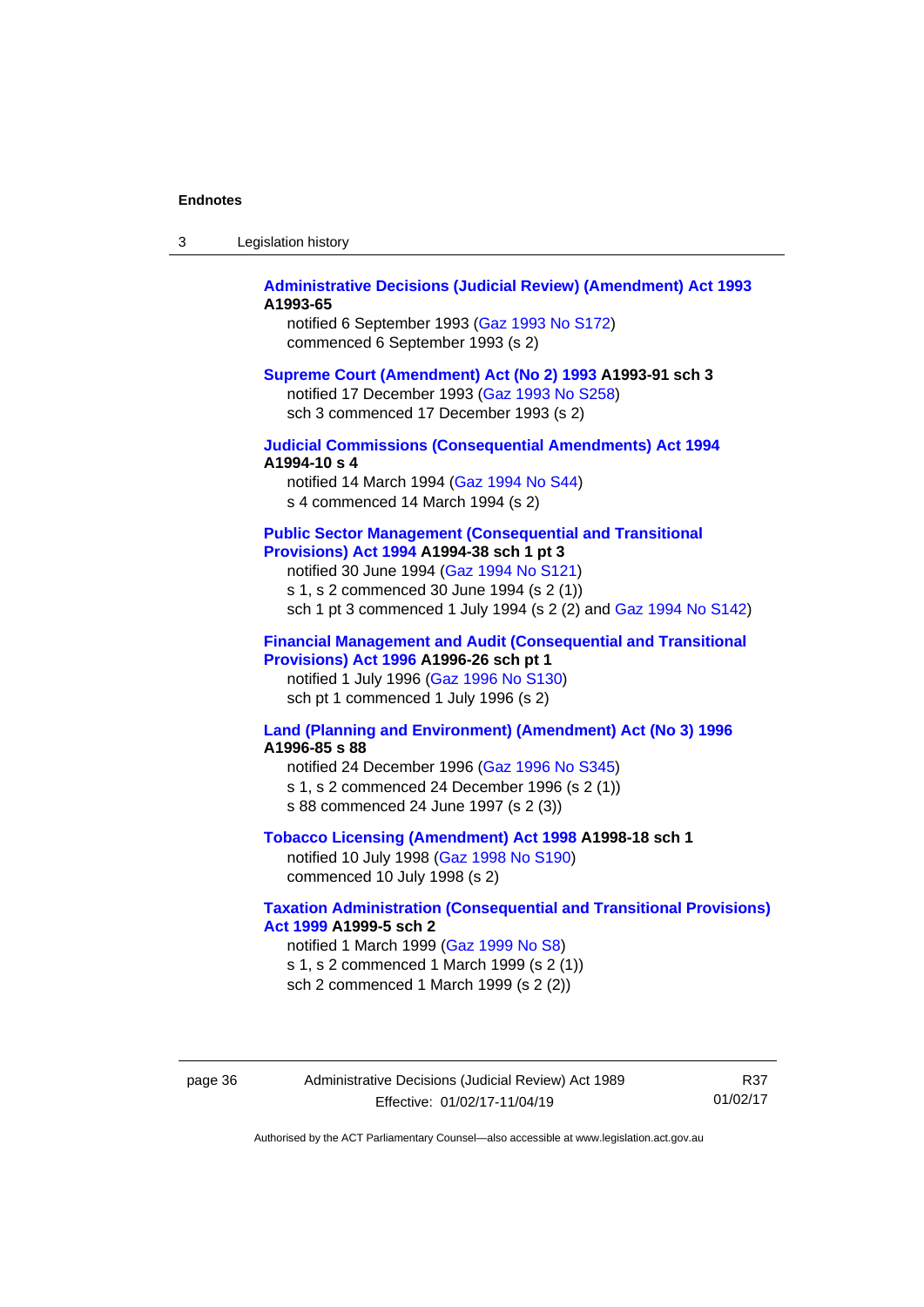## **Duties (Consequential and [Transitional Provisions\) Act 1999](http://www.legislation.act.gov.au/a/1999-8) A1999-8 s 33** notified 1 March 1999 [\(Gaz 1999 No S8\)](http://www.legislation.act.gov.au/gaz/1999-S8/default.asp) ss 1-3 commenced 1 March 1999 (s 2 (1)) s 33 commenced 1 March 1999 (s 2 (2) and see [Duties Act 1999](http://www.legislation.act.gov.au/a/1999-7) A1999-7, s 2 (2) and [Gaz 1999 No S8\)](http://www.legislation.act.gov.au/gaz/1999-S8/default.asp) **[Law Reform \(Miscellaneous Provisions\) Act 1999](http://www.legislation.act.gov.au/a/1999-66) A1999-66 sch 3** notified 10 November 1999 [\(Gaz 1999 No 45\)](http://www.legislation.act.gov.au/gaz/1999-45/default.asp) commenced 10 November 1999 (s 2) **[Tobacco Amendment Act 2000](http://www.legislation.act.gov.au/a/2000-16) A2000-16 sch 3 pt 1** notified 20 April 2000 [\(Gaz 2000 No 16\)](http://www.legislation.act.gov.au/gaz/2000-16/default.asp) s 1, s 2 commenced 20 April 2000 (s 2 (1)) sch 3 pt 1 commenced 1 July 2000 (s 2 (3)) **[Subordinate Laws Amendment Act 2000](http://www.legislation.act.gov.au/a/2000-71) A2000-71 sch 2** notified 21 December 2000 [\(Gaz 2000 No S69\)](http://www.legislation.act.gov.au/gaz/2000-S69/default.asp) s 1, s 2 commenced 21 December 2000 (IA s 10B) sch 2 commenced 21 June 2001 (IA s 10E) **[Legislation \(Consequential Amendments\) Act 2001](http://www.legislation.act.gov.au/a/2001-44) A2001-44 pt 6** notified 26 July 2001 [\(Gaz 2001 No 30\)](http://www.legislation.act.gov.au/gaz/2001-30/default.asp) s 1, s 2 commenced 26 July 2001 (IA s 10B) pt 6 commenced 12 September 2001 (s 2 and see [Gaz 2001 No S65\)](http://www.legislation.act.gov.au/gaz/2001-S65/default.asp) **[Building Amendment Act 2002](http://www.legislation.act.gov.au/a/2002-15) A2002-15 s 14** notified LR 17 May 2002 s 1, s 2 commenced 17 May 2002 (LA s 75) s 14 commenced 18 May 2002 (s 2) **[Plant Diseases Act 2002](http://www.legislation.act.gov.au/a/2002-42) A2002-42 s 44** notified LR 2 December 2002 s 1, s 2 commenced 2 December 2002 (LA s 75 (1)) s 44 commenced 2 June 2003 (s 2 and LA s 79) **[Confiscation of Criminal Assets Act 2003](http://www.legislation.act.gov.au/a/2003-8) A2003-8 sch 1 pt 1.1** notified LR 27 March 2003 s 1, s 2 commenced 27 March 2003 (LA s 75 (1)) sch 1 pt 1.1 commenced 15 August 2003 (s 2 and [CN2003-7\)](http://www.legislation.act.gov.au/cn/2003-7/default.asp)

R37 01/02/17 Administrative Decisions (Judicial Review) Act 1989 Effective: 01/02/17-11/04/19

page 37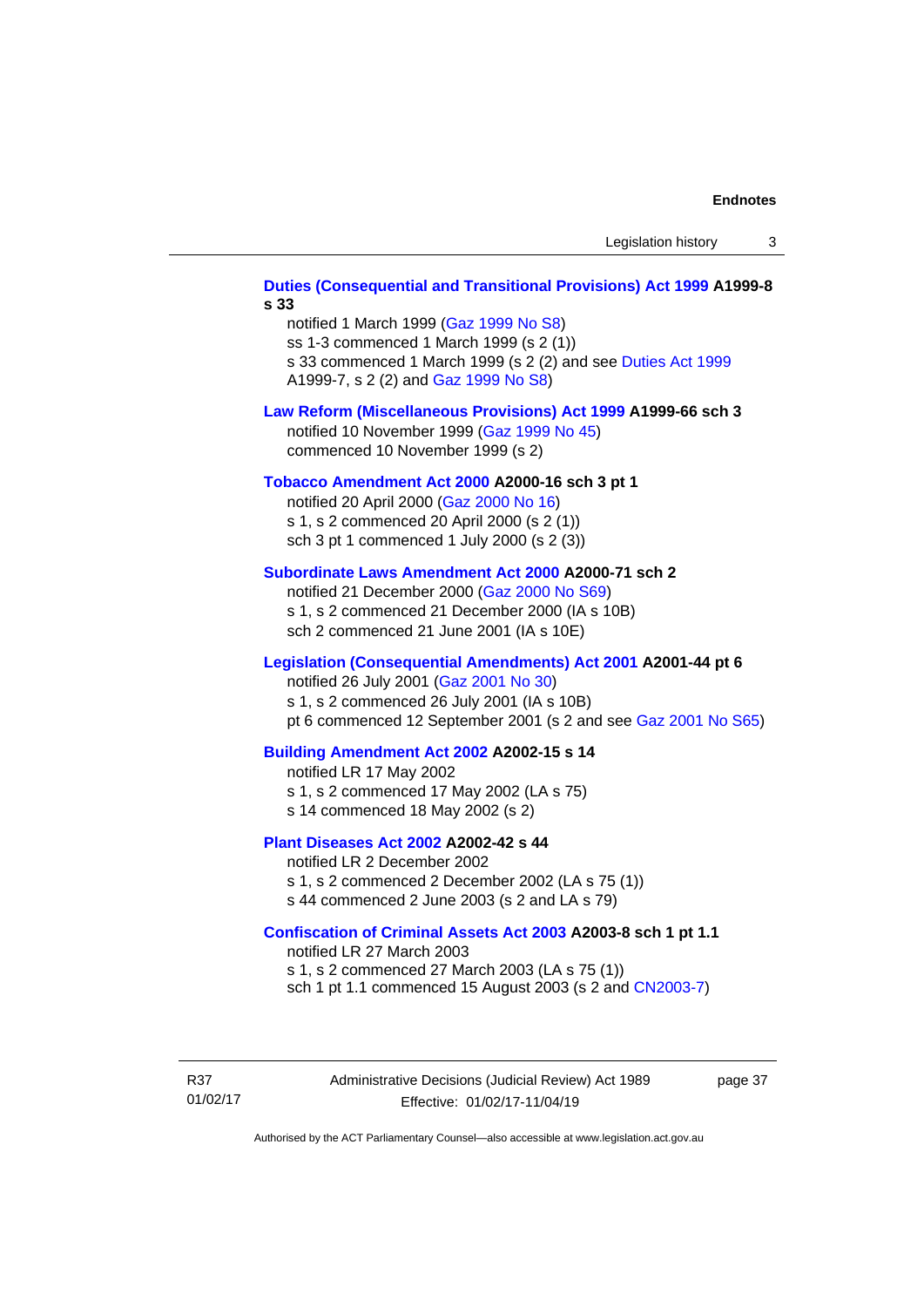3 Legislation history

### **[Construction Occupations Legislation Amendment Act 2004](http://www.legislation.act.gov.au/a/2004-13) [A2004-13](http://www.legislation.act.gov.au/a/2004-13) sch 2 pt 2.1**

notified LR 26 March 2004

s 1, s 2 commenced 26 March 2004 (LA s 75 (1)) sch 2 pt 2.1 commenced 1 September 2004 (s 2 and see [Construction](http://www.legislation.act.gov.au/a/2004-12)  [Occupations \(Licensing\) Act 2004](http://www.legislation.act.gov.au/a/2004-12) A2004-12, s 2 and [CN2004-8\)](http://www.legislation.act.gov.au/cn/2004-8/default.asp)

#### **[Gungahlin Drive Extension Authorisation Act 2004](http://www.legislation.act.gov.au/a/2004-27) A2004-27 s 15**

notified LR 26 May 2004

- s 1, s 2 commenced 26 May 2004 (LA s 75 (1))
- s 15 commenced 27 May 2004 (s 2)

## **[Gene Technology \(GM Crop Moratorium\) Act 2004](http://www.legislation.act.gov.au/a/2004-40) A2004-40 s 40**

notified LR 9 July 2004 s 1, s 2 commenced 9 July 2004 (LA s 75 (1))

s 40 commenced 10 July 2004 (s 2)

#### **[Heritage Act 2004](http://www.legislation.act.gov.au/a/2004-57) A2004-57 sch 1 pt 1.2**

notified LR 9 September 2004 s 1, s 2 commenced 9 September 2004 (LA s 75 (1)) sch 1 pt 1.2 commenced 9 March 2005 (s 2 and LA s 79)

#### **[Court Procedures \(Consequential Amendments\) Act 2004](http://www.legislation.act.gov.au/a/2004-60) A2004-60 sch 1 pt 1.3**

notified LR 2 September 2004 s 1, s 2 commenced 2 September 2004 (LA s 75 (1)) sch 1 pt 1.3 commenced 10 January 2005 (s 2 and see Court [Procedures Act](http://www.legislation.act.gov.au/a/2004-59) 2004 A2004-59, s 2 an[d CN2004-29\)](http://www.legislation.act.gov.au/cn/2004-29/default.asp)

#### **[Crimes \(Restorative Justice\) Act 2004](http://www.legislation.act.gov.au/a/2004-65) A2004-65 s 76**

notified LR 6 September 2004 s 1, s 2 commenced 6 September 2004 (LA s 75 (1))

s 76 commenced 31 January 2005 (s 2 and [CN2004-28\)](http://www.legislation.act.gov.au/cn/2004-28/default.asp)

#### **[Statute Law Amendment Act 2005 \(No 2\)](http://www.legislation.act.gov.au/a/2005-62) A2005-62 sch 3 pt 3.1**

notified LR 21 December 2005 s 1, s 2 commenced 21 December 2005 (LA s 75 (1)) sch 3 pt 3.1 commenced 11 January 2006 (s 2 (1))

#### page 38 Administrative Decisions (Judicial Review) Act 1989 Effective: 01/02/17-11/04/19

R37 01/02/17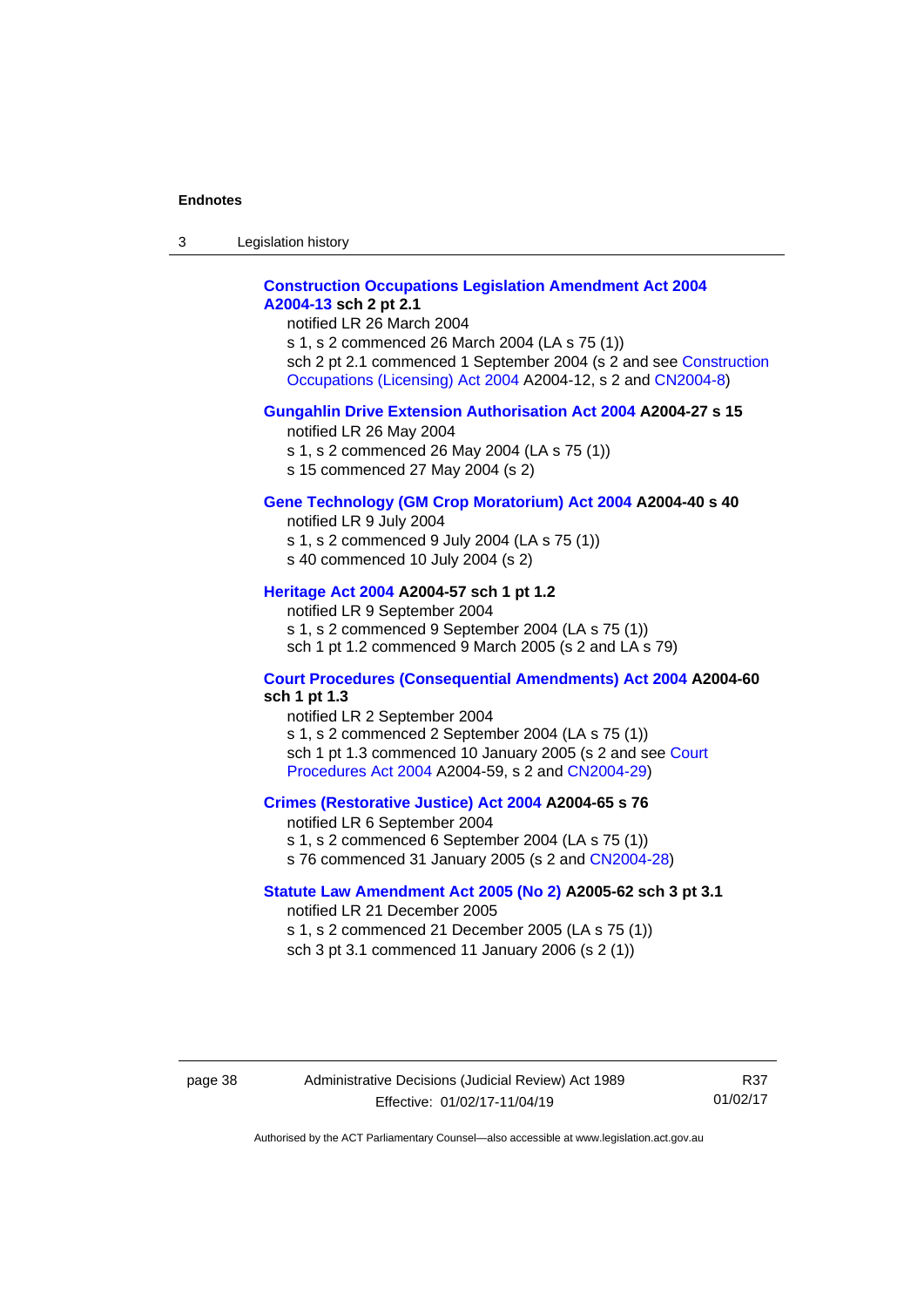## **[Sentencing Legislation Amendment Act 2006](http://www.legislation.act.gov.au/a/2006-23) A2006-23 sch 1 pt 1.1**

notified LR 18 May 2006

s 1, s 2 commenced 18 May 2006 (LA s 75 (1)) sch 1 pt 1.1 commenced 2 June 2006 (s 2 (1) and see Crimes [\(Sentence Administration\) Act 2005](http://www.legislation.act.gov.au/a/2005-59) A2005-59 s 2, [Crimes](http://www.legislation.act.gov.au/a/2005-58)  [\(Sentencing\) Act 2005](http://www.legislation.act.gov.au/a/2005-58) A2005-58, s 2 and LA s 79)

#### **[Justice and Community Safety Legislation Amendment Act 2006](http://www.legislation.act.gov.au/a/2006-40) A2006-40 sch 2 pt 2.3**

notified LR 28 September 2006 s 1, s 2 commenced 28 September 2006 (LA s 75 (1)) sch 2 pt 2.3 commenced 29 September 2006 (s 2 (1))

## **[Water Resources Act 2007](http://www.legislation.act.gov.au/a/2007-19) A2007-19 s 208**

notified LR 20 June 2007

s 1, s 2 commenced 20 June 2007 (LA s 75 (1))

s 208 commenced 1 August 2007 (s 2 and [CN2007-8\)](http://www.legislation.act.gov.au/cn/2007-8/default.asp)

#### **[Planning and Development \(Consequential Amendments\) Act](http://www.legislation.act.gov.au/a/2007-25) 2007 A2007-25 sch 1 pt 1.2**

notified LR 13 September 2007

s 1, s 2 commenced 13 September 2007 (LA s 75 (1)) sch 1 pt 1.2 commenced 31 March 2008 (s 2 and see Planning and [Development Act 2007](http://www.legislation.act.gov.au/a/2007-24) A2007-24, s 2 and [CN2008-1\)](http://www.legislation.act.gov.au/cn/2008-1/default.asp)

#### **[ACT Civil and Administrative Tribunal Legislation Amendment](http://www.legislation.act.gov.au/a/2008-36)  Act [2008](http://www.legislation.act.gov.au/a/2008-36) A2008-36 sch 1 pt 1.2**

notified LR 4 September 2008

s 1, s 2 commenced 4 September 2008 (LA s 75 (1))

sch 1 pt 1.2 commenced 2 February 2009 (s 2 and see ACT Civil and [Administrative Tribunal Act 2008](http://www.legislation.act.gov.au/a/2008-35) A2008-35, s 2 and [CN2009-2\)](http://www.legislation.act.gov.au/cn/2009-2/default.asp)

### **[Development Application \(Block 20 Section 23 Hume\) Assessment](http://www.legislation.act.gov.au/a/2008-52)  [Facilitation Act 2008](http://www.legislation.act.gov.au/a/2008-52) A2008-52 s 12**

notified LR 16 December 2008

- s 1, s 2 commenced 16 December 2008 (LA s 75 (1))
- s 12 commenced 17 December 2008 (s 2)

page 39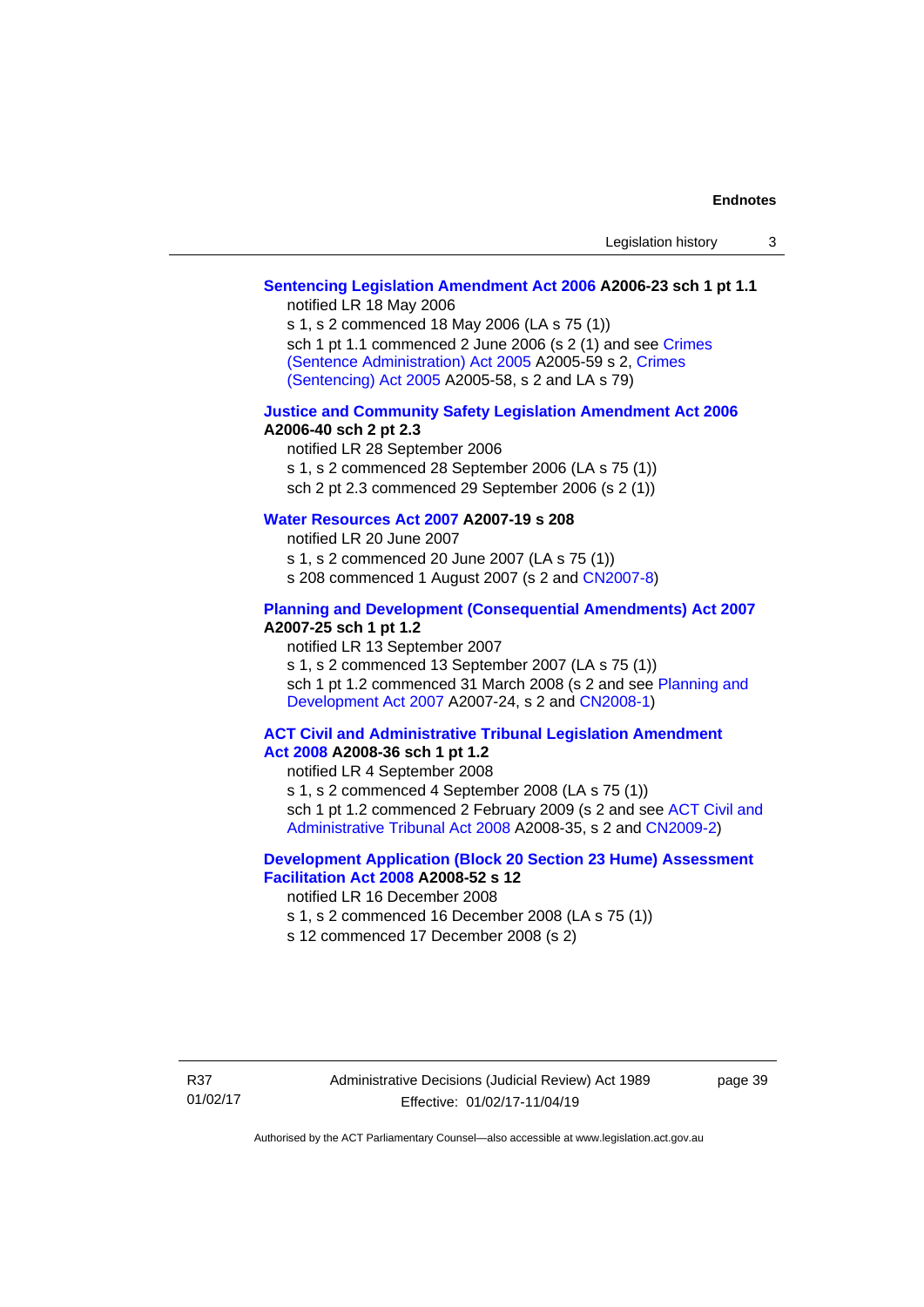3 Legislation history

#### **[Health Practitioner Regulation National Law \(ACT\) Act 2010](http://www.legislation.act.gov.au/a/2010-10) A2010-10 sch 2 pt 2.1**

notified LR 31 March 2010 s 1, s 2 commenced 31 March 2010 (LA s 75 (1)) sch 2 pt 2.1 commenced 1 July 2010 (s 2 (1) (a))

#### **[Payroll Tax Act 2011](http://www.legislation.act.gov.au/a/2011-18) A2011-18 sch 4 pt 4.1**

notified LR 30 June 2011 s 1, s 2 commenced 30 June 2011 (LA s 75 (1)) sch 4 pt 4.1 commenced 1 July 2011 (s 2)

#### **[Administrative \(One ACT Public Service Miscellaneous Amendments\)](http://www.legislation.act.gov.au/a/2011-22)  Act [2011](http://www.legislation.act.gov.au/a/2011-22) A2011-22 sch 1 pt 1.4**

notified LR 30 June 2011 s 1, s 2 commenced 30 June 2011 (LA s 75 (1)) sch 1 pt 1.4 commenced 1 July 2011 (s 2 (1))

#### **[Justice and Community Safety Legislation Amendment Act 2012](http://www.legislation.act.gov.au/a/2012-13)**

#### **A2012-13 sch 1 pt 1.2**

notified LR 11 April 2012 s 1, s 2 commenced 11 April 2012 (LA s 75 (1)) sch 1 pt 1.2 commenced 12 April 2012 (s 2 (1))

#### **[Statute Law Amendment Act 2013](http://www.legislation.act.gov.au/a/2013-19) A2013-19 sch 3 pt 3.1**

notified LR 24 May 2013 s 1, s 2 commenced 24 May 2013 (LA s 75 (1)) sch 3 pt 3.1 commenced 14 June 2013 (s 2)

#### **[Administrative Decisions \(Judicial Review\) Amendment Act 2013](http://www.legislation.act.gov.au/a/2013-37) A2013-37**

notified LR 25 September 2013 s 1, s 2 commenced 25 September 2013 (LA s 75 (1)) remainder commenced 26 September 2013 (s 2)

#### **[Planning and Development \(Symonston Mental Health Facility\)](http://www.legislation.act.gov.au/a/2014-26)  [Amendment Act 2014](http://www.legislation.act.gov.au/a/2014-26) A2014-26 sch 1 pt 1.1**

notified LR 12 June 2014 s 1, s 2 commenced 12 June 2014 (LA s 75 (1)) sch 1 pt 1.1 commenced 13 June 2014 (s 2)

#### page 40 Administrative Decisions (Judicial Review) Act 1989 Effective: 01/02/17-11/04/19

R37 01/02/17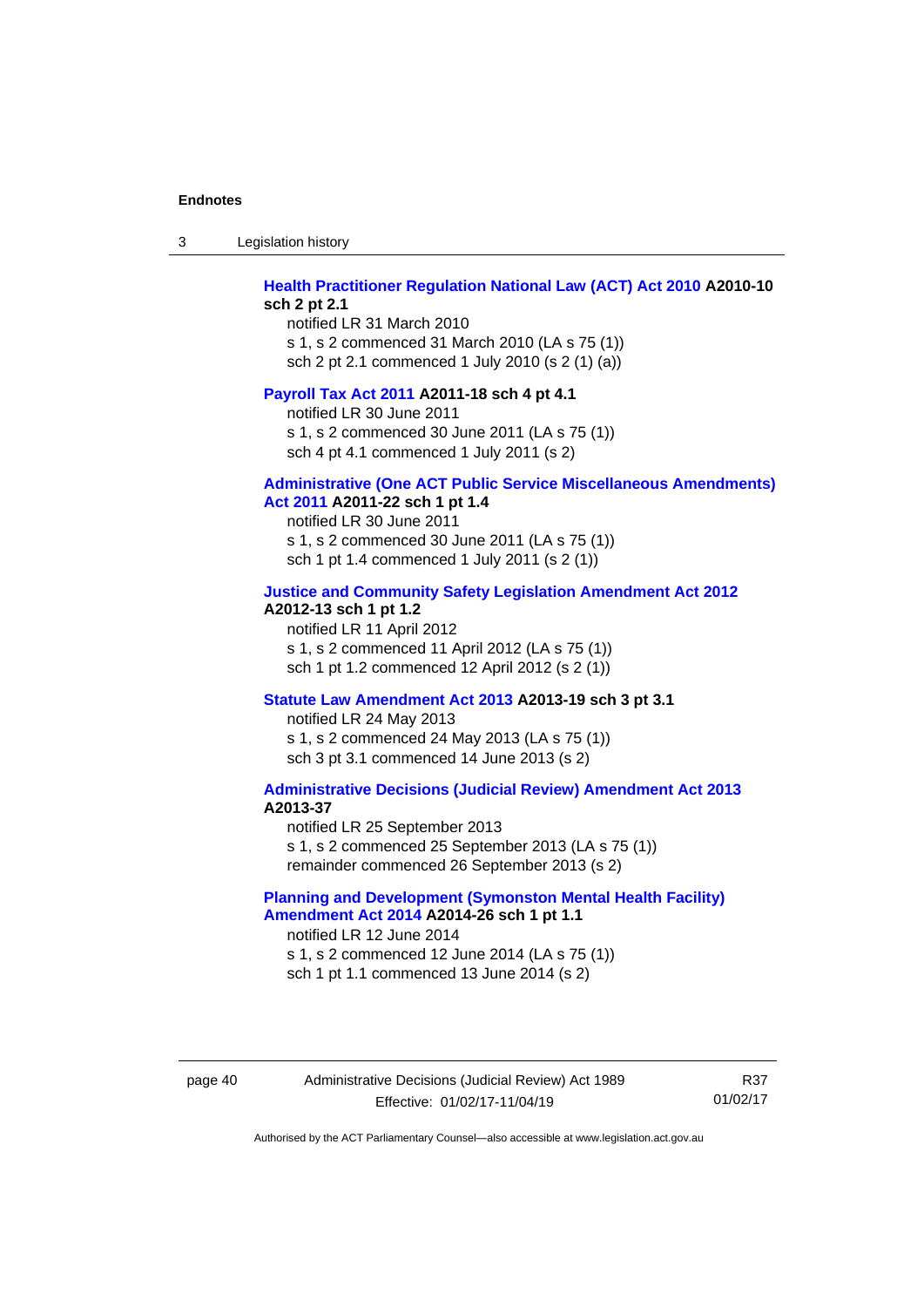## **[Judicial Commissions Amendment Act 2015](http://www.legislation.act.gov.au/a/2015-1) A2015-1 sch 1 pt 1.1 (as am by [A2015-52](http://www.legislation.act.gov.au/a/2015-52) s 28)**

notified LR 25 February 2015 s 1, s 2 commenced 25 February 2015 (LA s 75 (1)) sch 1 pt 1.1 commenced 1 February 2017 (s 2 (as am b[y A2015-52](http://www.legislation.act.gov.au/a/2015-52) s 28))

## **[Planning and Development \(Capital Metro\) Legislation Amendment](http://www.legislation.act.gov.au/a/2015-2)**

#### **Act [2015](http://www.legislation.act.gov.au/a/2015-2) A2015-2 pt 2**

notified LR 25 February 2015

s 1, s 2 commenced 25 February 2015 (LA s 75 (1))

s 5 commenced 2 April 2015 (s 2 (1) and see [Planning and](http://www.legislation.act.gov.au/a/2014-41/default.asp) 

[Development \(Bilateral Agreement\) Amendment Act](http://www.legislation.act.gov.au/a/2014-41/default.asp) 2014 A2014-41, s 2 and LA s 79)

pt 2 remainder commenced 2 April 2015 (s 2 (2) and [CN2015-2\)](http://www.legislation.act.gov.au/cn/2015-2/default.asp)

#### **[Financial Management Amendment Act 2015](http://www.legislation.act.gov.au/a/2015-34/default.asp) A2015-34 sch 1 pt 1.1**

notified LR 30 September 2015 s 1, s 2 commenced 30 September 2015 (LA s 75 (1)) sch 1 pt 1.1 amdt 1.2 commenced 1 July 2016 (s 2 (1)) sch 1 pt 1.1 remainder commenced 1 October 2015 (s 2 (2))

#### **[Courts Legislation Amendment Act 2015 \(No 2\)](http://www.legislation.act.gov.au/a/2015-52/default.asp) A2015-52 pt 10**

notified LR 26 November 2015 s 1, s 2 commenced 26 November 2015 (LA s 75 (1)) pt 10 (s 28) commenced 10 December 2015 (s 2 (2))

*Note* Pt 10 (s 28) only amends the Judicial Commissions [Amendment Act](http://www.legislation.act.gov.au/a/2015-1) 2015 A2015-1

### **[Crimes \(Sentencing and Restorative Justice\) Amendment Act 2016](http://www.legislation.act.gov.au/a/2016-4/default.asp) A2016-4 sch 1 pt 1.1**

notified LR 24 February 2016

s 1, s 2 commenced 24 February 2016 (LA s 75 (1))

sch 1 pt 1.1 commenced 2 March 2016 (s 2 (1))

#### **[Public Sector Management Amendment Act 2016](http://www.legislation.act.gov.au/a/2016-52/default.asp) A2016-52 sch 1 pt 1.4**

notified LR 25 August 2016

s 1, s 2 commenced 25 August 2016 (LA s 75 (1)) sch 1 pt 1.4 commenced 1 September 2016 (s 2)

page 41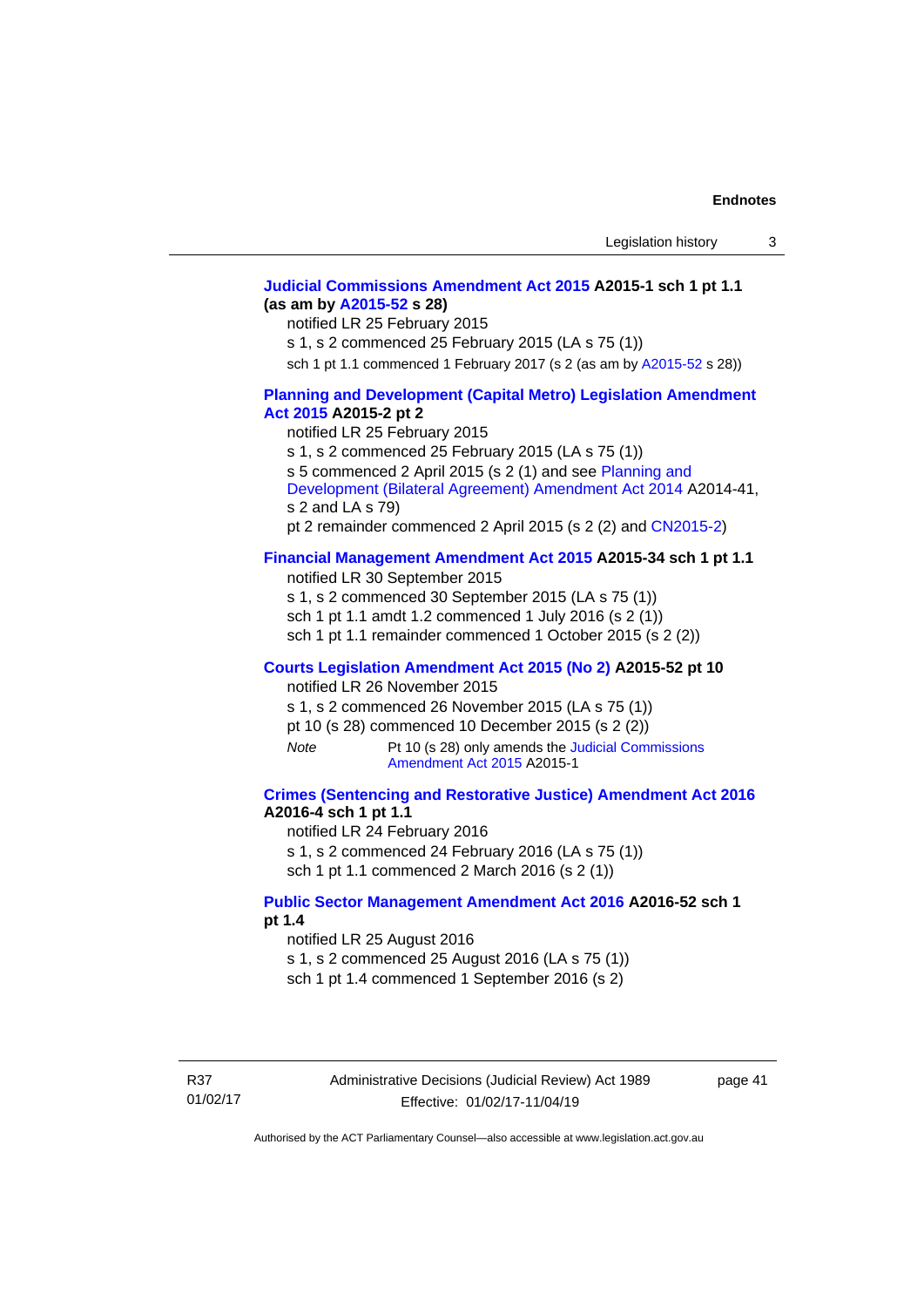| 4 | Amendment history |  |
|---|-------------------|--|
|---|-------------------|--|

## <span id="page-45-0"></span>**4 Amendment history**

| s <sub>2</sub><br>om A2001-44 amdt 1.42<br>ins A2005-62 amdt 3.5<br>am A2013-37 s 4<br><b>Notes</b><br>s <sub>3</sub><br>am A1991-102 s 4; A1993-65 s 4; A1996-85 s 88; A2001-44<br>amdts 1.43-1.45<br>defs reloc to dict A2005-62 amdt 3.4<br>sub A2005-62 amdt 3.5<br>def <i>failure</i> om A2005-62 amdt 3.2<br>def judge om A2005-62 amdt 3.2<br>def <i>rules of court</i> am A1993-91 sch 3<br>om A2004-60 amdt 1.7<br>Meaning of making and failure to make a decision<br>ins A2005-62 amdt 3.6<br>s 3A<br>Meaning of person aggrieved<br>s 3B<br>ins A2005-62 amdt 3.6<br>om A2013-37 s 5<br>Meaning of conduct engaged in for purpose of making decision<br>s 3C<br>ins A2005-62 amdt 3.6<br>Act to operate despite anything in existing laws<br>am A2005-62 amdt 3.7<br>s <sub>4</sub><br>Who may make an application under this Act<br>$s$ 4A<br>ins A2013-37 s 6<br>Applications for review of decisions<br>s <sub>5</sub><br>am A2005-62 amdts 3.8-3.15; A2012-13 amdt 1.12; A2013-37<br>s <sub>7</sub><br>Applications for review of conduct related to making of decisions<br>am A2005-62 amdts 3.16-3.23; A2013-37 s 8<br>s 6<br>Applications for failures to make decisions<br>s 7 hdg<br>sub A2005-62 amdt 3.24<br>s <sub>7</sub><br>am A2005-62 amdts 3.25-3.30; A2013-37 s 9, s 10<br><b>Effect of Act on other rights</b><br>orig s 8 om A2005-62 amdt 3.31<br>s 8<br>(prev s 9) am A1991-102 s 5; A1993-65 s 5; A1999-66 sch 3;<br>A2004-57 amdt 1.3; A2005-62 amdts 3.32-3.34<br>renum A2005-62 amdt 3.35<br>am A2006-40 amdt 2.47; A2007-25 amdt 1.11, amdt 1.12<br>(4)-(6) exp 30 September 2008 (s 8 (6) (LA s 88 declaration<br>applies))<br>Administrative Decisions (Judicial Review) Act 1989<br>page 42<br>Effective: 01/02/17-11/04/19 |  | <b>Dictionary</b> |  |                 |  |  |
|-----------------------------------------------------------------------------------------------------------------------------------------------------------------------------------------------------------------------------------------------------------------------------------------------------------------------------------------------------------------------------------------------------------------------------------------------------------------------------------------------------------------------------------------------------------------------------------------------------------------------------------------------------------------------------------------------------------------------------------------------------------------------------------------------------------------------------------------------------------------------------------------------------------------------------------------------------------------------------------------------------------------------------------------------------------------------------------------------------------------------------------------------------------------------------------------------------------------------------------------------------------------------------------------------------------------------------------------------------------------------------------------------------------------------------------------------------------------------------------------------------------------------------------------------------------------------------------------------------------------------------------------------------------------------------------------------------------------------------------------------------------------------|--|-------------------|--|-----------------|--|--|
|                                                                                                                                                                                                                                                                                                                                                                                                                                                                                                                                                                                                                                                                                                                                                                                                                                                                                                                                                                                                                                                                                                                                                                                                                                                                                                                                                                                                                                                                                                                                                                                                                                                                                                                                                                       |  |                   |  |                 |  |  |
|                                                                                                                                                                                                                                                                                                                                                                                                                                                                                                                                                                                                                                                                                                                                                                                                                                                                                                                                                                                                                                                                                                                                                                                                                                                                                                                                                                                                                                                                                                                                                                                                                                                                                                                                                                       |  |                   |  |                 |  |  |
|                                                                                                                                                                                                                                                                                                                                                                                                                                                                                                                                                                                                                                                                                                                                                                                                                                                                                                                                                                                                                                                                                                                                                                                                                                                                                                                                                                                                                                                                                                                                                                                                                                                                                                                                                                       |  |                   |  |                 |  |  |
|                                                                                                                                                                                                                                                                                                                                                                                                                                                                                                                                                                                                                                                                                                                                                                                                                                                                                                                                                                                                                                                                                                                                                                                                                                                                                                                                                                                                                                                                                                                                                                                                                                                                                                                                                                       |  |                   |  |                 |  |  |
|                                                                                                                                                                                                                                                                                                                                                                                                                                                                                                                                                                                                                                                                                                                                                                                                                                                                                                                                                                                                                                                                                                                                                                                                                                                                                                                                                                                                                                                                                                                                                                                                                                                                                                                                                                       |  |                   |  |                 |  |  |
|                                                                                                                                                                                                                                                                                                                                                                                                                                                                                                                                                                                                                                                                                                                                                                                                                                                                                                                                                                                                                                                                                                                                                                                                                                                                                                                                                                                                                                                                                                                                                                                                                                                                                                                                                                       |  |                   |  |                 |  |  |
|                                                                                                                                                                                                                                                                                                                                                                                                                                                                                                                                                                                                                                                                                                                                                                                                                                                                                                                                                                                                                                                                                                                                                                                                                                                                                                                                                                                                                                                                                                                                                                                                                                                                                                                                                                       |  |                   |  |                 |  |  |
|                                                                                                                                                                                                                                                                                                                                                                                                                                                                                                                                                                                                                                                                                                                                                                                                                                                                                                                                                                                                                                                                                                                                                                                                                                                                                                                                                                                                                                                                                                                                                                                                                                                                                                                                                                       |  |                   |  |                 |  |  |
|                                                                                                                                                                                                                                                                                                                                                                                                                                                                                                                                                                                                                                                                                                                                                                                                                                                                                                                                                                                                                                                                                                                                                                                                                                                                                                                                                                                                                                                                                                                                                                                                                                                                                                                                                                       |  |                   |  |                 |  |  |
|                                                                                                                                                                                                                                                                                                                                                                                                                                                                                                                                                                                                                                                                                                                                                                                                                                                                                                                                                                                                                                                                                                                                                                                                                                                                                                                                                                                                                                                                                                                                                                                                                                                                                                                                                                       |  |                   |  |                 |  |  |
|                                                                                                                                                                                                                                                                                                                                                                                                                                                                                                                                                                                                                                                                                                                                                                                                                                                                                                                                                                                                                                                                                                                                                                                                                                                                                                                                                                                                                                                                                                                                                                                                                                                                                                                                                                       |  |                   |  |                 |  |  |
|                                                                                                                                                                                                                                                                                                                                                                                                                                                                                                                                                                                                                                                                                                                                                                                                                                                                                                                                                                                                                                                                                                                                                                                                                                                                                                                                                                                                                                                                                                                                                                                                                                                                                                                                                                       |  |                   |  |                 |  |  |
|                                                                                                                                                                                                                                                                                                                                                                                                                                                                                                                                                                                                                                                                                                                                                                                                                                                                                                                                                                                                                                                                                                                                                                                                                                                                                                                                                                                                                                                                                                                                                                                                                                                                                                                                                                       |  |                   |  | R37<br>01/02/17 |  |  |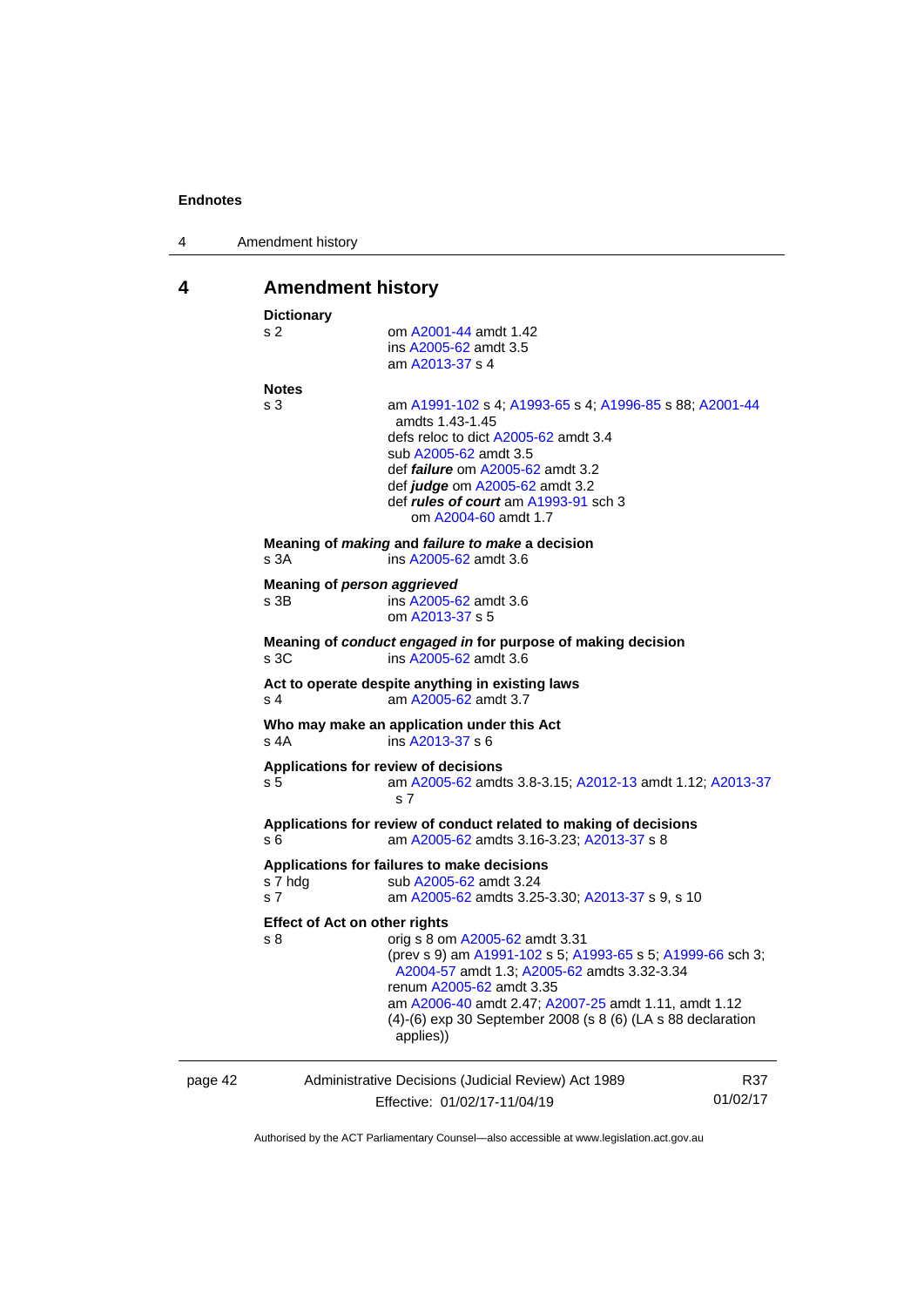| s 9 hdg<br>s 9                          | Applications for order of review must set out grounds<br>(prev s 10 hdg) sub A2005-62 amdt 3.36<br>orig s 9 renum as s 8<br>(prev s 10 hdg) am A2004-60 amdt 1.8; ss and pars renum<br>R13 LA (see A2004-60 amdt 1.9); A2005-62 amdt 3.37,<br>amdt 3.38<br>renum A2005-62 amdt 3.39 |
|-----------------------------------------|-------------------------------------------------------------------------------------------------------------------------------------------------------------------------------------------------------------------------------------------------------------------------------------|
| s 10                                    | Period in which application for order of review must be made<br>orig s 10 renum as s 9<br>ins A2005-62 amdt 3.40: A2013-19 amdt 3.1                                                                                                                                                 |
| s 11                                    | Application for order of review not limited to grounds in application<br>sub A2005-62 amdt 3.40                                                                                                                                                                                     |
| s 12.                                   | Application to be made a party to a proceeding<br>am A2013-37 s 11                                                                                                                                                                                                                  |
| s 13                                    | Reasons for decision may be obtained<br>am A2005-62 amdt 3.41, amdt 3.42, amdt 3.44, amdt 3.45,<br>amdt 3.47; ss renum A2005-62 amdt 3.43, amdt 3.46;<br>A2008-36 amdt 1.13                                                                                                         |
| s 14                                    | Certain information not required to be disclosed<br>am A2005-62 amdts 3.48-3.51                                                                                                                                                                                                     |
| s 15 hda<br>s 15                        | Ministerial certificate about disclosure of information<br>sub A2005-62 amdt 3.52<br>am A2005-62 amdts 3.53-3.55; ss renum A2005-62 amdt 3.56                                                                                                                                       |
| <b>Stay of proceedings</b><br>s 16      | am A1999-66 sch 3; A2005-62 amdt 3.57, amdt 3.58                                                                                                                                                                                                                                    |
| s 17 hda<br>s <sub>17</sub>             | Powers of Supreme Court in relation to applications for order of review<br>sub A2005-62 amdt 3.59<br>am A2005-62 amdt 3.60-3.62                                                                                                                                                     |
| s <sub>18</sub>                         | Change in person holding, or performing the duties of, an office<br>am A2005-62 amdt 3.63; ss renum R17 LA                                                                                                                                                                          |
| <b>Intervention by Minister</b><br>s 19 | sub A2005-62 amdt 3.64                                                                                                                                                                                                                                                              |
| Intervention by other people<br>s 19A   | ins A2013-37 s 12                                                                                                                                                                                                                                                                   |
| s 20                                    | Act not to apply to certain decisions<br>am A2005-62 amdt 3.65; ss renum A2005-62 amdt 3.66                                                                                                                                                                                         |
| <b>Regulation-making power</b>          | sub A2001-44 amdt 1.46                                                                                                                                                                                                                                                              |

R37 01/02/17 Administrative Decisions (Judicial Review) Act 1989 Effective: 01/02/17-11/04/19

page 43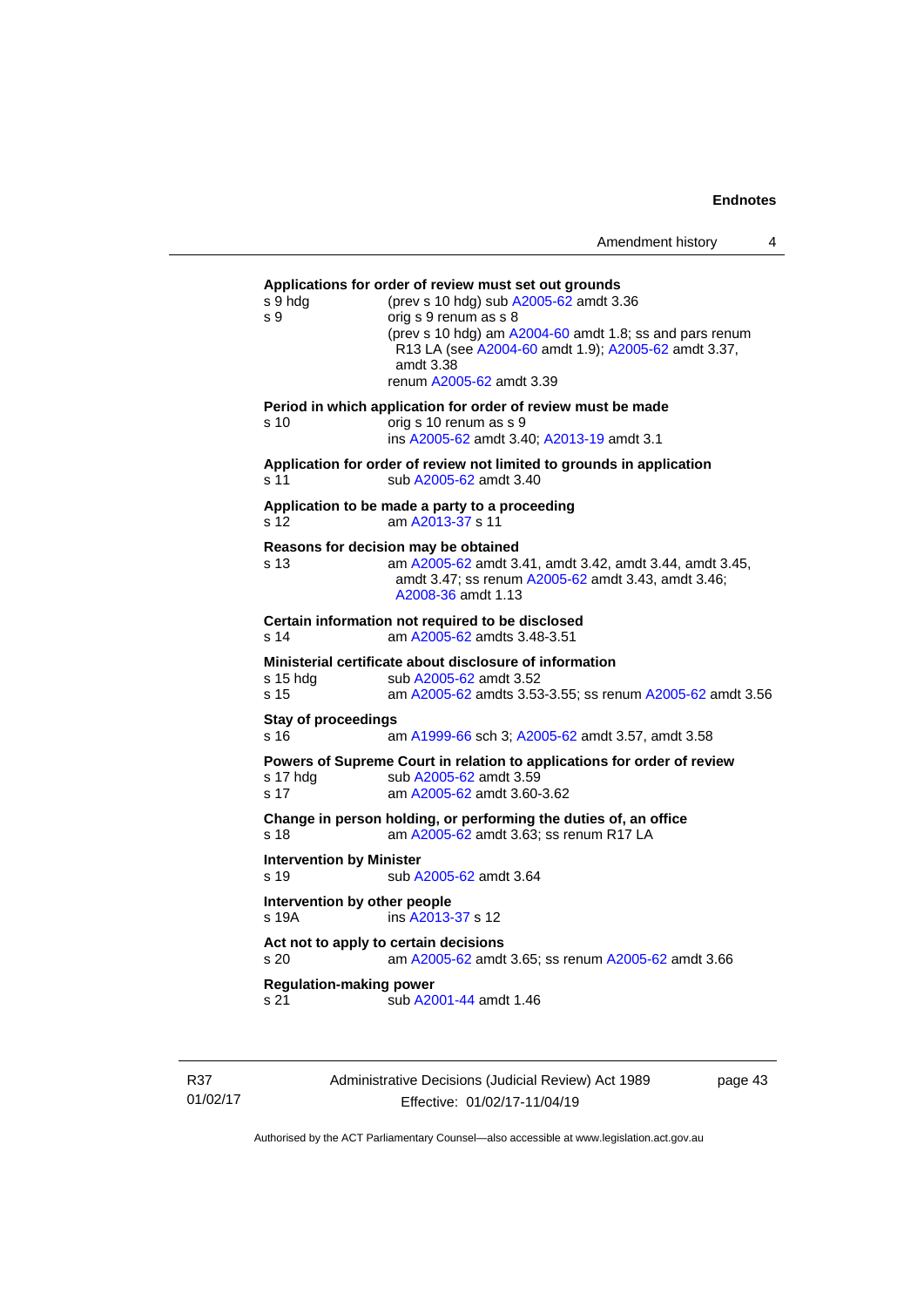4 Amendment history

**Transitional—sch 1, clause 5** s 22 ins [A2004-13](http://www.legislation.act.gov.au/a/2004-13) amdt 2.1 exp 1 July 2005 (s 22 (2)) **Decisions to which this Act does not apply** sch 1 am [A1991-3](http://www.legislation.act.gov.au/a/1991-3) sch[; A1992-71](http://www.legislation.act.gov.au/a/1992-71) s 53; [A1994-10](http://www.legislation.act.gov.au/a/1994-10) s 4[; A1998-18](http://www.legislation.act.gov.au/a/1998-18) sch 1[; A1999-5](http://www.legislation.act.gov.au/a/1999-5) sch 2[; A1999-8](http://www.legislation.act.gov.au/a/1999-8) s 33; [A2000-16](http://www.legislation.act.gov.au/a/2000-16) sch 3 pt 1; [A2001-44](http://www.legislation.act.gov.au/a/2001-44) amdt 1.47[; A2002-15](http://www.legislation.act.gov.au/a/2002-15) s 14; [A2002-42,](http://www.legislation.act.gov.au/a/2002-42) s 44; [A2003-8](http://www.legislation.act.gov.au/a/2003-8) amdt 1.1[; A2004-13](http://www.legislation.act.gov.au/a/2004-13) amdt 2.2; [A2004-27](http://www.legislation.act.gov.au/a/2004-27) s 15; [A2004-40](http://www.legislation.act.gov.au/a/2004-40) s 40[; A2004-65](http://www.legislation.act.gov.au/a/2004-65) s 76 sub [A2005-62](http://www.legislation.act.gov.au/a/2005-62) amdt 3.67 am [A2006-23](http://www.legislation.act.gov.au/a/2006-23) amdt 1.1; items renu[m A2006-23](http://www.legislation.act.gov.au/a/2006-23) amdt 1.2; [A2007-19](http://www.legislation.act.gov.au/a/2007-19) s 208[; A2008-52](http://www.legislation.act.gov.au/a/2008-52) s 12; items renum R23 LA; [A2010-10](http://www.legislation.act.gov.au/a/2010-10) amdt 2.1; items renum R25 LA[; A2011-18](http://www.legislation.act.gov.au/a/2011-18) amdt 4.1; [A2011-22](http://www.legislation.act.gov.au/a/2011-22) amdt 1.18[; A2014-26](http://www.legislation.act.gov.au/a/2014-26) amdt 1.1; [A2015-2](http://www.legislation.act.gov.au/a/2015-2) s 4, s 5; [A2016-4](http://www.legislation.act.gov.au/a/2016-4/default.asp) amdt 1.1[; A2015-1](http://www.legislation.act.gov.au/a/2015-1) amdt 1.1 **Decisions to which s 13 does not apply** sch 2 am [A1994-38](http://www.legislation.act.gov.au/a/1994-38) sch 1 pt 3[; A1996-26](http://www.legislation.act.gov.au/a/1996-26) sch sub [A2005-62](http://www.legislation.act.gov.au/a/2005-62) amdt 3.68 am [A2006-23](http://www.legislation.act.gov.au/a/2006-23) amdt 1.3[; A2008-36](http://www.legislation.act.gov.au/a/2008-36) amdt 1.14; [A2011-22](http://www.legislation.act.gov.au/a/2011-22) amdt 1.19, amdt 1.20; [A2015-34](http://www.legislation.act.gov.au/a/2015-34) amdt 1.1; [A2016-4](http://www.legislation.act.gov.au/a/2016-4/default.asp) amdt 1.2, amdt 1.3; [A2015-34](http://www.legislation.act.gov.au/a/2015-34) amdt 1.2; pars renum R35 LA; [A2016-52](http://www.legislation.act.gov.au/a/2016-52/default.asp) amdt 1.10 **Dictionary** dict ins [A2005-62](http://www.legislation.act.gov.au/a/2005-62) amdt 3.69 am [A2008-36](http://www.legislation.act.gov.au/a/2008-36) amdt 1.15[; A2013-37](http://www.legislation.act.gov.au/a/2013-37) s 13; [A2016-52](http://www.legislation.act.gov.au/a/2016-52/default.asp) amdt 1.11 def *conduct engaged in* in[s A2005-62](http://www.legislation.act.gov.au/a/2005-62) amdt 3.69 def *decision* ins [A2008-36](http://www.legislation.act.gov.au/a/2008-36) amdt 1.16 def *decision to which this Act applies* reloc from s 3 [A2005-62](http://www.legislation.act.gov.au/a/2005-62) amdt 3.4 def *duty* a[m A1994-38](http://www.legislation.act.gov.au/a/1994-38) sch 1 pt 3 reloc from s 3 [A2005-62](http://www.legislation.act.gov.au/a/2005-62) amdt 3.4 def *eligible person* ins [A2013-37](http://www.legislation.act.gov.au/a/2013-37) s 14 def *enactment* a[m A1999-66](http://www.legislation.act.gov.au/a/1999-66) sch 3 sub [A2005-62](http://www.legislation.act.gov.au/a/2005-62) amdt 3.1 reloc from s 3 [A2005-62](http://www.legislation.act.gov.au/a/2005-62) amdt 3.4 def *failure to make* ins [A2005-62](http://www.legislation.act.gov.au/a/2005-62) amdt 3.69 def *making* ins [A2005-62](http://www.legislation.act.gov.au/a/2005-62) amdt 3.69 def *order of review* am [A2005-62](http://www.legislation.act.gov.au/a/2005-62) amdt 3.3 reloc from s 3 [A2005-62](http://www.legislation.act.gov.au/a/2005-62) amdt 3.4 def *person aggrieved* in[s A2005-62](http://www.legislation.act.gov.au/a/2005-62) amdt 3.69 om [A2013-37](http://www.legislation.act.gov.au/a/2013-37) s 15 def *statement of reasons* ins [A2005-62](http://www.legislation.act.gov.au/a/2005-62) amdt 3.69

page 44 Administrative Decisions (Judicial Review) Act 1989 Effective: 01/02/17-11/04/19

R37 01/02/17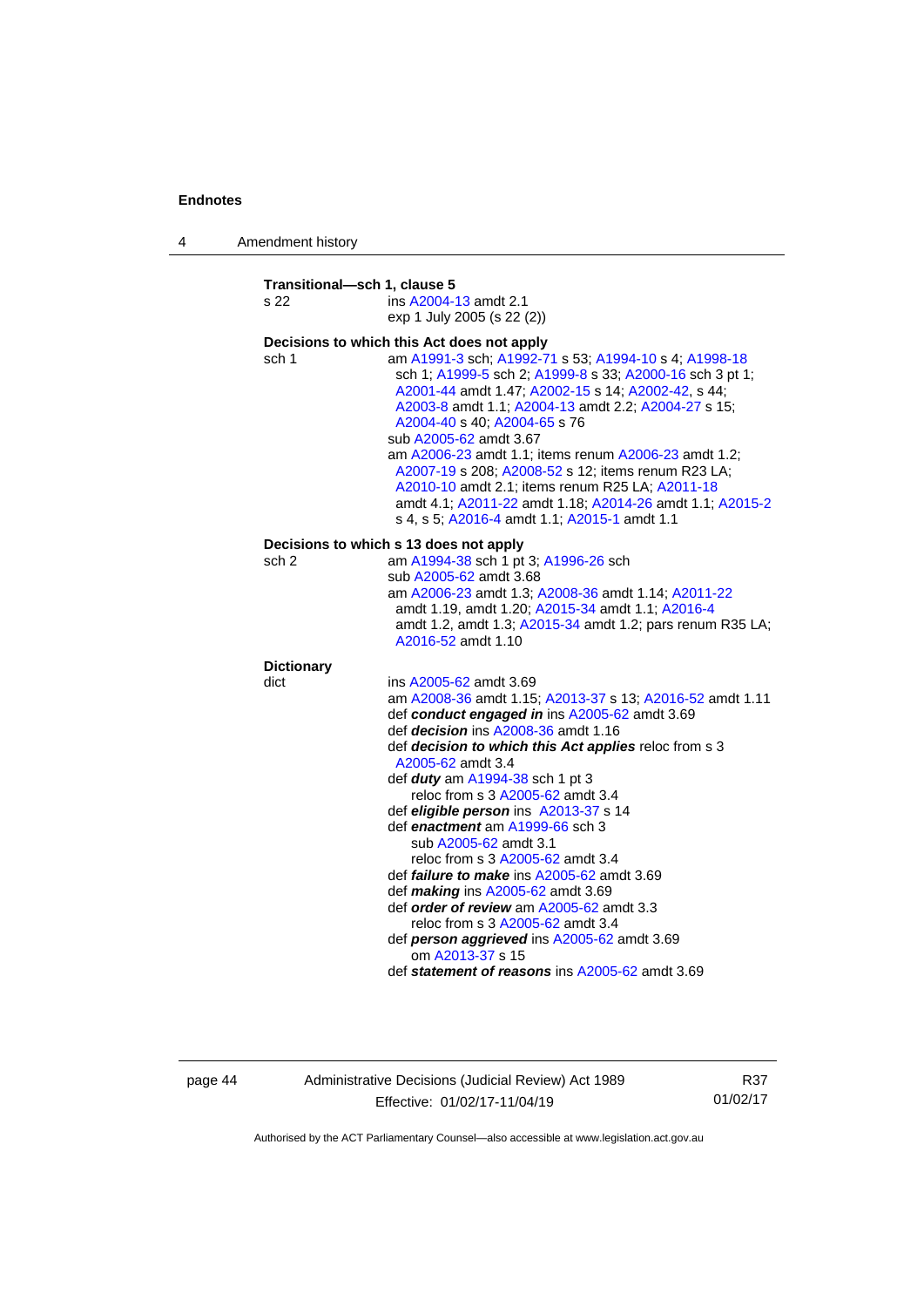## <span id="page-48-0"></span>**5 Earlier republications**

Some earlier republications were not numbered. The number in column 1 refers to the publication order.

Since 12 September 2001 every authorised republication has been published in electronic pdf format on the ACT legislation register. A selection of authorised republications have also been published in printed format. These republications are marked with an asterisk (\*) in column 1. Electronic and printed versions of an authorised republication are identical.

| <b>Republication No</b> | <b>Amendments to</b> | <b>Republication date</b> |
|-------------------------|----------------------|---------------------------|
| 1                       | A1991-102            | 15 July 1992              |
| $\overline{2}$          | A1993-91             | 31 January 1994           |
| 3                       | A1994-38             | 31 January 1995           |
| 4                       | A1996-26             | 30 November 1996          |
| 5                       | A1999-8              | 1 March 1999              |
| 6                       | A2001-44             | 18 October 2001           |
| $\overline{7}$          | A2002-15             | 20 May 2002               |
| 8                       | A2003-8              | 2 June 2003               |
| 9                       | A2003-8              | 15 August 2003            |
| 10                      | A2004-27             | 27 May 2004               |
| 11                      | A2004-40             | 10 July 2004              |
| 12                      | A2004-40             | 1 September 2004          |
| 13                      | A2004-65             | 10 January 2005           |
| 14                      | A2004-65             | 31 January 2005           |
| 15                      | A2004-65             | 9 March 2005              |
| 16                      | A2004-65             | 2 July 2005               |
| $17*$                   | A2005-62             | 11 January 2006           |
| 18                      | A2006-23             | 2 June 2006               |
| 19                      | A2006-40             | 29 September 2006         |
| 20                      | A2007-19             | 1 August 2007             |
| 21                      | A2007-25             | 31 March 2008             |
| 22                      | A2008-36             | 1 October 2008            |
|                         |                      |                           |

R37 01/02/17 Administrative Decisions (Judicial Review) Act 1989 Effective: 01/02/17-11/04/19

page 45